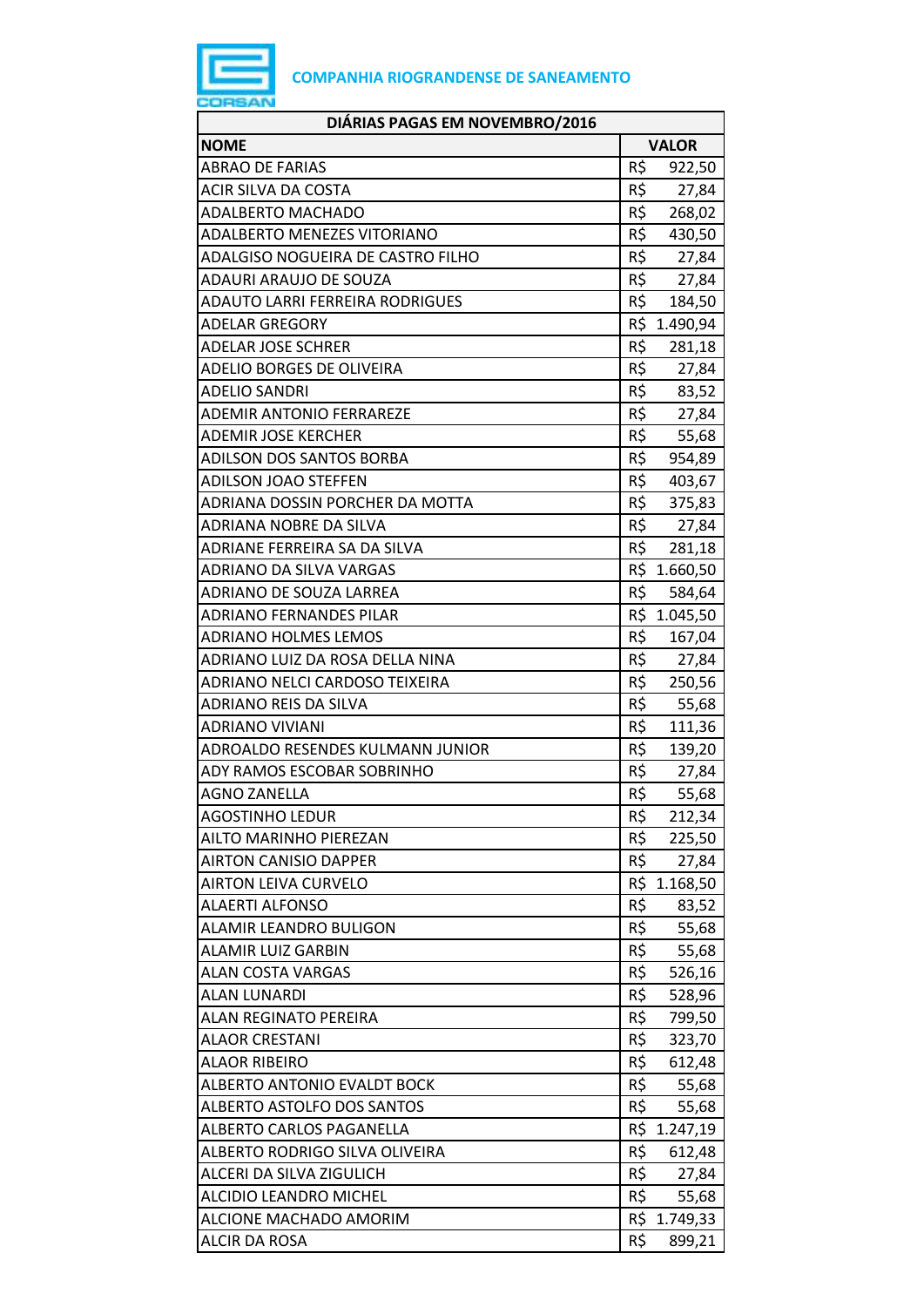| ALDO DE FREITAS BESKOW             | R\$ | 519,84                 |
|------------------------------------|-----|------------------------|
| <b>ALDO MARTINS SANTOS</b>         | R\$ | 111,36                 |
| <b>ALDOLIR ANGELO BENEDETTI</b>    | R\$ | 622,34                 |
| <b>ALDOMIR ANTONIO SANTI</b>       | R\$ | 1.230,50               |
| ALENCAR ANTONIO RISSARDI           | R\$ | 615,00                 |
| ALESSANDRA GOMES MACHADO           | R\$ | 922,46                 |
| ALESSANDRA ZOTTIS                  | R\$ | 27,84                  |
| <b>ALESSANDRO LOPES</b>            | R\$ | 553,50                 |
| ALESSANDRO QUEIROZ LENCINA         | R\$ | 55,68                  |
| <b>ALEX RODRIGUES PEDROSO</b>      |     | R\$ 2.583,00           |
| ALEX SANDER ZANOTELI MARTINS       | R\$ | 726,62                 |
| ALEX SANDRI DOS SANTOS             |     | R\$ 1.660,50           |
| ALEX SANDRO BANDEIRA DE SOUZA      | R\$ |                        |
| <b>ALEX SANDRO DE MORAES</b>       |     | 278,40<br>R\$ 2.214,00 |
|                                    |     |                        |
| ALEX SANDRO DIAS CASTRO            |     | R\$ 1.353,00           |
| <b>ALEX SANDRO GOMES DORNELES</b>  | R\$ | 27,84                  |
| ALEXANDER RITTER                   | R\$ | 253,34                 |
| ALEXANDER RUAN BAIERLE             | R\$ | 27,84                  |
| ALEXANDRE ANTONIO THIEL WALL       | R\$ | 27,84                  |
| <b>ALEXANDRE AVILA NUNES</b>       | R\$ | 222,72                 |
| ALEXANDRE BOURSCHEIDT GABRIEL      | R\$ | 430,50                 |
| ALEXANDRE CAVALHEIRO MARCHESAN     | R\$ | 553,50                 |
| ALEXANDRE DE SOUZA TEJADA          | R\$ | 55,68                  |
| ALEXANDRE DIAS BUSTAMANTE          | R\$ | 184,50                 |
| ALEXANDRE DOS SANTOS DE OLIVEIRA   | R\$ | 55,68                  |
| ALEXANDRE EDUARDO KRAMER           | R\$ | 55,68                  |
| ALEXANDRE FERNANDES DOS SANTOS     | R\$ | 184,50                 |
| ALEXANDRE FERREIRA TOLFO           | R\$ | 668,16                 |
| ALEXANDRE FORTES POHLMANN          | R\$ | 27,84                  |
| ALEXANDRE KUNKEL DA COSTA          | R\$ | 739,01                 |
| ALEXANDRE MACHADO DE OLIVEIRA      | R\$ | 799,50                 |
| ALEXANDRE MADEIRA CALVETTI         |     |                        |
|                                    | R\$ | 167,04                 |
| ALEXANDRE MARQUES DA SILVA         | R\$ | 27,84                  |
| ALEXANDRE MIETH DOS SANTOS         |     | R\$ 1.783,50           |
| ALEXANDRE SILVA PRESTES SOUZA      | R\$ | 431,51                 |
| ALEXANDRE SOKOLOV                  | R\$ | 556,80                 |
| ALEXANDRE SOUZA SCHNEID            | R\$ | 431,51                 |
| ALEXANDRE TEDESCO FARIAS           |     | R\$ 2.767,50           |
| ALEXSANDER MIRANDA                 | R\$ | 2.214,00               |
| ALFREDO LEONARDO GUEDES FULBER     | R\$ | 612,48                 |
| ALHESTERTOLINO DOS SANTOS OLIVEIRA | R\$ | 424,68                 |
| ALIDA LETICIA ROCHA VAN DER MAAT   | R\$ | 738,00                 |
| <b>ALINE DOS SANTOS LOPES</b>      |     | R\$ 2.337,00           |
| ALINE GARTNER                      | R\$ | 111,36                 |
| <b>ALINE PICCINI FIGUEIRO</b>      | R\$ | 27,84                  |
| ALINE ROBERTA VARGAS               | R\$ | 278,40                 |
| ALINE SCHERER DE ALVES             | R\$ | 212,34                 |
| <b>ALIONSO DE PAULA ALVES</b>      | R\$ | 250,56                 |
| ALLAN DROESCHER FERREIRA           | R\$ | 389,76                 |
| ALMIR CAVALINI DA SILVA            | R\$ | 27,84                  |
| ALMIR EDISON CORLETA DA SILVA      | R\$ | 890,88                 |
| ALMIR JOSE LUDWIG OSMARI           | R\$ | 83,52                  |
| <b>ALOIR LUIZ GOMES FILHO</b>      | R\$ | 676,50                 |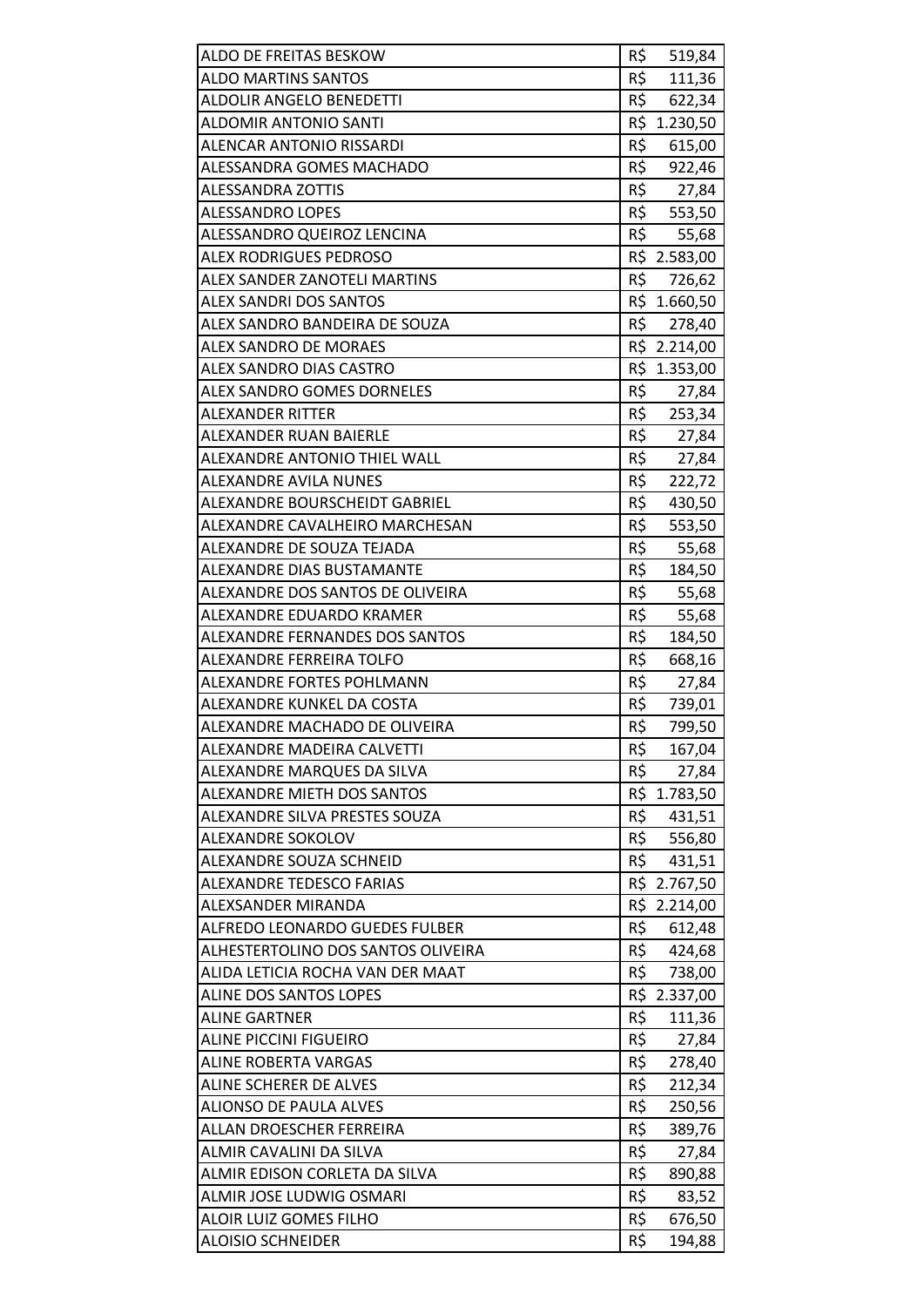| ALVARINO LIMA PEREIRA                                       | R\$        | 167,04          |
|-------------------------------------------------------------|------------|-----------------|
| <b>ALVARO ALVES ANTUNES</b>                                 | R\$        | 27,84           |
| <b>ALVARO LEITE FERNANDES</b>                               |            | R\$ 1.347,18    |
| ALVARO MOISES SILVEIRA JACOBSEN                             | R\$        | 616,01          |
| AMANDA CARDOSO DE MORAES                                    | R\$        | 27,84           |
| AMANDA DA PAIXAO SCAPIN                                     |            | R\$ 526,16      |
| <b>AMARILDO DE VARGAS</b>                                   | R\$        | 55,68           |
| ANA CAROLINA ABI RODRIGUES                                  | R\$        | 1.449,67        |
| ANA GENIA COMIN BORDIGNON                                   | R\$        | 27,84           |
| ANA LUCIA CANTARELLI                                        | R\$        | 184,50          |
| ANA LUSIA LEAL CORTE                                        | R\$        | 55,68           |
| ANA MARILIGE CORNELI                                        | R\$        | 139,20          |
| ANA PAULA DIEDRICH                                          | R\$        | 55,68           |
| <b>ANA ROSELI GATTO</b>                                     | R\$        | 111,36          |
| <b>ANACLETO SOLETTI</b>                                     | R\$        | 55,68           |
| ANDERSON BARBOZA GOMES                                      | R\$        | 27,84           |
| <b>ANDERSON HERMES</b>                                      |            | R\$ 2.856,33    |
| ANDERSON ISMAEL CYGAINSKI                                   | R\$        | 375,83          |
| ANDERSON LEAO SOLANO                                        | R\$        | 55,68           |
| <b>ANDERSON MEDINA FONSECA</b>                              |            | R\$ 1.277,34    |
| ANDERSON SILVA DE OLIVEIRA                                  | R\$        | 27,84           |
| ANDRE ALEXANDRE LEITE DA SILVA                              | R\$        | 278,40          |
| <b>ANDRE ALVES MACHADO</b>                                  | R\$        | 139,20          |
| ANDRE ANTONIO BRANDELLI                                     | R\$        | 417,60          |
| ANDRE BELTRAO FINAMOR                                       | R\$        | 83,52           |
| ANDRE COSTA DA SILVA                                        | R\$        | 528,96          |
| ANDRE DA MOTTA MONTAGNER                                    | R\$        | 139,20          |
| ANDRE DA SILVA FERREIRA                                     | R\$        | 225,50          |
| ANDRE DA SILVA MACEDO                                       | R\$        | 123,00          |
| <b>ANDRE DE MATOS BRANCO</b>                                | R\$        | 111,36          |
| <b>ANDRE GUTTERRES BORGES</b>                               |            | R\$ 1.052,31    |
| ANDRE LIMA DE LIMA                                          | R\$        | 27,84           |
| ANDRE LUIS DA SILVA OLIVEIRA                                | R\$        | 765,84          |
| ANDRE LUIS DE CAMPOS                                        | R\$        | 584,64          |
| ANDRE LUIS DE LIMA ORGUISSA                                 | R\$        | 83,52           |
| ANDRE LUIS DE OLIVEIRA LOPES                                | R\$        | 27,84           |
| ANDRE LUIS GUERRA                                           | R\$        | 240,18          |
| <b>ANDRE LUIS HECK</b>                                      |            | R\$ 2.583,00    |
| ANDRE LUIS MACHADO MOREIRA                                  |            | R\$ 1.353,50    |
| ANDRE LUIS MAURICIO DOS SANTOS                              |            | R\$ 2.214,00    |
| ANDRE LUIS ROCHA DA COSTA                                   | R\$        | 184,50          |
| ANDRE LUIZ SILVEIRA LOPES                                   | R\$        | 55,68           |
| <b>ANDRE MITO DORNELLES</b>                                 | R\$        | 369,00          |
| ANDRE PANNI DE OLIVEIRA                                     | R\$        | 27,84           |
| ANDRE PEREIRA DE ARAUJO                                     |            | R\$ 2.492,40    |
| ANDRE RAMOS ROMERO                                          | R\$        | 526,16          |
| ANDRE RICARDO BERNARDI                                      | R\$        | 445,44          |
| <b>ANDRE SERAFIN</b>                                        | R\$        | 139,20          |
| <b>ANDRE VIANA</b>                                          | R\$        | 295,86          |
| ANDRE ZARPELON DA SILVA                                     | R\$        | 27,84           |
| ANDREA DE ARAUJO BORGES                                     | R\$        | 528,96          |
|                                                             |            |                 |
| ANDREA VIDAL DOS ANJOS                                      | R\$        | 27,84           |
| ANDREI MOREIRA VASSALLI<br><b>ANDREIA BARROS DOS SANTOS</b> | R\$<br>R\$ | 139,20<br>27,84 |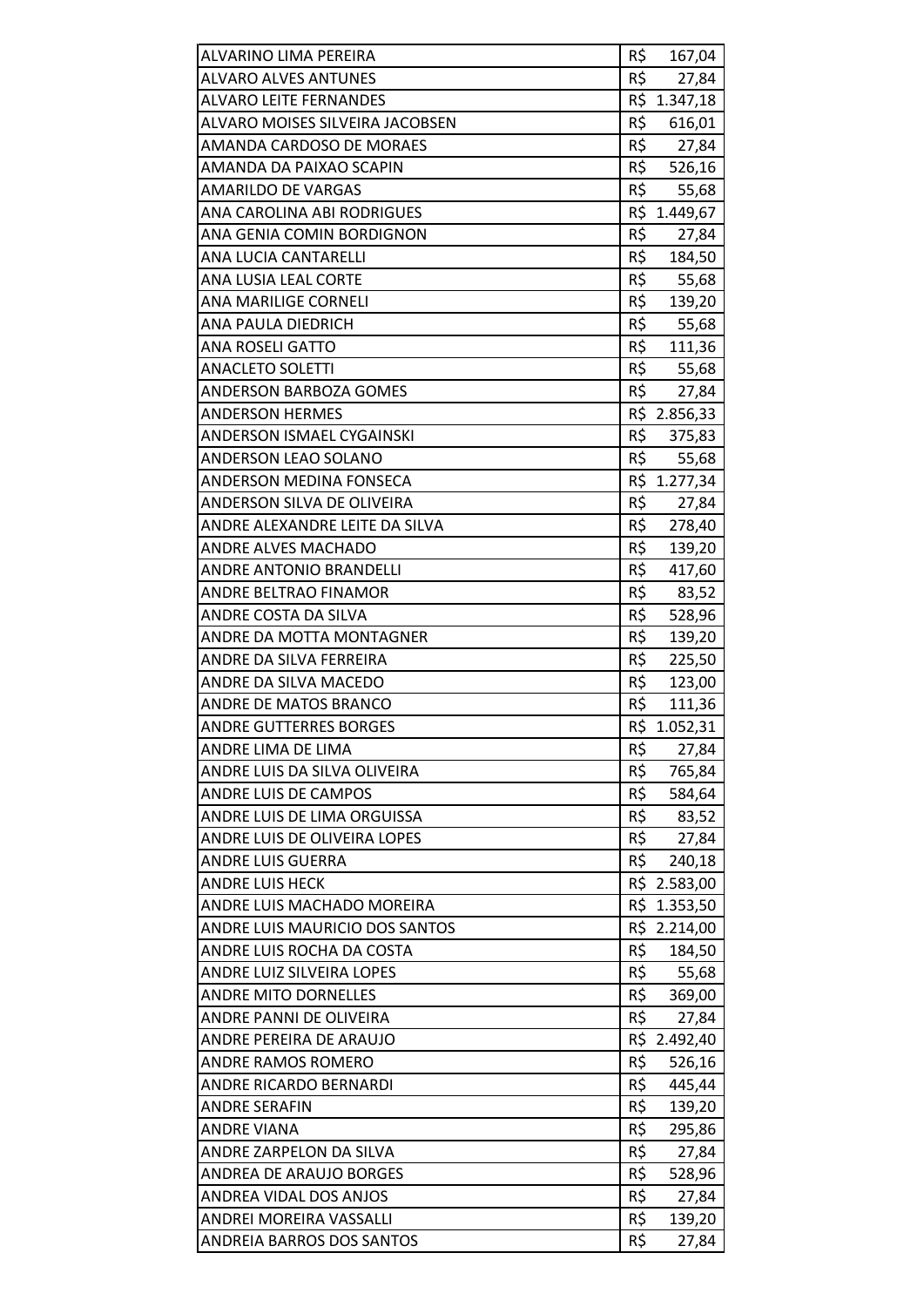| <b>ANDREIA OLIVEIRA SOARES</b>                               | R\$        | 55,68                  |
|--------------------------------------------------------------|------------|------------------------|
| ANDRESSA DE AZEVEDO BRANCO                                   | R\$        | 184,50                 |
| <b>ANDREY JAIME POGORECKI</b>                                | R\$        | 111,36                 |
| ANDREY REICHELT AZAMBUJA                                     | R\$        | 445,44                 |
| ANGELA BEATRIZ DE SOUZA STORCH                               |            | R\$ 2.890,50           |
| ANGELA DENIZ CAMARA FARIAS                                   | R\$        | 225,50                 |
| ANGELICA SOUZA DA SILVEIRA RITTER                            | R\$        | 27,84                  |
| <b>ANGELO FANTONI</b>                                        | R\$        | 563,88                 |
| ANGELO JOSE DALLAGNOL                                        | R\$        | 111,36                 |
| ANGELO MARCELO BARBOSA FARO                                  | R\$        | 27,84                  |
| <b>ANGELO SCHWARZ</b>                                        |            | R\$ 2.275,50           |
| ANNA LUCIA CASSALES MARQUEZAN                                | R\$        | 480,36                 |
| <b>ANTONIA LORITA ABATTI</b>                                 | R\$        | 27,84                  |
| <b>ANTONIO BELOTTO</b>                                       | R\$        | 27,84                  |
| ANTONIO CARLOS CARATI GENERALI                               |            | R\$<br>83,52           |
| <b>ANTONIO CARLOS DE BORBA</b>                               |            | R\$ 584,64             |
| <b>ANTONIO CARLOS DE MORAIS</b>                              | R\$        | 307,50                 |
| <b>ANTONIO CARLOS DE QUEIROZ</b>                             | R\$        | 27,84                  |
| ANTONIO CARLOS TORRES FERREIRA                               |            | R\$ 2.214,00           |
| <b>ANTONIO GOMES</b>                                         | R\$        | 257,99                 |
| <b>ANTONIO HENRIQUE SCHOMMER</b>                             |            | R\$ 55,68              |
| ANTONIO LUIZ NOGUEIRA JUNIOR                                 | R\$        | 55,68                  |
| ANTONIO LUIZ ROSA DE ALMEIDA                                 |            | R\$ 1.127,45           |
| <b>ANTONIO MARCOS DEMOLINER</b>                              | R\$        | 139,20                 |
| ANTONIO MARCOS PAGANI DUARTE                                 | R\$        | 27,84                  |
| ANTONIO RICARDO DE OLIVEIRA RODRIGUES                        |            | R\$ 1.028,04           |
| ANTONIO ROBERTO MACHADO SILVEIRA                             | R\$        | 612,48                 |
| <b>ANTONIO RODOLFO FERNANDES JUNIOR</b>                      | R\$        | 83,52                  |
| ANTONIO SERGIO DE OLIVEIRA BERNARDO                          | R\$        | 212,34                 |
| ARAMIS GONCALVES DELFINO FILHO                               |            | R\$ 1.722,00           |
| AREOVALDO LUIZ GASPARIN                                      | R\$        | 83,52                  |
| <b>ARGEMIRO GALVES</b>                                       | R\$        | 446,70                 |
| <b>ARI RAVANELLO</b>                                         | R\$        | 27,84                  |
| ARIEL FABIANO CARDOSO                                        | R\$        | 420,38                 |
| <b>ARIOVALDO DAROIT</b>                                      | R\$        | 27,84                  |
| ARIOVALDO OLIVEIRA DOS SANTOS                                | R\$        | 83,52                  |
| ARMANDO LUIS REZENDE JUNIOR                                  | R\$        | 27,84                  |
| <b>ASTOR LUIZ WERLANG</b>                                    | R\$        | 83,52                  |
| ATHOS BATISTA BRASIL DA SILVA                                | R\$        | 430,50                 |
| <b>AUDREI RIBEIRO</b>                                        | R\$        | 83,52                  |
| <b>AUGUSTO CESAR NICODEMO RODRIGUES</b>                      | R\$        | 323,70                 |
| <b>AUGUSTO MORELLO CASTEGNARO</b>                            | R\$        | 27,84                  |
| <b>AURIO VIANA</b>                                           | R\$        | 501,12                 |
| <b>BEATRIZ CONSUELO STARK</b>                                | R\$        | 184,50                 |
| <b>BELCHIOR ANDREI CALEGARI</b>                              | R\$        | 27,84                  |
| BEN HUR DE SOUZA JENSEN                                      |            | R\$ 2.492,40           |
| <b>BIANCA GIULIANI FANTINEL</b>                              |            | R\$ 2.214,00           |
| <b>BRAULIO ROSA LEAO</b>                                     | R\$        | 584,64                 |
| <b>BRUNA KROTH</b>                                           | R\$        | 793,68                 |
| <b>BRUNA OLIVEIRA GOMES</b>                                  | R\$        | 1.407,66               |
| <b>BRUNA RODRIGUES DA SILVA</b>                              | R\$<br>R\$ | 306,24                 |
| <b>BRUNA STANGHERLIN OLIVEIRA</b><br>BRUNO DA COSTA BANDEIRA |            | 588,68<br>R\$ 1.107,00 |
| BRUNO DA COSTA COELHO                                        | R\$        | 225,50                 |
|                                                              |            |                        |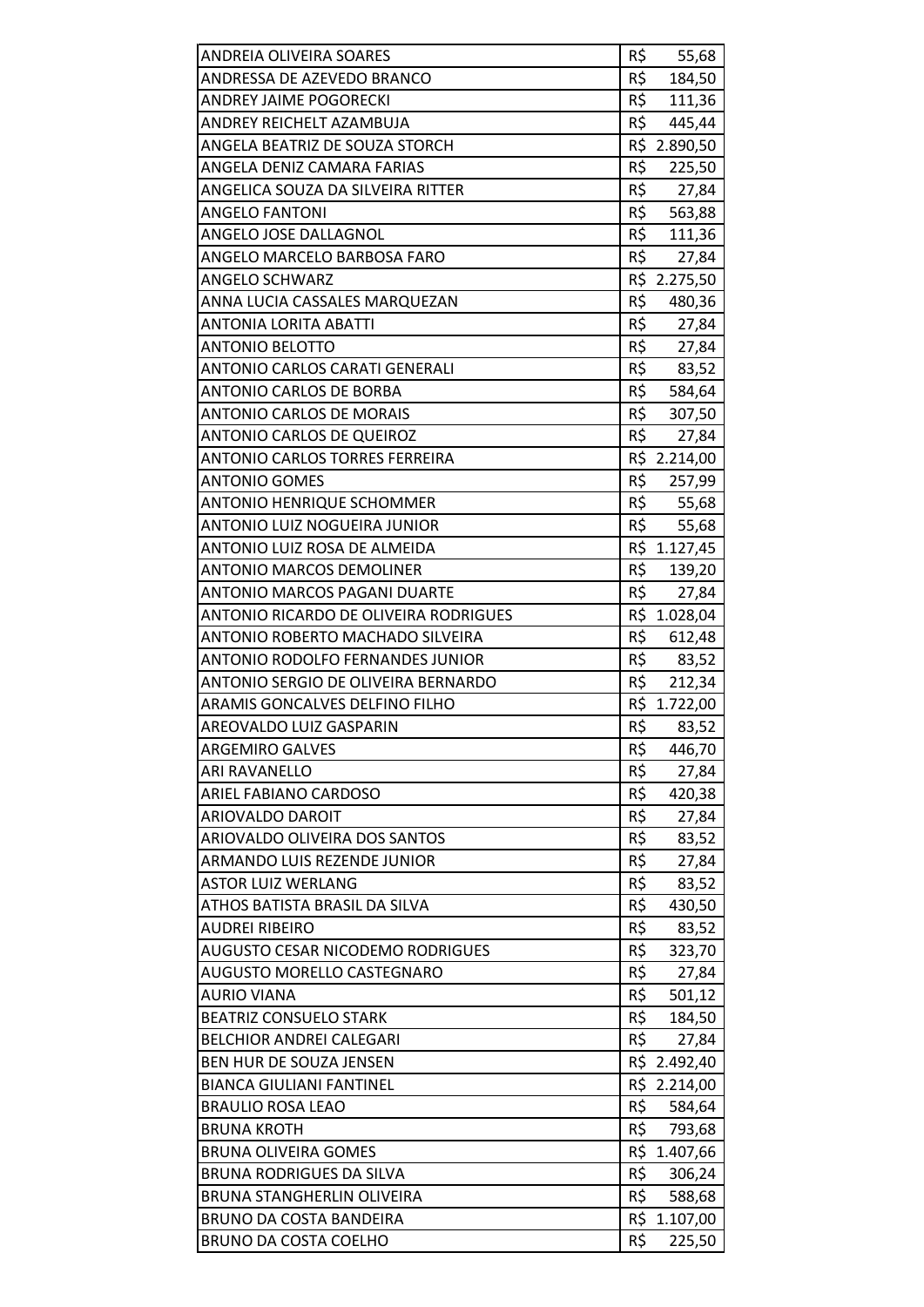| <b>BRUNO DOS SANTOS BRAUN</b>           |     | R\$ 1.165,98 |
|-----------------------------------------|-----|--------------|
| <b>BRUNO FOGLIATTO MARIOT</b>           | R\$ | 250,56       |
| BRUNO FRANCISCO DA SILVA PANICHI        | R\$ | 556,80       |
| <b>BRUNO GONCALVES DE OLIVEIRA</b>      | R\$ | 139,20       |
| <b>BRUNO LINDNER MARQUISIO</b>          |     | R\$ 1.968,00 |
| <b>BRUNO RAFAEL SCHMITZ</b>             | R\$ | 306,24       |
| <b>CAETANA VENTER</b>                   | R\$ | 55,68        |
| <b>CAIRO RENATO SANDI CRESPO</b>        | R\$ | 307,50       |
| CAMILA MORAIS DE MELLO                  | R\$ | 27,84        |
| CANDIDO ERLI ROCHA LIMA                 | R\$ | 83,52        |
| CANDIDO ERLI ROCHA LIMA JUNIOR          | R\$ | 111,36       |
| CARINA OLIVEIRA DA CUNHA                | R\$ | 307,49       |
| CARINA ROSANI DOLFINI KOCH              | R\$ | 27,84        |
| <b>CARINE FRANCINE RAUBER</b>           | R\$ | 184,50       |
| <b>CARINE HELENA MOLZ</b>               | R\$ | 27,84        |
| <b>CARLA FEISTAUER</b>                  | R\$ | 27,84        |
| CARLA GIOVANA NOGUEIRA CARDOSO          | R\$ | 240,18       |
| CARLA LUANA BRAGA DOS SANTOS            | R\$ | 278,40       |
| CARLA LUCIA N DE MENEZES                | R\$ | 27,84        |
| CARLA MEURER                            | R\$ | 553,50       |
| CARLA SILVA NIEDERAUER                  | R\$ | 473,28       |
| CARLOS ADROVANE CHARAO JOBIM            | R\$ | 55,68        |
| <b>CARLOS ALBERTO ALVES</b>             | R\$ | 389,76       |
| CARLOS ALBERTO BERTUOL MACHADO          | R\$ | 184,50       |
| <b>CARLOS ALBERTO CARON</b>             | R\$ | 27,84        |
| CARLOS ALBERTO CORREA DOS SANTOS        | R\$ | 111,36       |
| <b>CARLOS ALBERTO MARTINI</b>           | R\$ | 27,84        |
| <b>CARLOS ALBERTO PINTO FERREIRA</b>    | R\$ | 55,68        |
| <b>CARLOS ALBERTO SOARES ANTUNES</b>    |     | R\$ 1.107,00 |
| CARLOS ALEXANDRE PEREIRA DOS SANTOS     | R\$ | 55,68        |
| CARLOS ANTONIO SCHNEIDER DA SILVA       |     | R\$ 3.136,50 |
| CARLOS AUGUSTO DA CUNHA LIMA            |     | R\$ 3.136,50 |
| CARLOS AUGUSTO WALLAU DE JESUS          |     | R\$ 2.767,50 |
| CARLOS BATISTA GONCALVES CASTRO         | R\$ | 27,84        |
| CARLOS BENJAMIN DE MACEDO COSTA         | R\$ | 369,00       |
| <b>CARLOS BIBIANO DALLA NORA BORGES</b> | R\$ | 27,84        |
| <b>CARLOS CEZAR MENNET LEAL</b>         | R\$ | 361,92       |
| <b>CARLOS DANIEL MAZONI MENDES</b>      | R\$ | 584,64       |
| CARLOS EDUARDO OLIVEIRA                 | R\$ | 55,68        |
| CARLOS EDUARDO SANTOS DA SILVA          | R\$ | 139,20       |
| CARLOS ERMILO POHLMANN                  | R\$ | 27,84        |
| CARLOS EUGENIO SCALCO DE FRAGA          | R\$ | 55,68        |
| CARLOS GIOVANE OLIVEIRA PASSINATO       |     | R\$ 1.414,50 |
| CARLOS HENRIQUE LAGEMANN                | R\$ | 375,83       |
| <b>CARLOS JOSE RUIZ COELHO</b>          | R\$ | 278,40       |
| CARLOS MARCIO GALARCA PEREIRA           | R\$ | 27,84        |
| <b>CARLOS RECKTENVALD</b>               | R\$ | 83,52        |
| <b>CARLOS RENAN MENDES</b>              | R\$ | 336,86       |
| CARLOS ROBERTO AMARAL DOS SANTOS        | R\$ | 225,50       |
| <b>CARLOS RONI ALMEIDA SOUZA</b>        | R\$ | 83,52        |
| <b>CARLOS SCHERER SCHRAMM</b>           | R\$ | 430,50       |
| CARLOS UBIRAJARA MOREIRA GARCIA         | R\$ | 225,50       |
| CAROLINA KUHN CASTRO                    | R\$ | 111,36       |
| <b>CAROLINA SCHMITT</b>                 | R\$ | 1.352,98     |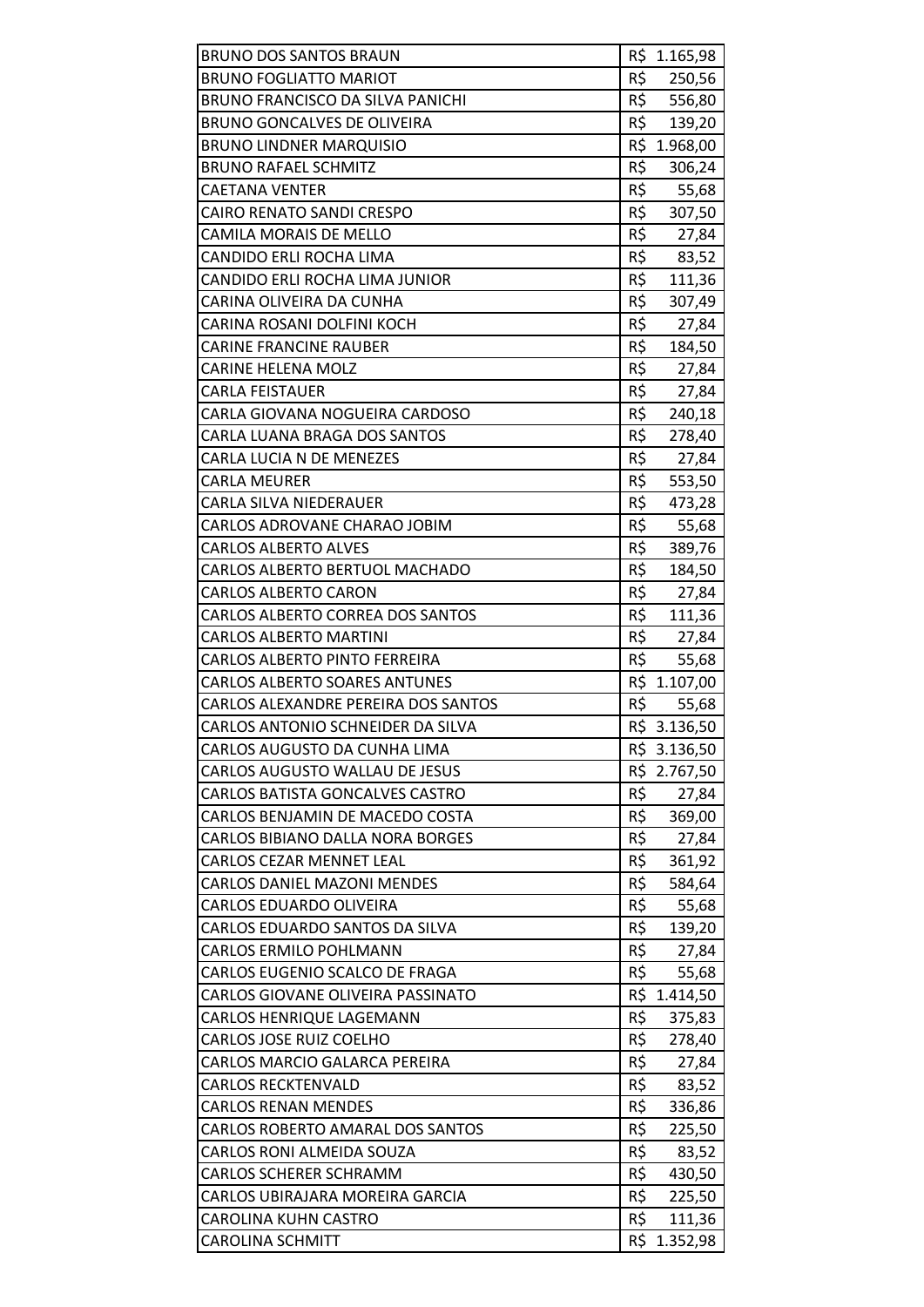| <b>CAROLINE STRASSBURGER</b>                             | R\$        | 27,84           |
|----------------------------------------------------------|------------|-----------------|
| CASSIANE DE FREITAS PEREIRA                              | R\$        | 111,36          |
| <b>CASSIANO CAMERA</b>                                   |            | R\$ 1.123,20    |
| <b>CASSIANO DAL PONTE</b>                                | R\$        | 574,26          |
| CASSIANO VINICIUS ZANARDI                                | R\$        | 250,56          |
| <b>CASSIO CHAVES BERTOLDO</b>                            |            | R\$ 2.767,50    |
| <b>CASSIO EMANUEL OPPITZ</b>                             | R\$        | 111,36          |
| CASSIO LEONEL PEIXOTO DE CARVALHO                        |            | R\$ 2.269,68    |
| CATIANE MARISETE RAMBORGER ALVES                         | R\$        | 55,68           |
| CECILIA STRZYKALSKA FONSECA                              | R\$        | 637,02          |
| CELIO OSVALDO DE VARGAS                                  | R\$        | 278,40          |
| <b>CELITO JOSE FORTE</b>                                 | R\$        | 526,16          |
| <b>CELSO DONATO</b>                                      | R\$        | 111,36          |
| <b>CELSO ROBERTO WASCHBURGER</b>                         | R\$        | 167,04          |
| <b>CESAR AUGUSTO CONTIN</b>                              | R\$        | 27,84           |
| <b>CESAR AUGUSTO PEREIRA PIRES</b>                       | R\$        | 55,68           |
| <b>CESAR FERNANDO MARTINS</b>                            | R\$        | 720,54          |
| <b>CESAR LUIS BONNEBERGER</b>                            | R\$        | 556,80          |
| CEZAR RIOPARDENSE DO NASCIMENTO                          | R\$        | 55,68           |
| <b>CHARLES IVAIR JONER</b>                               | R\$        | 761,54          |
| <b>CHRISTIAN BERTOTT</b>                                 | R\$        | 27,84           |
| <b>CILDO MARCOS VONTROBA</b>                             |            | R\$ 2.706,00    |
| CILVIO FARIAS DE SOUZA                                   | R\$        | 787,86          |
| <b>CINTIA DIEHL FREITAS</b>                              | R\$        | 27,84           |
| CIRINEU ATTILIO ZUCHETTO                                 |            | R\$ 2.836,34    |
| <b>CIRO JUNIOR VIEIRA GAERTNER</b>                       | R\$        | 901,98          |
|                                                          |            |                 |
| <b>CLAILTON ROGERIO SEGER</b>                            | R\$        | 55,68           |
| <b>CLAIRTON CAMINI</b>                                   |            | R\$ 1.119,40    |
| <b>CLAIRTON PAULO SPOHR</b>                              | R\$        | 27,84           |
| <b>CLAIRTON VIDI</b>                                     | R\$        | 55,68           |
| <b>CLAITO ALMEIDA DORNELES</b>                           | R\$        | 55,68           |
| <b>CLAITON ADRIANI DORNELES FORTUNA</b>                  | R\$        | 956,66          |
| <b>CLARA DELAMARINA DE MORAES MICHELON</b>               | R\$        | 268,02          |
| <b>CLAUDEMIR WEBER</b>                                   | R\$        | 184,50          |
| <b>CLAUDENIR PINTO LEIVAS</b>                            | R\$        | 2.214,00        |
| <b>CLAUDETE CARMEN PAFUSKI</b>                           | R\$        | 27,84           |
| CLAUDIA FERNANDA RODRIGUES PINHEIRO                      | R\$        | 27,84           |
| CLAUDIA MARIA ACOSTA                                     | R\$        | 770,40          |
| CLAUDIA MARIA CARNIEL BERGAMO                            | R\$        | 27,84           |
| CLAUDIA MARIA MUNHOZ                                     | R\$        | 27,84           |
| <b>CLAUDIA MARQUES VECOZZI</b>                           | R\$        | 83,52           |
| CLAUDIA VIEIRA DAS NEVES VIANA                           | R\$        | 375,83          |
| <b>CLAUDIO ANDRE CARDOSO</b>                             | R\$        | 278,40          |
| <b>CLAUDIO CARVALHO NUNES</b>                            | R\$        | 445,44          |
| CLAUDIO EMILIO IBAIRROS LIMA                             | R\$        | 27,84           |
| <b>CLAUDIO SEIBEL</b>                                    | R\$        | 111,36          |
| <b>CLAUDIOMAR GONCALVES DOS SANTOS</b>                   |            | R\$ 3.198,00    |
| CLAUDIOMIRO FERREIRA DA SILVA                            | R\$        | 556,80          |
| CLAUDIOMIRO OLIVEIRA DE DEUS                             | R\$        | 514,02          |
| <b>CLAUDIOMIRO PEDROSO DE BASTOS</b>                     | R\$        | 55,68           |
| <b>CLAUDIR ANDRE SEIBEL</b>                              | R\$        | 240,18          |
| <b>CLAUDIR LUIZ ALVES</b>                                | R\$        | 451,00          |
| CLAUREA GUERREIRO MACHADO<br><b>CLAUSIR MIGUEL ALVES</b> | R\$<br>R\$ | 984,00<br>55,68 |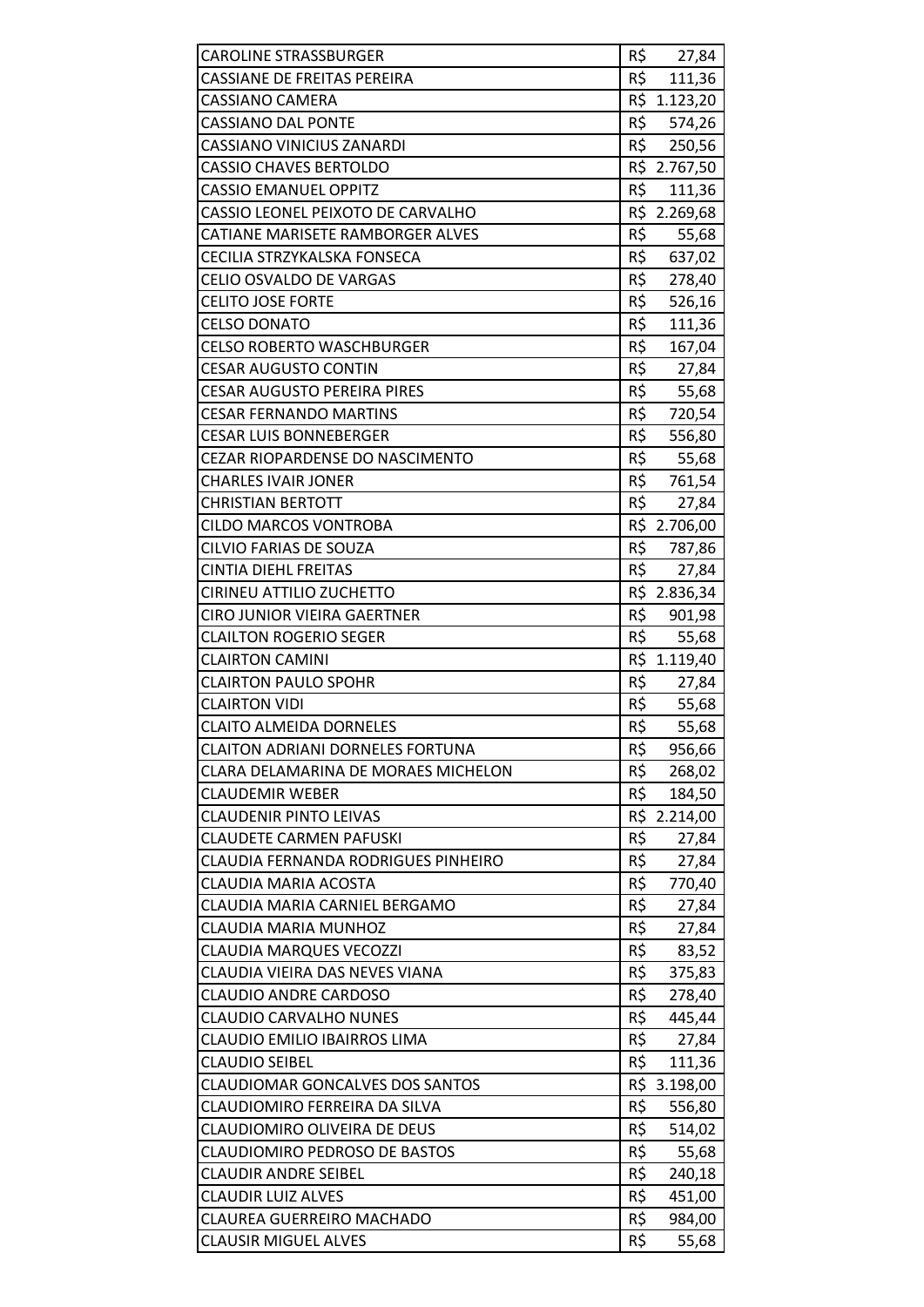| <b>CLEBER AURELIO MACHADO</b>         | R\$<br>553,50 |
|---------------------------------------|---------------|
| <b>CLEBER DIAS DE OLIVEIRA AMARAL</b> | R\$ 2.829,00  |
| <b>CLEBER RENATO DA SILVEIRA</b>      | R\$<br>664,86 |
| <b>CLEDER LISBOA</b>                  | R\$<br>55,68  |
| <b>CLEDIR STURZBECHER RIBEIRO</b>     | R\$<br>278,40 |
| <b>CLEITON BERNSMULLER NUNES</b>      | R\$ 2.767,50  |
| <b>CLEITON DA SILVA MACHADO</b>       | R\$<br>139,20 |
| <b>CLEMIR ANTONIO MORAS</b>           | R\$<br>528,96 |
| <b>CLENIO DA SILVA</b>                | R\$<br>307,50 |
| <b>CLEO BORGES DA SILVA</b>           | R\$<br>27,84  |
| <b>CLEO PEREIRA MACHADO</b>           | R\$<br>676,50 |
| <b>CLEOCIR BARBIERI</b>               | R\$<br>83,52  |
| <b>CLEOMAR MARINO POLESSO</b>         | R\$<br>55,68  |
| CLERIO BARBOSA DE OLIVEIRA            | R\$<br>139,20 |
| CLEUSA MARIA MACHADO CUNHA            | R\$<br>55,68  |
| <b>CLORALIO HENRIQUE CAIMI</b>        | R\$<br>27,84  |
| <b>CLOVIS SCHNEIDER KRAEMER</b>       | R\$<br>83,52  |
| <b>CRISTIAN GORGEN</b>                | R\$<br>407,22 |
| <b>CRISTIAN ROSA DE FREITAS</b>       | R\$<br>83,52  |
| <b>CRISTIAN SCANFERLA DA CRUZ</b>     | R\$<br>211,83 |
| <b>CRISTIAN ZINI</b>                  | R\$<br>323,70 |
| CRISTIANE WAIKAMP DO AMARAL           | R\$ 2.214,00  |
| CRISTIANO BANDEIRA ESPELOCIN          | R\$<br>751,66 |
| <b>CRISTIANO CESAR BOTTAN</b>         | R\$<br>139,20 |
| <b>CRISTIANO DA SILVA PRESTES</b>     | R\$ 55,68     |
| CRISTIANO DE FREITAS MACHADO          | R\$<br>225,50 |
| CRISTIANO DE OLIVEIRA DOICO           | R\$ 1.682,52  |
| <b>CRISTIANO GOULART OLIVEIRA</b>     | R\$ 1.688,34  |
| <b>CRISTIANO GROSS JUSTIN</b>         | R\$<br>55,68  |
| <b>CRISTIANO HUBER</b>                | R\$ 1.845,00  |
| <b>CRISTIANO LUIS SCHMIDT</b>         | R\$<br>27,84  |
| CRISTIANO PERES PALMEIRA NUNES        | R\$ 2.767,50  |
| <b>CRISTIANO RODRIGUES DE FREITAS</b> | R\$<br>581,34 |
| <b>CRISTIANO RODRIGUES DE JESUS</b>   | R\$<br>212,34 |
| DAGOBERTO AVILA DUARTE                | R\$ 307,50    |
| DAGOBERTO DA SILVA SANTINI            | R\$<br>963,25 |
| DAIANE CECCHIN RODRIGUES              | R\$ 2.214,00  |
| DAIANE DE VASCONCELOS OZORIO MARICATO | R\$<br>27,84  |
| DALTO GOMES DA SILVA FRAGA            | R\$<br>222,72 |
| DALVANE DA ROSA BANDEIRA              | R\$ 3.198,00  |
| DANIEL ANDRADES DE FRAGA              | R\$<br>83,52  |
| DANIEL CHAVES DA SILVA                | R\$<br>55,68  |
| DANIEL DA ROCHA GARCIA                | R\$<br>612,48 |
| DANIEL DE AGUIAR FONTOURA             | R\$<br>27,84  |
| DANIEL FOLLMANN                       | R\$<br>167,04 |
| DANIEL FRIDERICHS PEREIRA             | R\$<br>27,84  |
| DANIEL GONCALVES BOTELHO              | R\$<br>55,68  |
| DANIEL PASSOS SERPA                   | R\$<br>430,50 |
| DANIEL PIOVESAN ULIANA                | R\$<br>55,68  |
| <b>DANIEL POZZATTI</b>                | R\$ 2.214,00  |
| DANIEL VITORIA PINHEIRO               | R\$ 2.767,50  |
| DANIELA SILVA DE CARVALHO             | R\$ 2.767,50  |
| DANIELE DA MOTTA FRANCA               | R\$<br>27,84  |
| DANIELE DE MORAIS GONCALVES           | R\$<br>553,50 |
|                                       |               |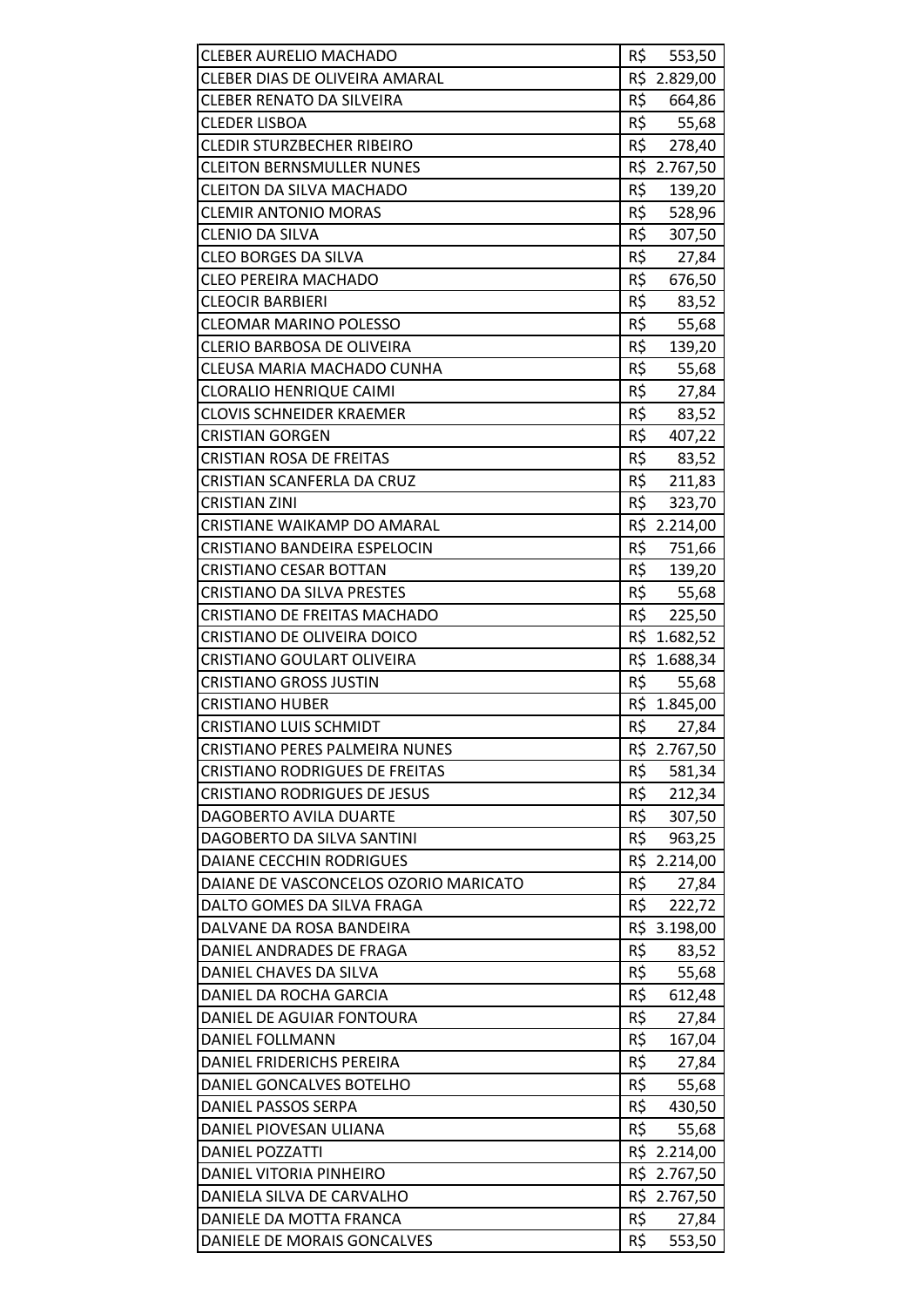| <b>DANIELE JOB BIALI</b>                                 | R\$             | 922,50           |
|----------------------------------------------------------|-----------------|------------------|
| DARCY DOS SANTOS COSTA                                   | R\$             | 307,50           |
| DARIO GOMES DA SILVA                                     | R\$             | 27,84            |
| DARLAN DOS SANTOS DE OLIVEIRA                            | R\$             | 27,84            |
| DARLAN LORETO DORNELES                                   | R\$             | 27,84            |
| DAVI DE ALBERNAZ ARAUJO                                  | R\$             | 55,68            |
| <b>DAVI GREQUE LUCAS</b>                                 | R\$             | 184,50           |
| DAYANE CRISTINA KOCHHANN CABRAL                          | R\$             | 167,04           |
| DAYNNER MACHADO FARIAS                                   |                 | R\$ 2.241,33     |
| DEBORA MARIA DOS SANTOS                                  |                 | R\$ 2.214,00     |
| <b>DEBORA SANTOS RIGHI</b>                               | $R\overline{S}$ | 369,00           |
| DEISE CRISTINA FERRARI KROHN                             | R\$             | 139,20           |
| DEISE PEREIRA MACHADO                                    | R\$             | 575,52           |
| <b>DELSO FRANCISCO ZWIRTES</b>                           | R\$             | 27,84            |
| <b>DENIS DOS SANTOS GONCALVES</b>                        | R\$             | 27,84            |
| <b>DENIS GONCALVES LEITE</b>                             |                 | R\$ 1.760,22     |
| DENISE GRACIELI SCHALLEMBERGER                           | R\$             | 335,33           |
| <b>DENIZ BATISTA DE FREITAS</b>                          |                 | R\$ 1.353,00     |
| <b>DEOCLECIO ENIO TRAMPUSCH</b>                          | R\$             | 27,84            |
| <b>DEONIR TADEU REIS GIL</b>                             |                 | R\$ 918,72       |
| DERLEI DORNELLES JACQUES                                 |                 | R\$ 1.168,50     |
| <b>DESYREE BATISTA RIBEIRO</b>                           | R\$             | 83,52            |
| <b>DICKSON VON MUHLEN</b>                                | R\$             | 55,68            |
| DIEGO ADRIANO WENDT PUNTEL                               | R\$             | 307,50           |
| <b>DIEGO AMARAL GUTHS</b>                                | R\$             | 27,84            |
| DIEGO AMAURY ALVES ACOSTA                                | R\$             | 799,50           |
| DIEGO BRIAO DIAS                                         |                 | R\$ 1.660,50     |
| DIEGO COLOMBO SANA                                       | R\$             | 809,88           |
| DIEGO DA SILVA MOREIRA                                   | R\$             | 492,00           |
| DIEGO DOS REIS DAKAN                                     | R\$             | 542,87           |
| <b>DIEGO JUNGES</b>                                      |                 |                  |
|                                                          | R\$             | 451,00           |
| <b>DIEGO MATOS VENES</b>                                 | R\$             | 636,51           |
| <b>DIEGO NEVES SOARES</b>                                |                 | R\$ 2.492,40     |
| <b>DIEGO RENAN SANTIN</b>                                | R\$             | 278,40           |
| DIEGO ROSA CASTANHEIRA                                   | R\$             | 55,68            |
| <b>DIEGO STRIEDER</b>                                    | R\$             | 2.644,50         |
| <b>DIEGO TICIANO DUPONT</b>                              | R\$             | 389,76           |
| <b>DIEGO TURCATO DUARTE</b>                              | R\$             | 492,00           |
| DIEGO VAZ PAIXAO                                         | R\$             | 922,50           |
| DIELI DORNELLES BRAGA CAMPAGNER                          | R\$             | 27,84            |
| <b>DILMAR COLISSI</b>                                    | R\$             | 445,44           |
| DILNEI EDUARDO CORREA RIBEIRO                            | R\$             | 732,18           |
| DIMITRYOS HELMANN KLUG                                   | R\$             | 55,68            |
| DIOGO DA SILVA FERNANDES                                 | R\$             | 55,68            |
| DIOGO PEREIRA DA SILVEIRA                                |                 | R\$ 1.307,70     |
| <b>DIONATAN DE OLIVERIA</b>                              | R\$             | 83,52            |
| DIONATHAN DOS SANTOS SOARES                              |                 | R\$ 2.492,40     |
| <b>DIONISIO LANIUS</b>                                   |                 | R\$ 2.583,00     |
| <b>DIONISIO LUIZ RIGOTTI</b>                             | R\$             | 194,88           |
| <b>DIONISIO PEDO</b>                                     | R\$             | 184,50           |
| <b>DIRCEU CHAVIER</b>                                    | R\$             | 83,52            |
| DIRCEU PORTO ALMANSA JUNIOR                              | R\$             | 27,84            |
| <b>DJEISON FERNANDO STORCK</b><br>DOUGLAS DA SILVA GAMBA | R\$<br>R\$      | 139,20<br>462,90 |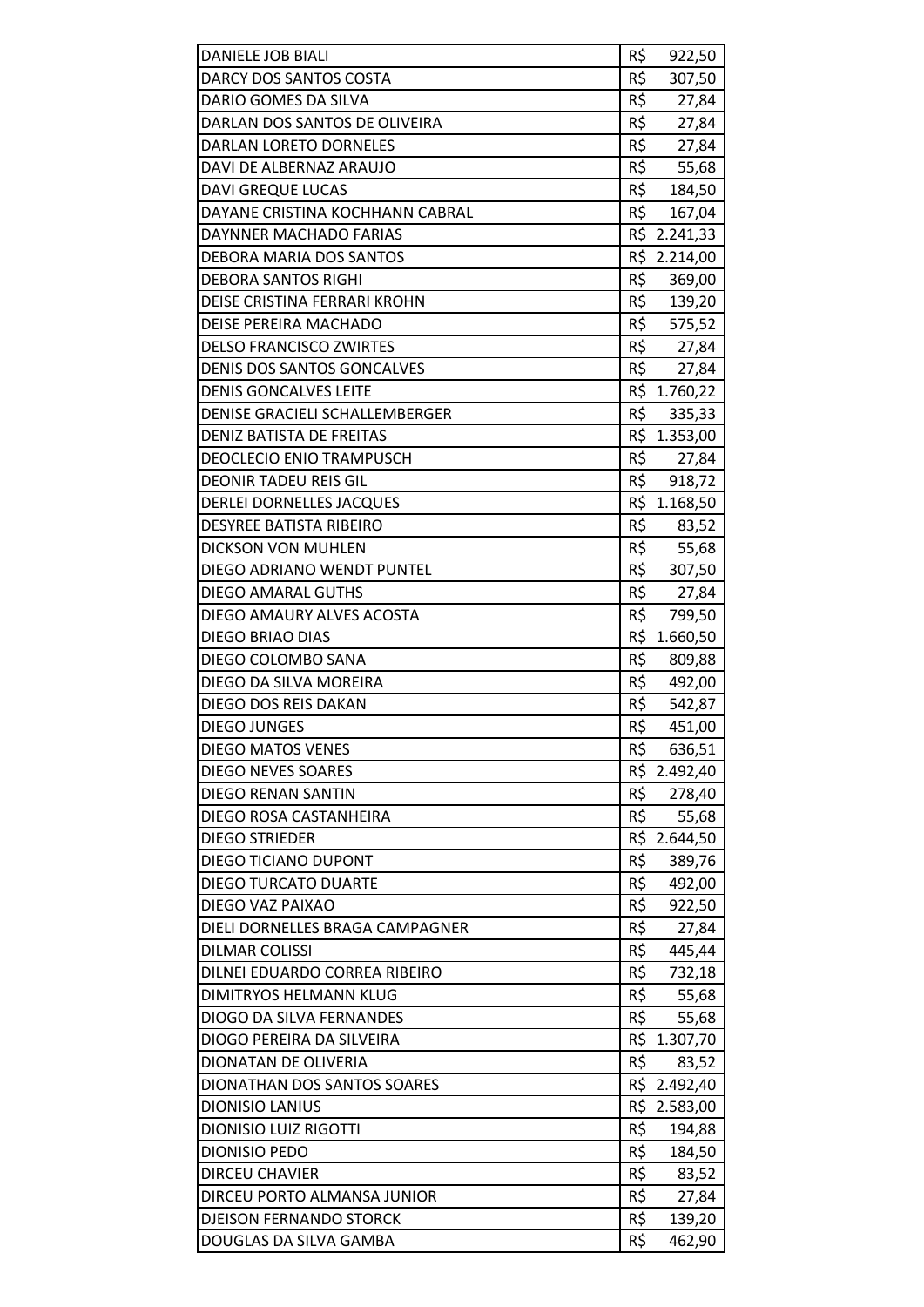| DOUGLAS ELIAS CARVALHO              | R\$ | 184,50       |
|-------------------------------------|-----|--------------|
| DOUGLAS FRANCO BEDINOTO             | R\$ | 526,16       |
| DOUGLAS MACEDO AVILA                | R\$ | 849,36       |
| <b>DOUGLAS SCHEREN</b>              | R\$ | 1.107,00     |
| DULCAMAR ELISANDRO CONCEICAO        |     | R\$ 1.777,68 |
| <b>EATON JOSE FUHR</b>              | R\$ | 430,50       |
| EDELMAR DOS SANTOS TOPA             | R\$ | 306,24       |
| <b>EDEMAR ANTONIO BURATTI</b>       | R\$ | 55,68        |
| EDEMAR FLORES DE MELO               | R\$ | 184,50       |
| EDEMILSON SANTOS DA SILVA           | R\$ | 281,18       |
| <b>EDENILSO ENIO PRESCENDO</b>      | R\$ | 27,84        |
| EDENILSON DOS SANTOS VITORIA        | R\$ | 27,84        |
| EDENIR FRANCISCO DE MIRANDA GOULART | R\$ | 278,40       |
| EDER LUIS PINTO BERTUOL             | R\$ | 83,52        |
| <b>EDER MACHADO MORAES</b>          | R\$ | 417,60       |
| <b>EDERSON ALMEIDA</b>              | R\$ | 139,20       |
| EDERSON ALMEIDA DE OLIVEIRA         | R\$ | 83,52        |
| EDEVALDO ANTONIO MORAIS TRAMONTIN   | R\$ | 111,36       |
| <b>EDI ANTONIO GONCALVES</b>        | R\$ | 55,68        |
| <b>EDIMAR JOSE MARIO</b>            | R\$ | 804,06       |
| EDINARA ROSA DA ROCHA               |     | R\$ 2.492,40 |
| EDINELSON CARLOS DOS SANTOS LIMA    |     | R\$ 2.214,00 |
| <b>EDISON DE MORAES</b>             | R\$ | 588,17       |
| EDISON LUIS ROCHA DE CASTRO         | R\$ | 431,51       |
| EDSON ADAO FERREIRA DA SILVA        | R\$ | 27,84        |
| <b>EDSON BEMFICA QUILES</b>         |     | R\$ 27,84    |
| <b>EDSON FALEIRO</b>                | R\$ | 55,68        |
| <b>EDSON FAVRETTO</b>               | R\$ | 225,50       |
| <b>EDSON JARBAS DOS SANTOS</b>      | R\$ | 240,18       |
| <b>EDSON JOSBENTI GOTTARDO</b>      | R\$ | 83,52        |
| <b>EDSON LUIS DA SILVA</b>          | R\$ | 55,68        |
| EDSON MARIAO OLIVEIRA PITUCO        | R\$ | 307,50       |
| <b>EDSON NESTOR EMMEL</b>           | R\$ | 1.587,36     |
| <b>EDSON ROBERTO AUTH</b>           | R\$ | 83,52        |
| <b>EDSON SILVEIRA ANTONINI</b>      | R\$ | 1.291,50     |
| <b>EDSON TARRAGO PEREIRA</b>        | R\$ | 55,68        |
| EDU DA SILVA MARQUES                | R\$ | 501,12       |
| EDUARDO BACIGALUZ GUIMARAES         | R\$ | 601,33       |
| <b>EDUARDO BIANCHI NETO</b>         | R\$ | 222,72       |
| <b>EDUARDO BORBA DE LEMOS</b>       | R\$ | 922,50       |
| EDUARDO DOBRACHINSKI BARBOSA        | R\$ | 514,02       |
| EDUARDO FERREIRA FILHO              | R\$ | 27,84        |
| EDUARDO JORGE DE QUEVEDO            | R\$ | 27,84        |
| <b>EDUARDO MARTINS NUNES</b>        | R\$ | 83,52        |
| <b>EDUARDO PEREIRA ALVES</b>        | R\$ | 1.319,34     |
| EDUARDO RAMALHO TOWNSEND            | R\$ | 309,02       |
| EDUARDO RAMOS DA SILVA              |     | R\$ 1.414,50 |
| EDUARDO SILVA DOS SANTOS            | R\$ | 389,76       |
| EDUARDO VIEIRA MUNHOZ               | R\$ | 55,68        |
| <b>EDUINO HOFFERBER</b>             | R\$ | 83,52        |
| <b>EGLON SILVEIRA SILVA</b>         | R\$ | 55,68        |
| <b>ELCIO FORATI NUNES</b>           | R\$ | 732,17       |
| ELDER PEREIRA BONORINO              | R\$ | 541,86       |
| ELEANDRO DE LIMA CARDOSO            | R\$ | 417,60       |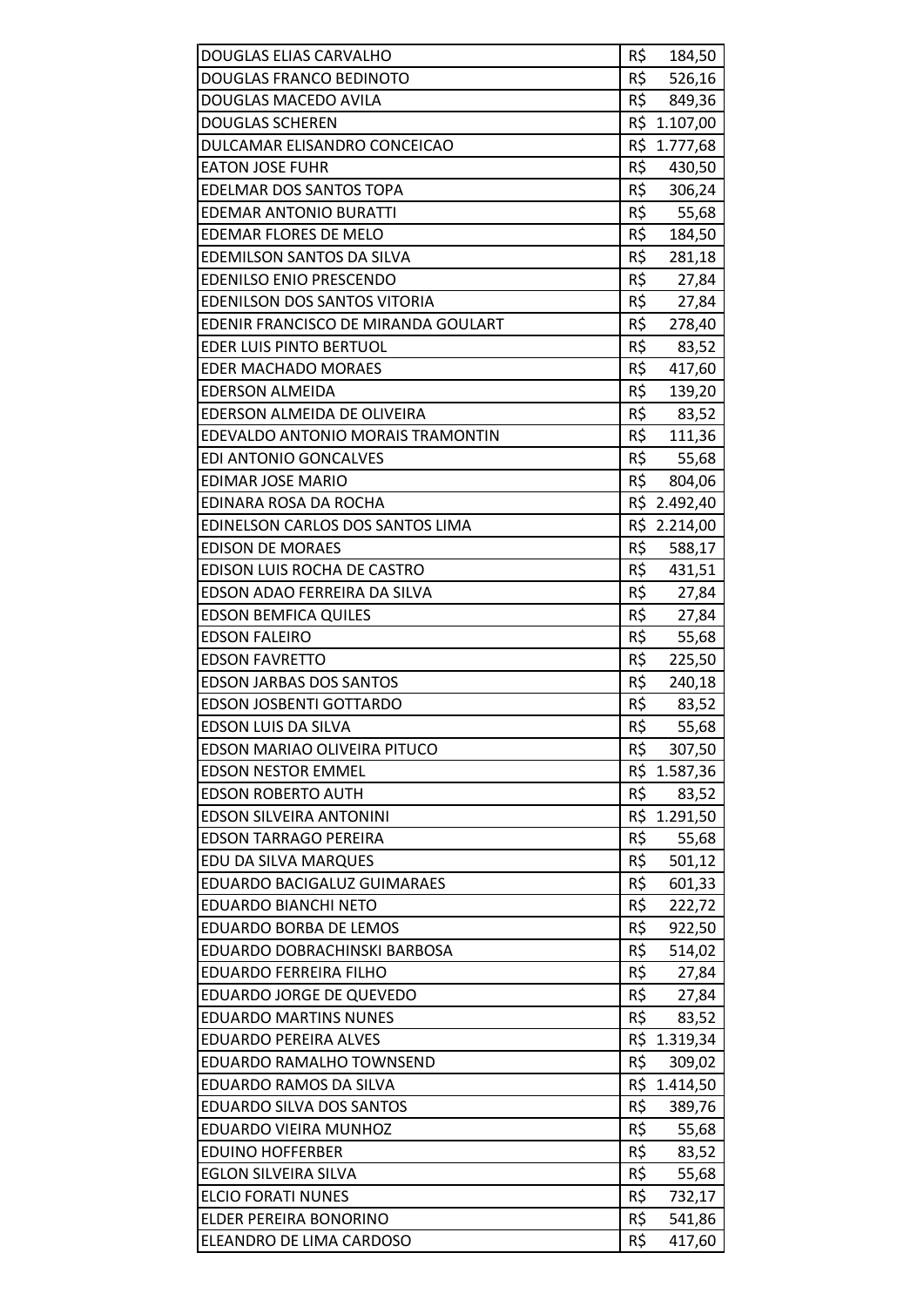| ELEDIANE MACHADO LIMA KLASSMANN                         | R\$        | 27,84                  |
|---------------------------------------------------------|------------|------------------------|
| ELIAMAR DA SILVEIRA PORTO                               | R\$        | 307,50                 |
| ELIANE CAMILOTTI SONZA                                  | R\$        | 27,84                  |
| ELIANE DE FATIMA BRUM DE SOUZA                          | R\$        | 2.492,40               |
| <b>ELIANE LEMOS SANTOS</b>                              | R\$        | 27,84                  |
| ELIANE PACHECO DE SOUZA                                 |            | R\$ 1.764,99           |
| <b>ELIANE PIFFERO GOULART</b>                           | R\$        | 184,50                 |
| <b>ELIANE RODRIGUES CASTILHO</b>                        | R\$        | 83,52                  |
| <b>ELIANE SIMOES DA SILVA</b>                           | R\$        | 139,20                 |
| ELIETE RAQUEL EIDELWEIN OLIVEIRA                        |            | R\$ 27,84              |
| <b>ELIO MARQUES PRATES JUNIOR</b>                       |            | R\$ 225,50             |
| ELISANDRO GOERGEN VOGEL                                 | R\$        | 55,68                  |
| ELISETE TYSKA ZABIELA DA SILVA                          | R\$        | 1.080,15               |
| <b>ELISEU BERNARDON</b>                                 | R\$        | 799,50                 |
| ELISIANE LAZZARE VIDORI                                 | R\$        | 111,36                 |
| ELIZETE RAMBORGER CASSAFUZ                              | R\$        | 27,84                  |
| <b>ELLEN STEIN</b>                                      | R\$        | 556,80                 |
| <b>ELOI ANDRE BECKER</b>                                | R\$        | 83,52                  |
| ELOISA DOBERSTEIN DE MOURA                              | R\$        | 222,72                 |
| <b>ELTON HELMUTE MAYER</b>                              | R\$        | 55,68                  |
| <b>ELTON LEAL MOSSATE</b>                               | R\$        | 901,99                 |
| <b>ELTON LUIZ ERNZEN</b>                                | R\$        | 83,52                  |
| ELTON LUTHER NOGUEIRA                                   | R\$        | 758,50                 |
| <b>ELTON MARQUES DA ROSA</b>                            | R\$        | 278,40                 |
| ELTON MATIOLA VIEIRA                                    | R\$        | 27,84                  |
| <b>ELTON MONTANARI ANTUNES</b>                          |            | R\$ 2.029,46           |
| EMERSON DA SILVEIRA ANTONINI                            | R\$        | 27,84                  |
| <b>EMERSON JOSE GOTTARDO</b>                            | R\$        | 609,68                 |
| <b>EMERSON LUIS CHARAO JOBIM</b>                        | R\$        | 922,50                 |
| <b>EMERSON RONALDO SILVA TEIXEIRA</b>                   | R\$        | 553,50                 |
| <b>EMILIA MORETTO</b>                                   | R\$        | 27,84                  |
| <b>EMILIO OLIVEIRA DE OLIVEIRA</b>                      |            | R\$ 2.214,00           |
| <b>EMIR RODRIGUES LUCEIRO</b>                           | R\$        | 55,68                  |
| EMMANUEL AVANCINI SCHIAM                                | R\$        | 1.038,66               |
| <b>ENILSO JOSE SANTOS DE MEDEIROS</b>                   | R\$        | 27,84                  |
| <b>ENIO RICARDO TELLES</b>                              | R\$        | 379,38                 |
| ERICO DA CUNHA NOGUEIRA                                 | R\$        | 55,68                  |
| ERICO JORGE PEREIRA DA SILVEIRA                         | R\$        | 642,84                 |
| <b>ERLEY ROSONI</b>                                     | R\$        | 184,50                 |
| <b>ERNANI JACO RADTKE</b>                               | R\$        | 55,68                  |
| <b>ERRIDISON BORIN QUINHONES</b>                        | R\$        | 1.141,16               |
| ESTEVON ALEXANDRE DE SOUZA BOMBONATO                    | R\$        | 375,83                 |
| <b>EUCLIDES LAURO WENDLER</b>                           | R\$<br>R\$ | 83,52                  |
| <b>EUCLIDES MADERS</b><br><b>EUGENIO PEREZ FERREIRA</b> | R\$        | 83,52                  |
| <b>EUGENIO RICARDO MAES</b>                             |            | 640,32<br>R\$ 1.728,81 |
| <b>EULOGIO RODRIGUES ORNES FILHO</b>                    | R\$        | 167,04                 |
| EUNIRA FAGUNDES DA SILVA                                | R\$        | 369,00                 |
| EURICO JANBASTIANI DA SILVA                             | R\$        | 676,49                 |
| <b>EVANDRO BOLZAN</b>                                   |            | R\$ 1.183,17           |
| EVANDRO CARVALHO DA SILVA                               | R\$        | 278,40                 |
| <b>EVANDRO DA SILVA</b>                                 |            | R\$ 1.603,56           |
| <b>EVANDRO DE OLIVEIRA</b>                              | R\$        | 167,04                 |
| <b>EVANDRO GONCALVES HERMES</b>                         | R\$        | 375,83                 |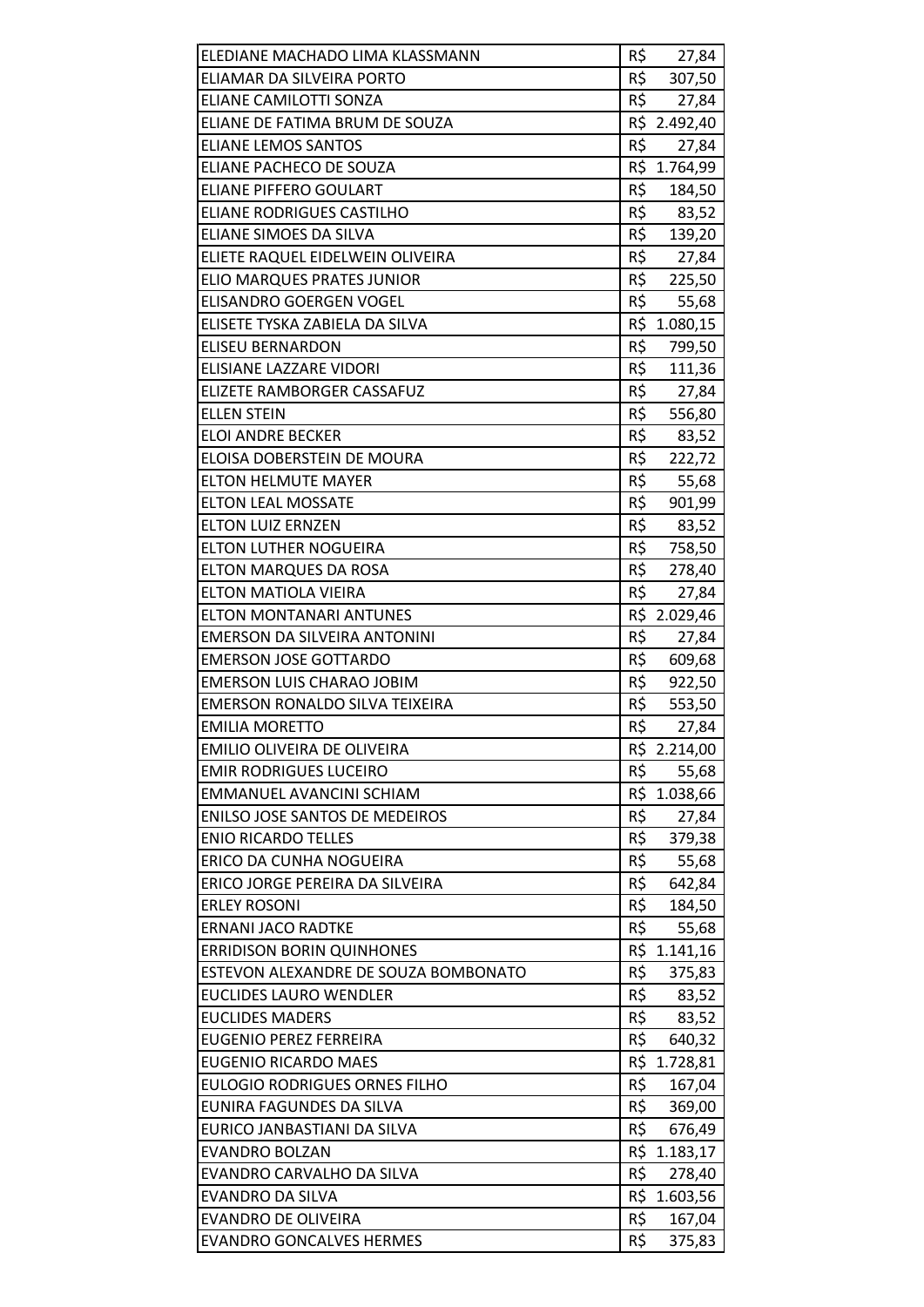| <b>EVANDRO KIEVEL</b>                   | R\$ | 83,52            |
|-----------------------------------------|-----|------------------|
| EVANDRO LUIZ ALVES CARDOSO              | R\$ | 139,20           |
| EVANDRO MAURICIO DA CUNHA MELLO         | R\$ | 369,00           |
| EVANDRO ROSA DE ALMEIDA                 | R\$ | 184,50           |
| <b>EVERALDO DE SOUZA SCHEFER</b>        | R\$ | 683,33           |
| EVERALDO VIEIRA DE SOUZA                | R\$ | 111,36           |
| <b>EVERSON DE CONTO</b>                 | R\$ | 27,84            |
| EVERSON DOS SANTOS DE SOUZA             | R\$ | 417,60           |
| <b>EVERSON JOSE DUARTE</b>              | R\$ | 27,84            |
| <b>EVERTO DA ROSA CAMARGO</b>           | R\$ | 546,42           |
| <b>EVERTON ANDRE DA SILVA</b>           | R\$ | 361,92           |
| EVERTON CAETANO DA SILVA                | R\$ | 250,56           |
| <b>EVERTON COSTA DE PAULO</b>           | R\$ | 55,68            |
| <b>EVERTON DE LIMA SOARES</b>           | R\$ | 27,84            |
| <b>EVERTON DIAS PADILHA</b>             | R\$ | 55,68            |
| <b>EVERTON ERMINIO DE VARGAS SCHONS</b> | R\$ | 55,68            |
| <b>EVERTON LARA PERAZOLO</b>            | R\$ | 615,00           |
| <b>EVERTON LUIZ BARBOSA DOS SANTOS</b>  | R\$ | 335,34           |
| EVERTON LUIZ MOREIRA DIECKMANN          | R\$ | 27,84            |
| <b>EVERTON MAGALHAES JACQUES</b>        | R\$ | 779,00           |
| <b>EVERTON NUNES TASCHETTO</b>          | R\$ | 83,52            |
| <b>EWERTON WALTER AIRES</b>             | R\$ | 111,36           |
| <b>EZEQUIEL BAUER EME</b>               | R\$ | 27,84            |
| <b>EZEQUIEL GRACIKI</b>                 | R\$ | 27,84            |
| <b>FABIANA KOEHLER DO PRADO</b>         |     | R\$ 2.214,00     |
| <b>FABIANE DE CASTRO RIBEIRO</b>        | R\$ | 27,84            |
| <b>FABIANE FROIS BAZANELLA</b>          | R\$ | 55,68            |
| <b>FABIANE RODRIGUES ZANONI</b>         | R\$ | 508,20           |
| <b>FABIANO CASSOL DE VARGAS</b>         | R\$ | 281,18           |
| <b>FABIANO DOS SANTOS PAIM</b>          | R\$ | 278,40           |
| <b>FABIANO JARBAS PEDRALLI</b>          |     | R\$ 1.906,50     |
| <b>FABIANO MACHADO ALVES</b>            | R\$ | 27,84            |
| FABIANO OLIVEIRA DA ROSA                | R\$ | 27,84            |
| <b>FABIO ALEX MARQUES DE SOUZA</b>      | R\$ | 83,52            |
| <b>FABIO ALFREDO REDECKER</b>           | R\$ | 83,52            |
| <b>FABIO ANTONIO SIRENA</b>             | R\$ | 240,18           |
| <b>FABIO ARAUJO LOPES</b>               |     | R\$ 1.414,50     |
| FABIO AUGUSTO PEREIRA DE SOUZA          |     | R\$ 2.309,66     |
| <b>FABIO BASTIANI PIAZER</b>            | R\$ | 424,68           |
| <b>FABIO BOERE BOTTLENDER</b>           | R\$ | 83,52            |
| <b>FABIO GOMES DE SOUZA</b>             | R\$ | 27,84            |
| <b>FABIO JONI AIRES BRITTES</b>         |     | R\$ 1.168,50     |
| FABIO JOSE DA SILVA GIBBON              |     | R\$ 2.712,83     |
| <b>FABIO LEANDRO BUHLER</b>             | R\$ | 139,20           |
| <b>FABIO LUIS BELLINI</b>               | R\$ | 55,68            |
| <b>FABIO LUIS MATTES</b>                | R\$ | 27,84            |
| FABIO MARCELO DE PAULA PAVLAK           |     | R\$ 2.644,50     |
| <b>FABIO MARCELO OLING</b>              |     | R\$ 1.113,08     |
| <b>FABIO MARTINS DOS SANTOS</b>         | R\$ |                  |
| <b>FABIO NETO DA SILVA BARCELOS</b>     | R\$ | 389,76           |
| <b>FABIO RICARDO PINTO CANALS</b>       | R\$ | 417,60<br>984,00 |
| FABIO ROBERTO SANTANA DA SILVEIRA       | R\$ |                  |
| <b>FABIO SOARES CASTELLO BRANCO</b>     | R\$ | 27,84<br>55,68   |
| <b>FABRICIO DE LIMA MARTINS</b>         | R\$ | 83,52            |
|                                         |     |                  |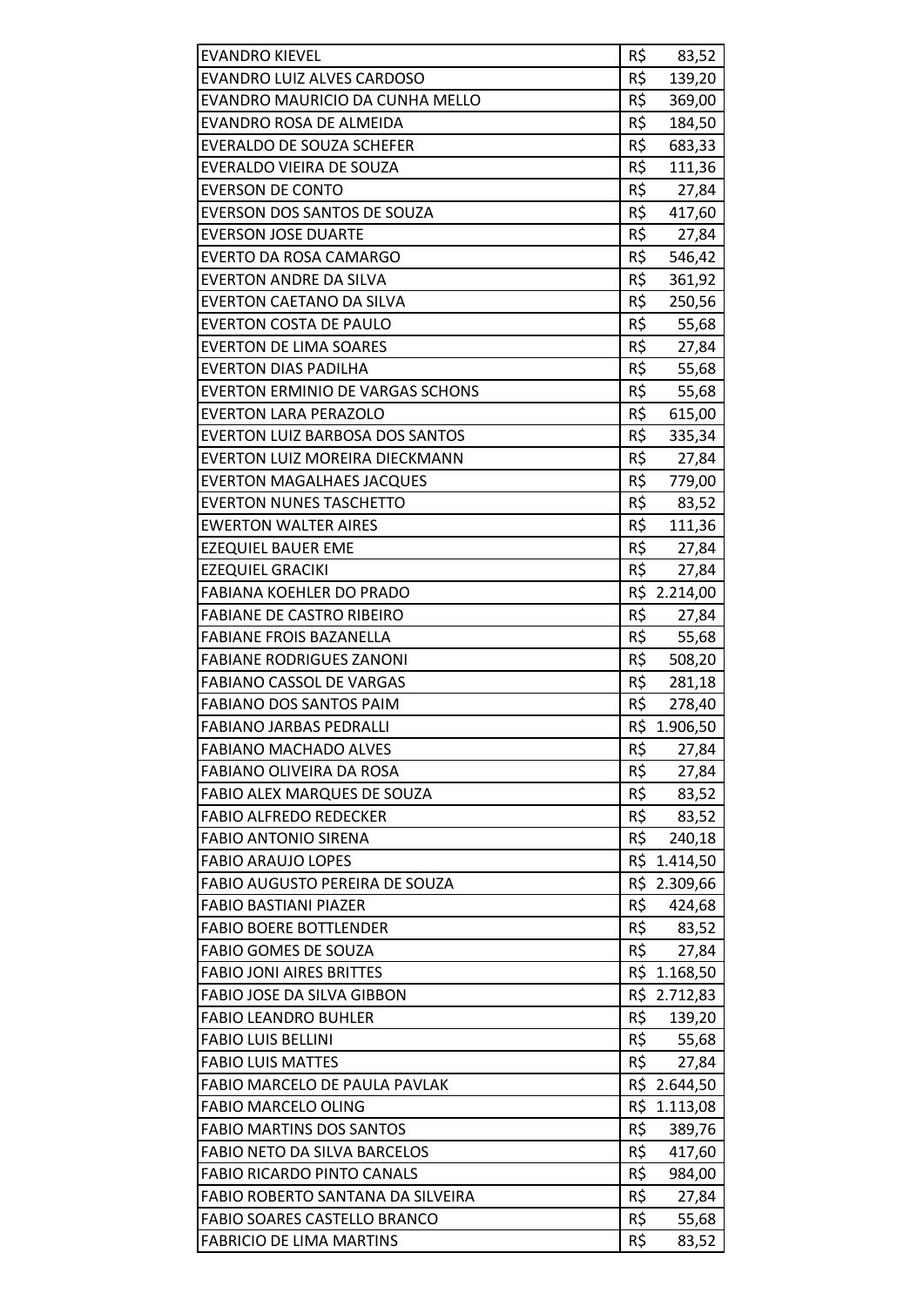| <b>FABRICIO MACIEL COELHO</b>                         | R\$        | 435,06           |
|-------------------------------------------------------|------------|------------------|
| <b>FABRICIO MALGARIN PULGATTI</b>                     | R\$        | 225,50           |
| <b>FABRICIO RAMOS SEGATTO</b>                         | R\$        | 501,12           |
| <b>FABRICIO SPIERING</b>                              | R\$        |                  |
| <b>FABRICIO STENIO DE FREITAS BARBOSA</b>             | R\$        | 27,84            |
|                                                       | R\$        | 27,84            |
| FATIMA ROSANE MACHADO NUNES                           | R\$        | 751,66           |
| FELIPE AGOSTINHO CAIMI                                |            | 379,38           |
| FELIPE AMADOR TAMANINI                                | R\$        | 445,44           |
| <b>FELIPE BRACHT</b>                                  | R\$        | 417,60           |
| <b>FELIPE CORDEIRO PANAZZOLO</b>                      | R\$        | 278,40           |
| FELIPE COSTA DA CUNHA                                 | R\$        | 55,68            |
| <b>FELIPE KERCHER</b>                                 |            | R\$ 1.107,00     |
| <b>FELIPE LAMB WERNER</b>                             | R\$        | 882,00           |
| FELIPE LORETO DO PRADO                                | R\$        | 815,70           |
| <b>FELIPE RIBEIRO DE FREITAS</b>                      |            | R\$ 1.886,00     |
| FELIPE SOUZA CAMARGO                                  |            | R\$ 2.214,00     |
| FELIPE TIAGO DO NASCIMENTO                            | R\$        | 27,84            |
| <b>FELIPE VIGNOL DA SILVA</b>                         | R\$        | 581,34           |
| FERNANDA ANZILIERO GONCALVES                          | R\$        | 27,84            |
| <b>FERNANDA BELLORA</b>                               | R\$        | 55,68            |
| FERNANDA LINDNER TASSONI                              |            | R\$ 615,00       |
| <b>FERNANDA SCHERER</b>                               | R\$        | 55,68            |
| FERNANDO ARTUR IMMICH                                 |            | R\$ 1.107,00     |
| <b>FERNANDO BEHR QUADROS</b>                          |            | R\$ 1.728,80     |
| <b>FERNANDO FENGLER</b>                               | R\$        | 27,84            |
| FERNANDO JOSE MEDAGLIA                                | R\$        | 184,50           |
| <b>FERNANDO SCHULTZ PENA RODRIGUES</b>                | R\$        | 27,84            |
| <b>FILIPE MACHADO NEVES</b>                           | R\$        | 553,50           |
| <b>FILIPE MINUSSI ROSSI</b>                           | R\$        | 560,33           |
| <b>FLADEMIR ANTONIO HERMES</b>                        | R\$        | 792,42           |
| <b>FLAVIO ANTONIO COLPO</b>                           | R\$        | 922,50           |
| <b>FLAVIO EDSON FIABANI</b>                           | R\$        | 27,84            |
| FLAVIO ELEMAR DA ROSA                                 | R\$        | 111,36           |
| <b>FLAVIO FAERMANN BARTH</b>                          | R\$        | 751,65           |
| <b>FLAVIO FERREIRA PRESSER</b>                        | R\$        | 220,51           |
| <b>FLAVIO LUAN MULLER FREITAS</b>                     | R\$        | 307,50           |
| <b>FLAVIO LUIZ KRAMPE</b>                             | R\$        | 27,84            |
|                                                       |            | 83,52            |
| <b>FLAVIO SONIMAR CAVALLI</b>                         | R\$        |                  |
| <b>FRANCIELI ANDRESSA CAVALLI</b>                     |            | R\$ 2.767,50     |
| <b>FRANCINE BOTH</b>                                  | R\$        | 83,52            |
| FRANCINI MADEIRA EUZEBIO                              | R\$        | 55,68            |
| <b>FRANCIS OLIVEIRA CAPELARO</b>                      | R\$        |                  |
| <b>FRANCISCO ANDRE DOS SANTOS</b>                     | R\$        | 526,16           |
| FRANCISCO GERALDO G. DE ALMEIDA                       |            | 27,84            |
| <b>FRANKO TELOKEN</b>                                 |            | R\$ 1.537,50     |
| <b>GABRIEL AREND</b>                                  | R\$<br>R\$ | 27,84            |
| GABRIEL BAUER NOVASKI                                 | R\$        | 194,88           |
| GABRIEL LISMAR MORGAN GREGORIO                        |            | 528,96           |
| <b>GABRIEL LUIZ VENCATO</b>                           | R\$        | R\$ 1.375,02     |
| GABRIEL OLIVEIRA BARBOSA                              |            | 55,68            |
|                                                       | R\$        | 111,36           |
| <b>GABRIEL ROSA DOS SANTOS</b>                        | R\$        | 922,50           |
| GABRIEL SILVA LORENCI                                 | R\$        | 55,68            |
| <b>GABRIELA ALVES DIAS</b><br><b>GABRIELA DE LIMA</b> | R\$<br>R\$ | 111,36<br>250,56 |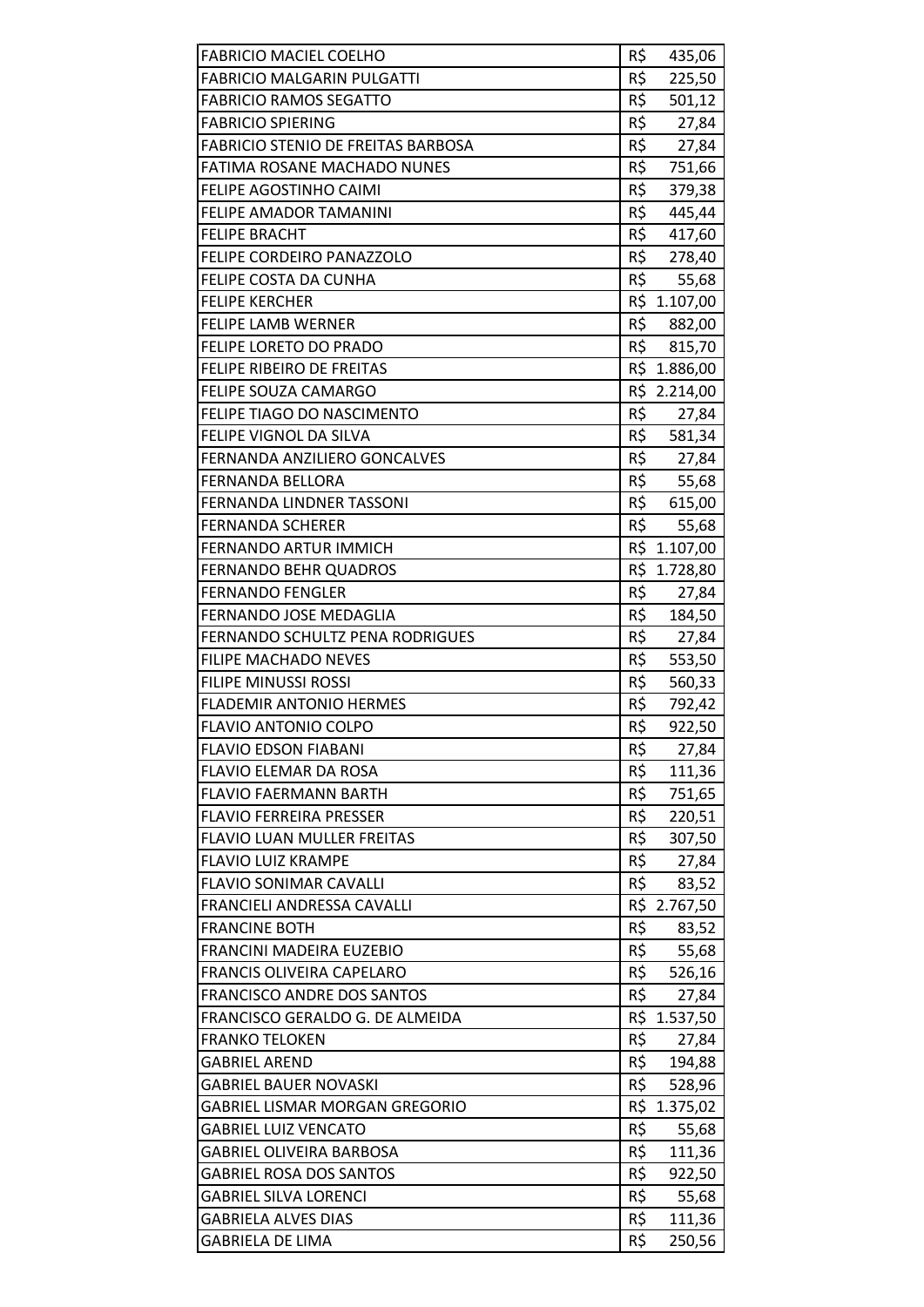| <b>GABRIELA MARINA POMPEO QUEIROZ</b>   | R\$ | 55,68        |
|-----------------------------------------|-----|--------------|
| <b>GABRIELE MENDES</b>                  | R\$ | 184,50       |
| <b>GASPAR VICENTE BINSFELD</b>          | R\$ | 334,08       |
| <b>GELCY SCHNEIDER</b>                  | R\$ | 111,36       |
| <b>GELSON LENZ</b>                      |     | R\$ 1.107,00 |
| <b>GELSON LUIZ PERLIN</b>               | R\$ | 526,16       |
| <b>GEOMAR CHAGAS ODORICO</b>            | R\$ | 55,68        |
| <b>GEOVANE DELESKI ASSIS</b>            | R\$ | 55,68        |
| <b>GEOVANE SANTOS DA SILVA</b>          | R\$ | 676,49       |
| <b>GERMANO JUAREZ PEREIRA PEDROSO</b>   | R\$ | 27,84        |
| <b>GERMANO KAEZALA</b>                  | R\$ | 55,68        |
| <b>GERRI CLEI RODRIGUES DA SILVA</b>    | R\$ | 111,36       |
| <b>GERSON HAMMES</b>                    | R\$ | 998,94       |
| <b>GERSON JAIME RODRIGUES</b>           | R\$ | 889,34       |
| <b>GERSON KLEIN</b>                     | R\$ | 139,20       |
| <b>GERSON SIDINEI PEZAROGLO BUENO</b>   |     | R\$ 2.823,18 |
| <b>GIAN MARCOS SCHNORR</b>              | R\$ | 83,52        |
| <b>GIAN VANCINI</b>                     | R\$ | 27,84        |
| <b>GIANCARLO KOSBY SCHMITT</b>          | R\$ | 389,76       |
| <b>GICIANE LEITE DA SILVEIRA</b>        | R\$ | 637,52       |
| <b>GILBERTO AQUILES ROQUE</b>           | R\$ | 222,72       |
| GILBERTO CORDOVA DA SILVA               | R\$ | 389,76       |
| <b>GILBERTO DA SILVA JOB</b>            | R\$ | 139,20       |
| <b>GILBERTO FAVARETTO</b>               | R\$ | 27,84        |
| <b>GILBERTO NEUBERT PEREIRA</b>         | R\$ | 111,36       |
| <b>GILBERTO NUNES</b>                   | R\$ | 553,50       |
| <b>GILBERTO SCHAEFFER DE BASTIANI</b>   | R\$ | 83,52        |
| <b>GILCEU BITTENCOURT DOS SANTOS</b>    | R\$ | 27,84        |
| <b>GILMAR AZEREDO WALLAU</b>            |     | R\$ 1.537,50 |
| <b>GILMAR DE MOURA</b>                  |     | R\$ 1.760,22 |
| <b>GILMAR ELENILTO PIRES</b>            | R\$ | 553,50       |
| <b>GILMAR FLORES NARDINI</b>            | R\$ | 139,20       |
| <b>GILMAR MANICA</b>                    | R\$ | 27,84        |
| <b>GILMAR TODESCHINI</b>                | R\$ | 27,84        |
| <b>GILSONEY KRUGER</b>                  | R\$ | 178,68       |
| <b>GILVAN BARCELOS</b>                  | R\$ | 55,68        |
| GILVAN CALLAI DA SILVA                  | R\$ | 27,84        |
| GILVAN DINIZ TAYLOR DE ALMEIDA          | R\$ | 27,84        |
| <b>GILVAN GOMES VIVIAN</b>              | R\$ | 556,80       |
| <b>GIORGIO OSORIO NEVES</b>             |     | R\$ 1.352,96 |
| <b>GIOSEPE MAINO BICA</b>               |     | R\$ 2.152,50 |
| GIOVANI DA SILVA FORNARI                | R\$ | 222,72       |
| <b>GIOVANI DE OLIVEIRA</b>              | R\$ | 55,68        |
| <b>GIOVANI JOSE LUPPI</b>               | R\$ | 225,50       |
| <b>GIOVANI MARTINS DE SOUZA</b>         |     | R\$ 2.591,60 |
| GIOVANI PEDROSO DA SILVA                | R\$ | 738,00       |
| GIOVANI TRICAI                          |     | R\$ 2.029,50 |
| <b>GIOVANNI SANT ANNA BRUM</b>          |     | R\$ 1.168,50 |
| <b>GISELE MARIA DALBEM REDECKER</b>     | R\$ | 27,84        |
| <b>GIULIANO CAMARGO PIRES</b>           | R\$ | 1.728,81     |
| <b>GIVANILDO JOSE DOS ANJOS</b>         | R\$ | 278,40       |
| <b>GLADIMIR ROGERIO AGUIAR DA SILVA</b> | R\$ | 27,84        |
| <b>GLEISON BURATTI</b>                  | R\$ | 27,84        |
| <b>GLENIO LUIZ MOMBACH</b>              | R\$ | 2.644,50     |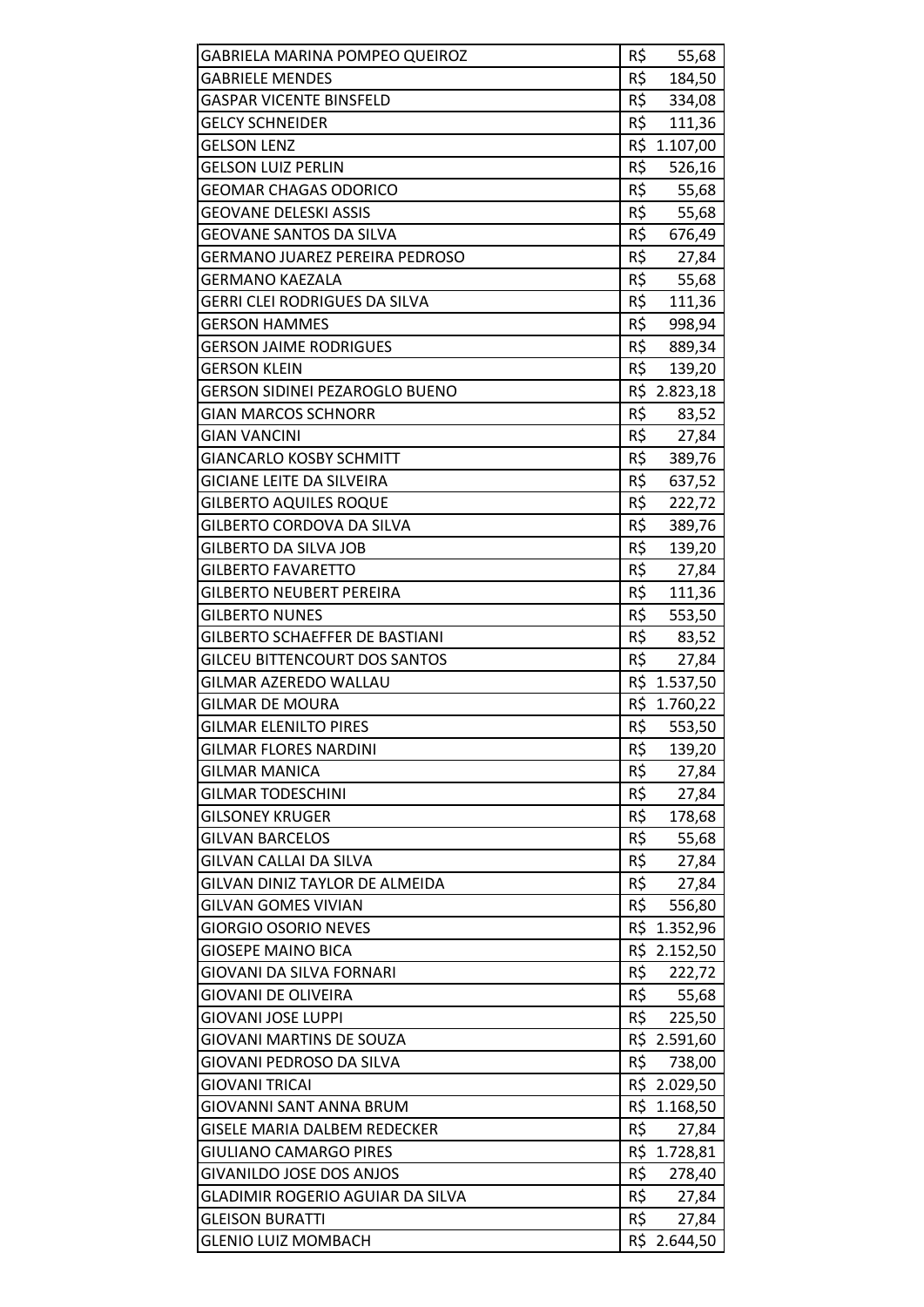| <b>GRACIELA DAHMER DAMIAN</b>             | R\$ | 27,84        |
|-------------------------------------------|-----|--------------|
| <b>GRAZIELA BOHN FLORES</b>               | R\$ | 450,99       |
| <b>GREICE LANIUS SAUERESSIG</b>           | R\$ | 27,84        |
| <b>GREIKA CHAVES HOFFMANN</b>             | R\$ | 55,68        |
| <b>GUILHERME ALEXANDRE BATISTA WOBETO</b> | R\$ | 55,68        |
| <b>GUILHERME BERGMANN</b>                 | R\$ | 55,68        |
| <b>GUILHERME DA SILVA GUTLER</b>          | R\$ | 83,52        |
| <b>GUILHERME DE AZAMBUJA FEIX</b>         | R\$ | 306,24       |
| <b>GUILHERME DE OLIVEIRA SANTOS</b>       | R\$ | 27,84        |
| <b>GUILHERME FREDERICO TORRES FLECK</b>   | R\$ | 27,84        |
| <b>GUILHERME MAGALHAES SOUZA</b>          | R\$ | 27,84        |
| <b>GUILHERME PAIVA GOMES</b>              |     | R\$ 1.525,86 |
| <b>GUILHERME RENATO SCHULER</b>           | R\$ | 27,84        |
| <b>GUSTAVO DA SILVA</b>                   | R\$ | 922,50       |
| <b>GUSTAVO GRAMS TEIXEIRA</b>             | R\$ | 55,68        |
| <b>GUSTAVO LARGURA BRUSCO</b>             | R\$ | 184,50       |
| <b>GUSTAVO MACHADO OTTO</b>               | R\$ | 111,36       |
| <b>GUSTAVO RADA PRADELLA</b>              | R\$ | 609,18       |
| <b>GUSTAVO RUCKS</b>                      | R\$ | 991,83       |
| <b>GUSTAVO ZANIOL MARSILIO</b>            | R\$ | 83,52        |
| <b>HARLEI SCHNEIDER</b>                   | R\$ | 83,52        |
| <b>HEINI PAULO MULLER</b>                 | R\$ | 27,84        |
| HELIO ALCANTARA MAGALHAES ALVAREZ         | R\$ | 240,18       |
| <b>HELIO BETIM DOS SANTOS</b>             | R\$ | 553,50       |
| <b>HELIO WINKE BARTZ</b>                  | R\$ | 27,84        |
| <b>HELLEN RODRIGUES ROCHA</b>             | R\$ | 575,52       |
| <b>HERBI DINEI KLEIN</b>                  |     | R\$ 2.767,50 |
| <b>HERMES JOSE BATISTELLA</b>             | R\$ | 83,52        |
| HILSON ORESTES PETER JUNIOR               | R\$ | 222,72       |
| <b>HORACIO SANCHER</b>                    | R\$ | 83,52        |
| <b>HUMBERTO AGUILAR ALENDE</b>            | R\$ | 27,84        |
| HUMBERTO MACHADO MONTEIRO                 | R\$ | 27,84        |
| <b>HUMBERTO MINOZZO</b>                   | R\$ | 27,84        |
| IGNACIO JOSE DE ARAUJO MAHFUZ             | R\$ | 212,34       |
| <b>IGOR BUENO BOBEK</b>                   | R\$ | 222,72       |
| <b>IGOR SANTOS ELIAS</b>                  | R\$ | 445,44       |
| <b>IGOR XAVIER DE FIGUEIREDO</b>          | R\$ | 1.694,66     |
| ILDA ELISANGELA SOUZA GRASS               | R\$ | 278,40       |
| ILMOR CONCEICAO DORR                      | R\$ | 55,68        |
| <b>ILSON ANGONESE</b>                     | R\$ | 222,72       |
| ILSON EMIR LIMA DA TRINDADE               | R\$ | 184,50       |
| <b>INACIO LOPES HERTZOG</b>               | R\$ | 27,84        |
| <b>INACIO MARTINS DA SILVA</b>            | R\$ | 225,50       |
| <b>INELVO SCHERER LEITE</b>               | R\$ | 225,50       |
| <b>INES CANDIDA ZURAWSKI</b>              | R\$ | 403,67       |
| <b>INOCENCIO NUNES DA CUNHA</b>           | R\$ | 55,68        |
| <b>INRI MORALES BENEDETTI</b>             | R\$ | 897,96       |
| <b>IRENO LOUREIRO DORNELLES NETO</b>      | R\$ | 111,36       |
| <b>ISMAEL LAUX GHISIO</b>                 | R\$ | 1.107,00     |
| <b>ISRAEL DIEGO PINTO MARTINS</b>         | R\$ | 222,72       |
| <b>ITAMAR FORATI NUNES</b>                | R\$ | 55,68        |
| <b>IURI SANT ANA PACICO</b>               | R\$ | 194,88       |
| <b>IVAN CARLOS PALUDO</b>                 | R\$ | 637,52       |
| <b>IVAN PAULO CORTELETTI</b>              | R\$ | 55,68        |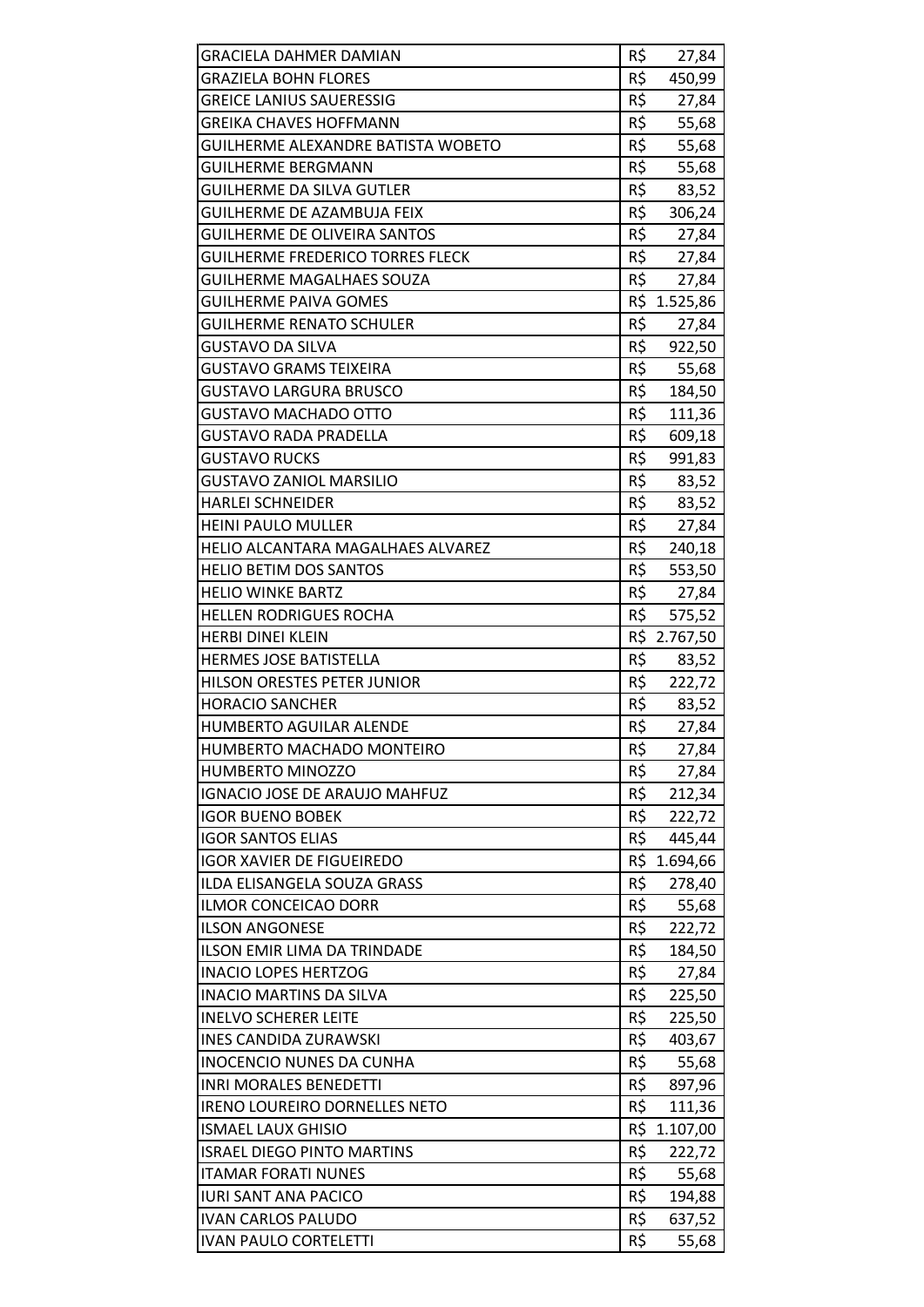| <b>IVAN SILVA DE OLIVEIRA</b>           | R\$ | 306,24       |
|-----------------------------------------|-----|--------------|
| <b>IVANOR ADELAR PETTER</b>             | R\$ | 222,72       |
| <b>IVAR ANTONIO TRICHES</b>             | R\$ | 268,02       |
| <b>IVETE CARMEM PORTH</b>               | R\$ | 27,84        |
| <b>IVO ANTONIO SOBIS</b>                | R\$ | 27,84        |
| <b>IVO MARIO NALIN</b>                  |     | R\$ 1.922,18 |
| <b>IVO RICARDO PITZER RASIA</b>         | R\$ | 27,84        |
| JACENIR DOS SANTOS BARBOZA              | R\$ | 111,36       |
| JACKSON ANDREI FLORES MACHADO           | R\$ | 55,68        |
| <b>JACKSON SAINT PIERRE DULL RITTER</b> | R\$ | 55,68        |
| <b>JACO WILLE STAUDT</b>                | R\$ | 323,70       |
| JACSON MARCELO VARGAS DE OLIVEIRA       | R\$ | 27,84        |
| JADER MAYER DA SILVA                    | R\$ | 553,50       |
| JADER VIEIRA DO COUTO                   | R\$ | 27,84        |
| <b>JAIME DOS SANTOS GONCALVES</b>       |     | R\$ 1.547,88 |
| JAIR ANTONIO DRESCHER                   |     | R\$ 3.198,00 |
| JAIR CORSETTI MACHADO                   | R\$ | 278,40       |
| JAIR FRANCISCO STADTLOBER               | R\$ | 55,68        |
| <b>JAIR JABLONSKI</b>                   |     | R\$ 2.890,50 |
| <b>JAIR JOAO MADERS</b>                 |     | R\$ 3.751,50 |
| <b>JAIR NIGOLINO</b>                    | R\$ | 27,84        |
| <b>JAIR NUNES</b>                       | R\$ | 222,72       |
| JAIR ORTIZ DA SILVA                     | R\$ | 300,66       |
| JAIR PEDRO DE AGUIAR                    |     | R\$ 1.107,00 |
| <b>JAIRO BRAZ MEDEIROS</b>              | R\$ | 369,00       |
| JAIRO PAULO DO NASCIMENTO               | R\$ | 27,84        |
| JAIRO QUADROS VALENTI JUNIOR            |     | R\$ 1.196,34 |
| JALDRE DE MOURA DUARTE                  | R\$ | 55,68        |
| <b>JANETE MOSSINI RITTER</b>            | R\$ | 55,68        |
| <b>JAQUELINE CASTRO BORGES</b>          | R\$ | 417,60       |
| <b>JAQUELINE CELLA</b>                  | R\$ | 27,84        |
| <b>JAQUELINE HENRIQUES</b>              | R\$ | 799,50       |
| <b>JAQUES ALEX TANSCHEIT</b>            | R\$ | 55,68        |
| JAQUES DE LIMA OLIVEIRA                 | R\$ | 278,40       |
| JARBAS ARY DE OLIVEIRA                  | R\$ | 27,84        |
| JARBAS RODRIGO SILVEIRA GOMES           | R\$ | 268,02       |
| <b>JARDEL LUCIANO FUHR</b>              | R\$ | 55,68        |
| <b>JARDEL PIZZUTI GRIEBELER</b>         | R\$ | 167,04       |
| JAYME SIDNEY LEMOS JUNIOR               | R\$ | 27,84        |
| JEAN CARLO GALARCA PEREIRA              | R\$ | 27,84        |
| JEAN CARLOS BRANDAO DE SOUZA            | R\$ | 704,33       |
| JEAN CARLOS MACHADO                     | R\$ | 27,84        |
| JEAN DELANJE NUNES LEAO                 |     | R\$ 3.259,50 |
| JEAN MARCELO LEIVAS SELVEIRA            | R\$ | 184,50       |
| JEDER PINHEIRO GLORIA                   | R\$ | 55,68        |
| JEDERSON DOS SANTOS AGLIARDI            | R\$ | 375,83       |
| JEDSON MARTINS DA SILVA                 | R\$ | 676,49       |
| <b>JEFERSON BIANCHIM</b>                |     | R\$ 1.190,52 |
| JEFERSON BRUCKCHEN SCHONARDIE           | R\$ | 55,68        |
| JEFERSON DA VEIGA DE OLIVEIRA           | R\$ | 738,00       |
| JEFERSON DELGADO DA SILVA               | R\$ | 696,00       |
| JEFERSON ELIAS KASPER                   | R\$ | 855,18       |
| JEFERSON MENEZES PALACIOS               |     | R\$ 2.952,00 |
| JEFFERSON DALANHOL                      | R\$ | 167,04       |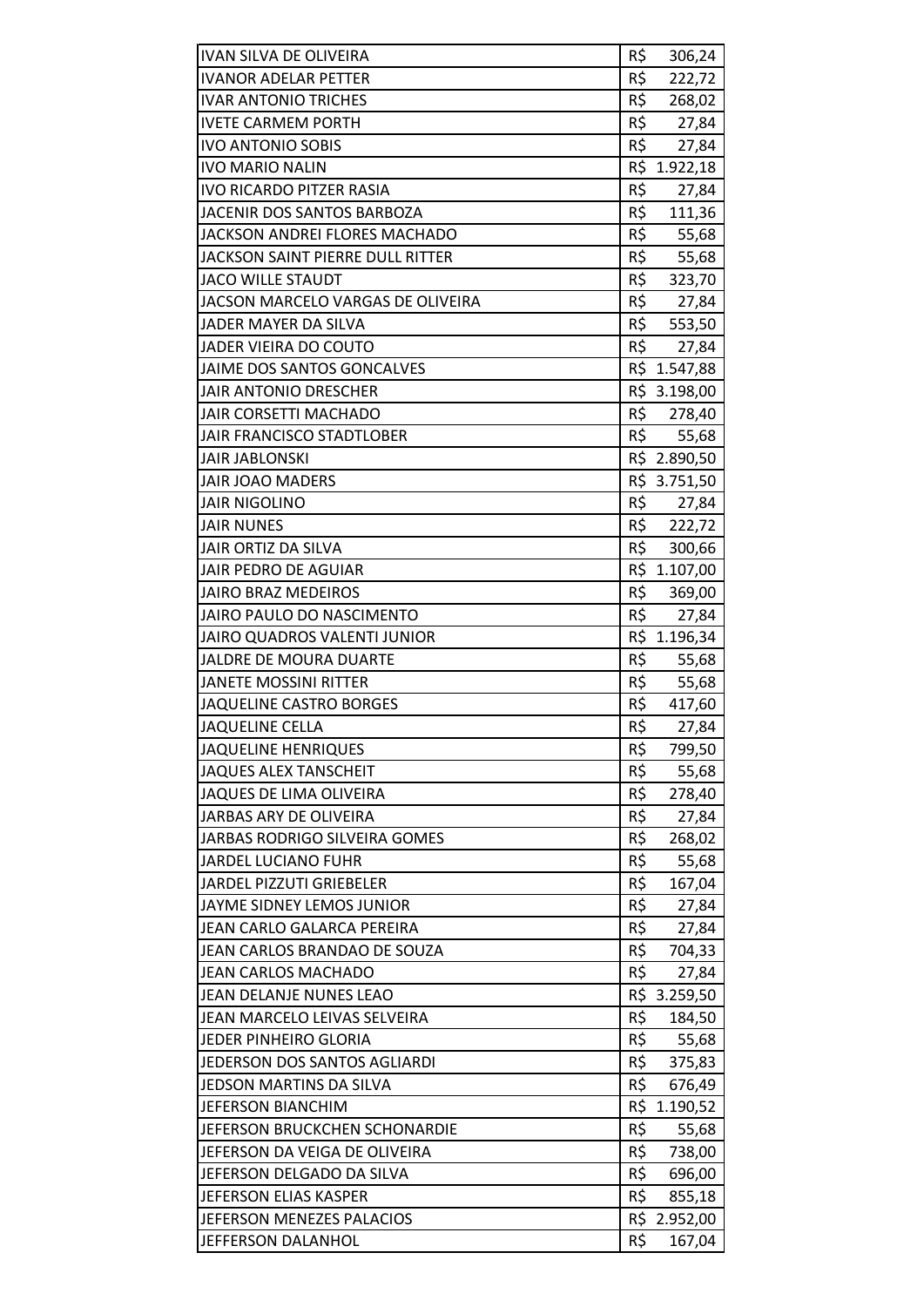| JERRI AURI ASSUMPCAO DA SILVA               | R\$        | 27,84            |
|---------------------------------------------|------------|------------------|
| <b>JERSON BARBOZA VINHAS</b>                | R\$        | 643,85           |
| <b>JESSICA CAMARGO</b>                      | R\$        | 27,84            |
| <b>JESUM CARLOS CARVALHO</b>                | R\$        | 597,54           |
| JOAO ADELAR MALLMANN DE GODOI               | R\$        | 27,84            |
| JOAO ALFREDO SOARES DA SILVA                | R\$        | 27,84            |
| JOAO ANTONIO STEFFEN                        |            | R\$ 2.152,50     |
| <b>JOAO BALBINO DIAS FILHO</b>              | R\$        | 553,50           |
| JOAO BATISTA CORIM DA ROSA                  | R\$        | 1.350,21         |
| <b>JOAO BATISTA FAGUNDES</b>                | R\$        | 111,36           |
| JOAO BATISTA FAGUNDES DE CARVALHO           |            | R\$ 111,36       |
| <b>JOAO BATISTA HOFF</b>                    | R\$        | 4,23             |
| <b>JOAO BATISTA PEREIRA</b>                 | R\$        | 250,56           |
| JOAO BATISTA SOLIGO SOARES                  | R\$        | 922,46           |
| <b>JOAO CARLOS DE MATTOS</b>                | R\$        | 139,20           |
| <b>JOAO CARLOS EVARISTO RUSSI</b>           |            | R\$ 835,20       |
| JOAO CARLOS KONRAD JARDIM                   | R\$        | 738,00           |
| JOAO CARLOS MELO NORONHA                    | R\$        | 1.052,33         |
| <b>JOAO CARLOS SCHMITZ</b>                  | R\$        | 2.492,40         |
| JOAO CLARO BATISTA DA SILVA                 | R\$        | 111,36           |
| <b>JOAO HENRIQUE THONES BORGES</b>          |            | R\$ 492,00       |
| <b>JOAO LUIS SCHMAEDECKE</b>                |            | R\$ 1.660,50     |
| JOAO PAULO HENEMANN DA SILVA                | R\$        | 27,84            |
| JOAO PAULO PESEGOGINSKI FLORES DOS SANTOS   | R\$        | 184,50           |
| JOAO PEDRO MONTEIRO                         |            | R\$ 1.359,82     |
| JOAO RICARDO JAHN                           | R\$        | 55,68            |
| <b>JOAO ROGERIO OLIVEIRA</b>                | R\$        | 473,28           |
| JOAO SISLOMAR DE MELLO                      | R\$        | 184,50           |
| JOAO VALTENOR EBERHARDT JUNIOR              | R\$        | 111,36           |
| <b>JOAO VANTUIR VANACOR</b>                 | R\$        | 83,52            |
| JOAQUIM FREDERICO FERREIRA VALMARATH JUNIOR | R\$        | 27,84            |
| JOAREZ ADEMIR VIVIAN                        | R\$        | 253,34           |
| <b>JOCELI FLORES NARDINI</b>                | R\$        | 676,50           |
| <b>JOCELI GONCALVES GUTERRES</b>            | R\$        | 184,50           |
| JOCELI STAN DE OLIVEIRA                     | R\$        | 487,19           |
| JOEL DE LIMA SIQUEIRA                       |            | R\$ 2.214,00     |
| JOEL JUNG BONFIM                            | R\$        | 27,84            |
| JOEL LISSARRAGA DE FREITAS                  | R\$        | 27,84            |
| <b>JOLAIR ADAO AMARAL</b>                   | R\$        | 697,26           |
| JONATAN DE GODOY DA SILVEIRA                | R\$        | 361,92           |
| <b>JONATAN JOSUE ANTON</b>                  | R\$        | 225,50           |
| JONATAS MECALA MACHADO                      | R\$        | 612,48           |
| JONATHAN CARLOS DOS SANTOS                  | R\$        | 139,20           |
| <b>JONATHAN PERES ABREU</b>                 | R\$        | 27,84            |
| JONIR DE JESUS DOS SANTOS KNOPF             | R\$        | 27,84            |
| <b>JONY BONADIMAN</b>                       | R\$        | 27,84            |
| <b>JORCELI ARAUJO NOLASCO</b>               | R\$        | 696,00           |
| JORDANA DA SILVA CASTRO BIASIBETTI          | R\$        | 1.660,50         |
| JORGE ALBERTO ROQUE PINTO                   | R\$        | 306,24           |
| JORGE ANDRADES MARTINS DA SILVA             | R\$        | 225,50           |
| JORGE DILAMAR GOULART RODRIGUES             | R\$        | 27,84            |
| <b>JORGE GERALDO MARTINI</b>                | R\$        | 528,96           |
| <b>JORGE KOTLEWSKI</b>                      |            |                  |
| JORGE LUIS DEXHEIMER                        | R\$<br>R\$ | 389,76<br>234,36 |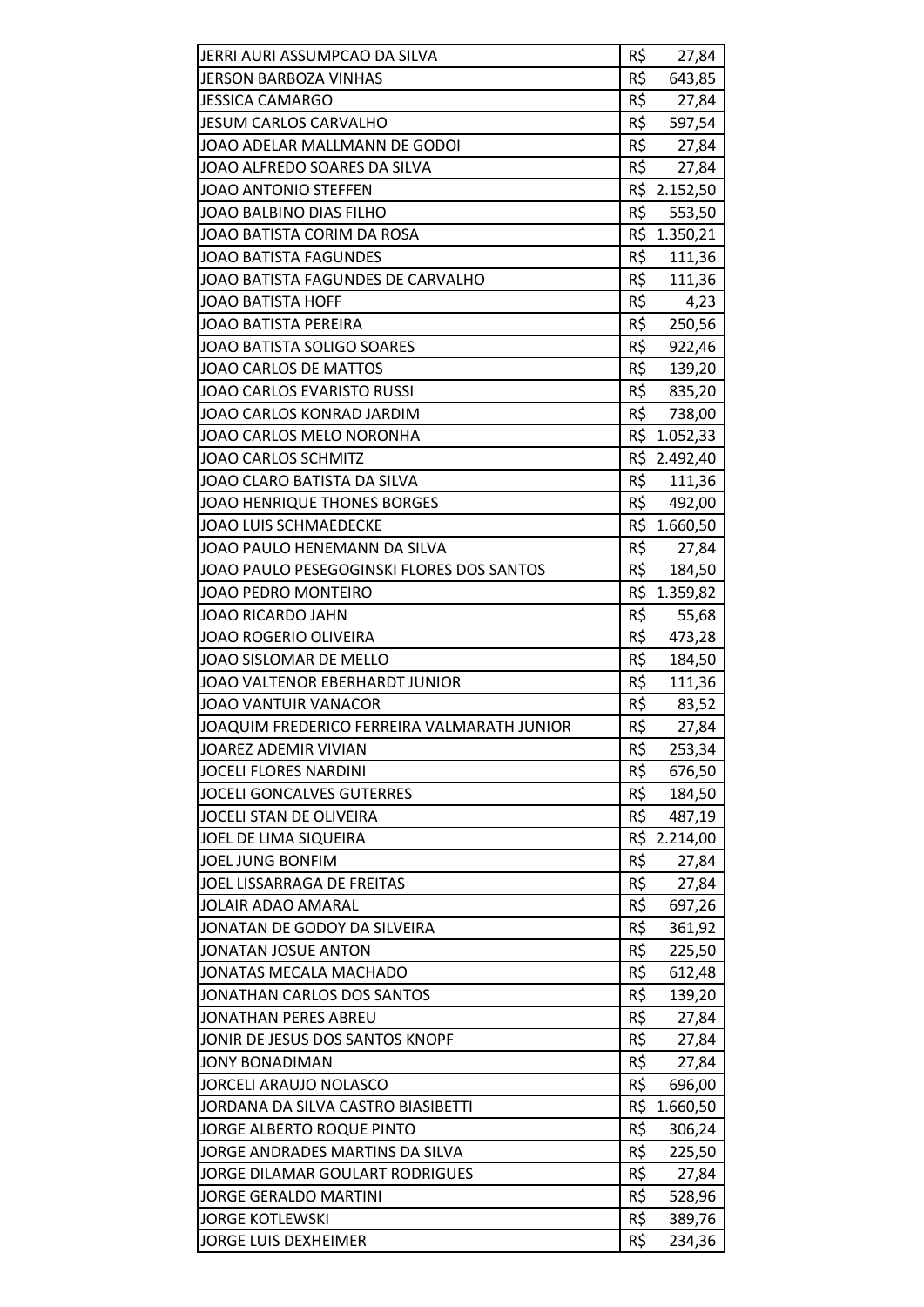| JORGE LUIS FERNANDES PINTO          | R\$ | 55,68        |
|-------------------------------------|-----|--------------|
| JORGE LUIZ COSTA MELO               | R\$ | 522,34       |
| <b>JORGE LUIZ PORTELLA</b>          | R\$ | 250,56       |
| JORGE ODIMAR ZANDONAI DA COSTA      | R\$ | 194,88       |
| <b>JORGE TEIXEIRA</b>               | R\$ | 55,68        |
| <b>JORGE VALMOR BENCKE</b>          | R\$ | 553,50       |
| <b>JORGE VEIMAR NUNES</b>           | R\$ | 445,44       |
| <b>JOSCELINO JOSE MIKULSKI</b>      | R\$ | 83,52        |
| <b>JOSE AIRTON DOS SANTOS</b>       | R\$ | 1.537,50     |
| <b>JOSE AIRTON PASETTO MARRAMON</b> | R\$ | 55,68        |
| JOSE ALDOIR DA LUZ COSTA            |     | R\$ 27,84    |
| <b>JOSE ALMIR VEIGA MENEZES</b>     | R\$ | 55,68        |
| JOSE ANTONIO CAETANO GARCIA         | R\$ | 843,54       |
| <b>JOSE ANTONIO DAMBROS</b>         | R\$ | 27,84        |
| JOSE ANTONIO MARIN DE OLIVEIRA      | R\$ | 390,51       |
| JOSE ANTONIO SILVA CAMUNA           | R\$ | 27,84        |
| JOSE AUGUSTO DA SILVA VIEIRA        | R\$ | 55,68        |
| JOSE AUGUSTO DE AVILA DA SILVA      | R\$ | 55,68        |
| <b>JOSE AUGUSTO STEFINI</b>         | R\$ | 526,16       |
| JOSE CARLOS BASSAN BRAGA            |     | R\$ 3.225,84 |
| <b>JOSE CERINEU BERGOLI</b>         | R\$ | 526,16       |
| JOSE CLAUDIO DE ARAUJO COVALESKY    | R\$ | 212,34       |
| JOSE CRISTIANO SANTOS DE PAULA      | R\$ | 278,40       |
| <b>JOSE DA CAMPO</b>                | R\$ | 584,64       |
| JOSE DELOI DAS CHAGAS PINHEIRO      | R\$ | 451,00       |
| <b>JOSE EDUARDO LIA</b>             | R\$ | 278,40       |
| <b>JOSE EDUARDO MARMITT</b>         | R\$ | 55,68        |
| JOSE FERNANDO ENCARNACAO OLIVEIRA   | R\$ | 27,84        |
| JOSE FRANCISCO DE SOUZA             | R\$ | 369,00       |
| JOSE FRANCISCO PEIXOTO DE CARVALHO  | R\$ | 27,84        |
| <b>JOSE FRANCISCO VOGT</b>          | R\$ | 27,84        |
| JOSE GUILHERME RODRIGUES DOYLE      | R\$ | 55,68        |
| JOSE HENRIQUE MARINHO DA SILVA      | R\$ | 2.214,00     |
| <b>JOSE HOMERO FINAMOR PINTO</b>    | R\$ | 55,68        |
| JOSE HORACIO SILVA DA SILVA         | R\$ | 55,68        |
| <b>JOSE JOAREZ REQUE</b>            | R\$ | 741,30       |
| JOSE LINDOMAR FERREIRA MACHADO      | R\$ | 278,40       |
| JOSE LUIS DE CAMPOS SEVERO          | R\$ | 410,00       |
| <b>JOSE LUIS GAIGER XAVIER</b>      | R\$ | 27,84        |
| <b>JOSE LUIS GOMES LISBOA</b>       | R\$ | 542,87       |
| <b>JOSE LUIS VIEIRA PIETRO</b>      | R\$ | 307,50       |
| JOSE LUIZ DE LIMA VIANNA            | R\$ | 943,76       |
| JOSE MARCELO ANTIQUEIRA DE LEMOS    | R\$ | 184,50       |
| JOSE MARCELO DA SILVA               | R\$ | 194,88       |
| JOSE NILTON VIEIRA GIDIEL           | R\$ | 194,88       |
| JOSE OLIMPIO PEREIRA MOURA          | R\$ | 1.428,14     |
| JOSE ONEIDE DA SILVA ANTUNES        | R\$ | 83,52        |
| <b>JOSE ORTIZ MARQUES CARDOSO</b>   | R\$ | 922,50       |
| <b>JOSE PAULO METTLER</b>           | R\$ | 83,52        |
| <b>JOSE RAUL BRAZ</b>               | R\$ | 556,80       |
| JOSE RICARDO PAIM DA SILVA          | R\$ | 55,68        |
| JOSE RICARDO RODRIGUES DA SILVA     | R\$ | 83,52        |
| JOSE ROBERTO CEOLIN EPSTEIN         | R\$ | 765,59       |
| JOSE RODRIGO GIORDAN                | R\$ | 27,84        |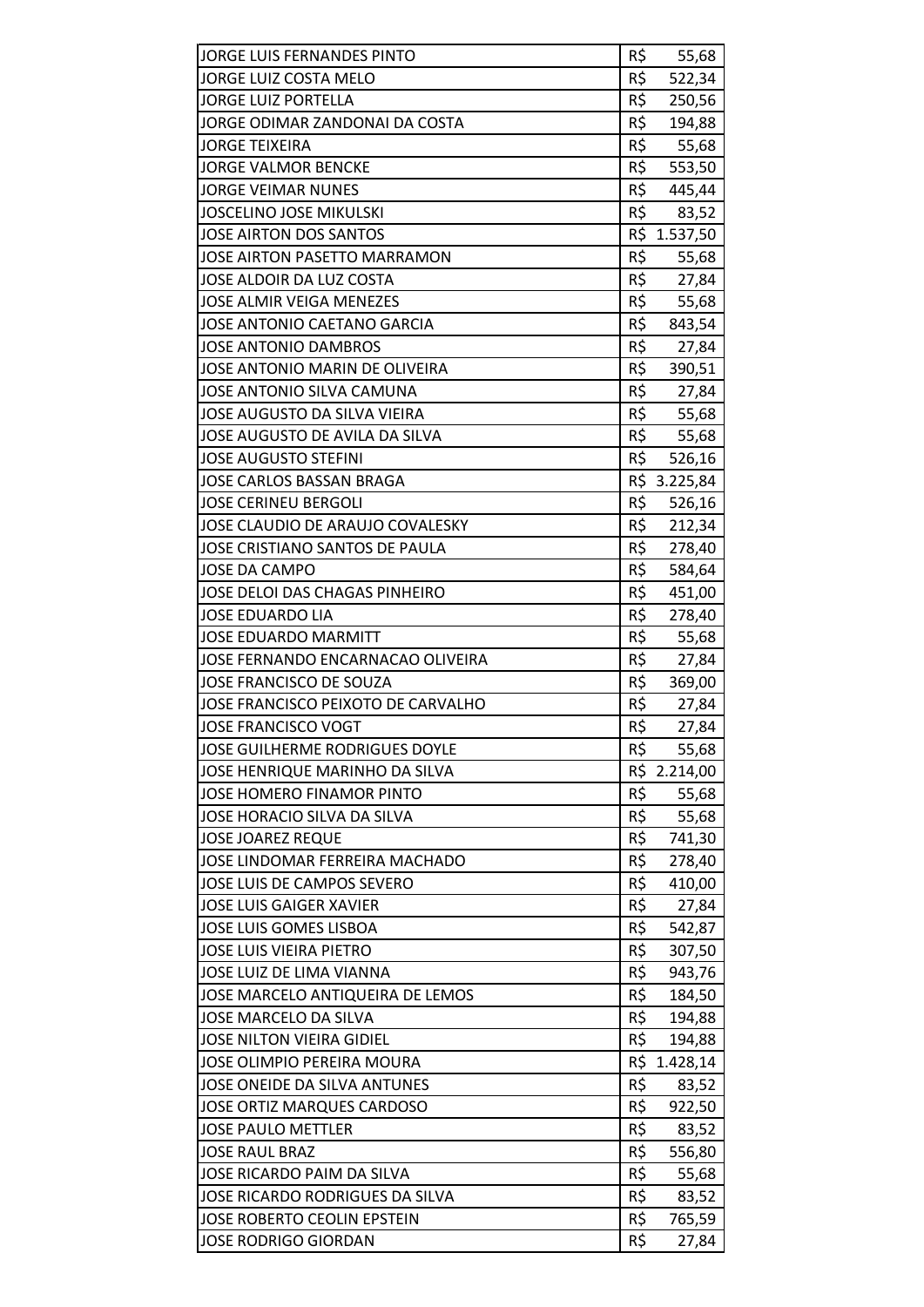| JOSE TADEU DOS SANTOS ESPINDOLA      | R\$ | 27,84                  |
|--------------------------------------|-----|------------------------|
| JOSE VALDIR MACHADO DOS SANTOS       | R\$ | 212,34                 |
| JOSE VALFREDE MELO DE LEMOS          | R\$ | 704,33                 |
| <b>JOSEANE PARIZZI MAFIOLETI</b>     | R\$ | 27,84                  |
| <b>JOSIANE PISTORELLO</b>            | R\$ | 184,50                 |
| JOSIANI DA SILVEIRA SARAIVA          | R\$ | 27,84                  |
| JOSIEL ANTONIO PESSOA NUNES          | R\$ | 278,40                 |
| <b>JOSUE KLIMUK DA SILVA</b>         | R\$ | 27,84                  |
| JUAREZ OLAVO FAGUNDES DA ROSA        | R\$ | 83,52                  |
| <b>JUAREZ PEREIRA FRANCILIO</b>      |     | R\$ 2.029,50           |
| <b>JUAREZ RASQUINHA</b>              |     | R\$ 1.107,00           |
| <b>JUCELITO MISSIO</b>               | R\$ | 922,50                 |
| <b>JUCEMAR JOSE KINAST LEAL</b>      | R\$ | 55,68                  |
| <b>JUCIMAR PANCOT</b>                | R\$ | 27,84                  |
| JUELMIR NUNES SARAIVA                | R\$ | 278,40                 |
| JULIANA KEIDANN MAI                  | R\$ | 676,49                 |
| JULIANA MACHADO GASPAROTTO           | R\$ | 396,84                 |
| <b>JULIANA MESQUITA INACIO</b>       | R\$ | 253,34                 |
| JULIANA QUEIROZ M CARRION            | R\$ | 83,52                  |
| <b>JULIANA SOARES BORBA</b>          | R\$ | 83,52                  |
| <b>JULIANI DOS SANTOS KRUG</b>       | R\$ | 55,68                  |
| JULIANO CEZAR SIQUEIRA DO NASCIMENTO | R\$ | 111,36                 |
| <b>JULIANO DELESKI NAIBERT</b>       | R\$ | 139,20                 |
| <b>JULIANO GOULART</b>               | R\$ | 27,84                  |
| <b>JULIANO MOREIRA DOS SANTOS</b>    |     | R\$ 1.537,50           |
| <b>JULIANO PEGORINI BRAZ</b>         |     | R\$ 2.767,50           |
| <b>JULIANO SCALVI</b>                | R\$ | 27,84                  |
| <b>JULIANO ZAMPIERI DOS SANTOS</b>   | R\$ | 55,68                  |
| JULIO CESAR MARENGO DORNELES         | R\$ | 553,50                 |
| JUNIOR CESAR DA SILVA                | R\$ | 278,40                 |
|                                      |     |                        |
| JUNIOR CEZAR CONTER VENTURA          | R\$ | 27,84                  |
| <b>JUREMAR BAIRROS MACHADO</b>       | R\$ | 83,52                  |
| <b>KARINE BORGES SANTOS</b>          | R\$ | 27,84                  |
| <b>KARINE KOCHHANN RHODEN</b>        | R\$ | 139,20                 |
| <b>KARLA FRANCO MUNHOZ</b>           | R\$ | 403,67                 |
| KATIA DANIELLE LIESENFELD            | R\$ | 541,86                 |
| <b>KATIA GABRIEL</b>                 | R\$ | 27,84                  |
| <b>KELLEN CASTRO VIANA</b>           | R\$ | 519,84                 |
| KELLY DE LIMA OLIVEIRA               | R\$ | 27,84                  |
| KERI RAQUEL PINHEIRO MARTINS MACHADO | R\$ | 553,50                 |
| LAERCIO HENRIQUE SCHUH               | R\$ | 27,84                  |
| <b>LAIRTON SILVESTRINI</b>           | R\$ | 83,52                  |
| LAIZA SELAU DA SILVA                 | R\$ | 27,84                  |
| <b>LASARO GELINGER</b>               | R\$ | 27,84                  |
| LAURA MARCUZZO PEREIRA               | R\$ | 375,83                 |
| LAURA PEREIRA GARCIA                 | R\$ | 863,04                 |
| LAURITA DOS SANTOS TEIXEIRA VOLKWEIS | R\$ | 225,50                 |
| <b>LAURO ANTONIO GAIESKI</b>         | R\$ | 351,54                 |
| LAURO ANTONIO SEVERO VITORIA         | R\$ | 212,34                 |
| <b>LAURO DE FREITAS FLORES</b>       | R\$ | 2.767,50               |
| LAURO RODRIGUES SOBRINHO             | R\$ | 278,40                 |
| LEA PATRICIA PINHEIRO BASEI          | R\$ | 989,06                 |
| LEANDRO ARAGON CALDEIRA              | R\$ | R\$ 2.214,00<br>167,04 |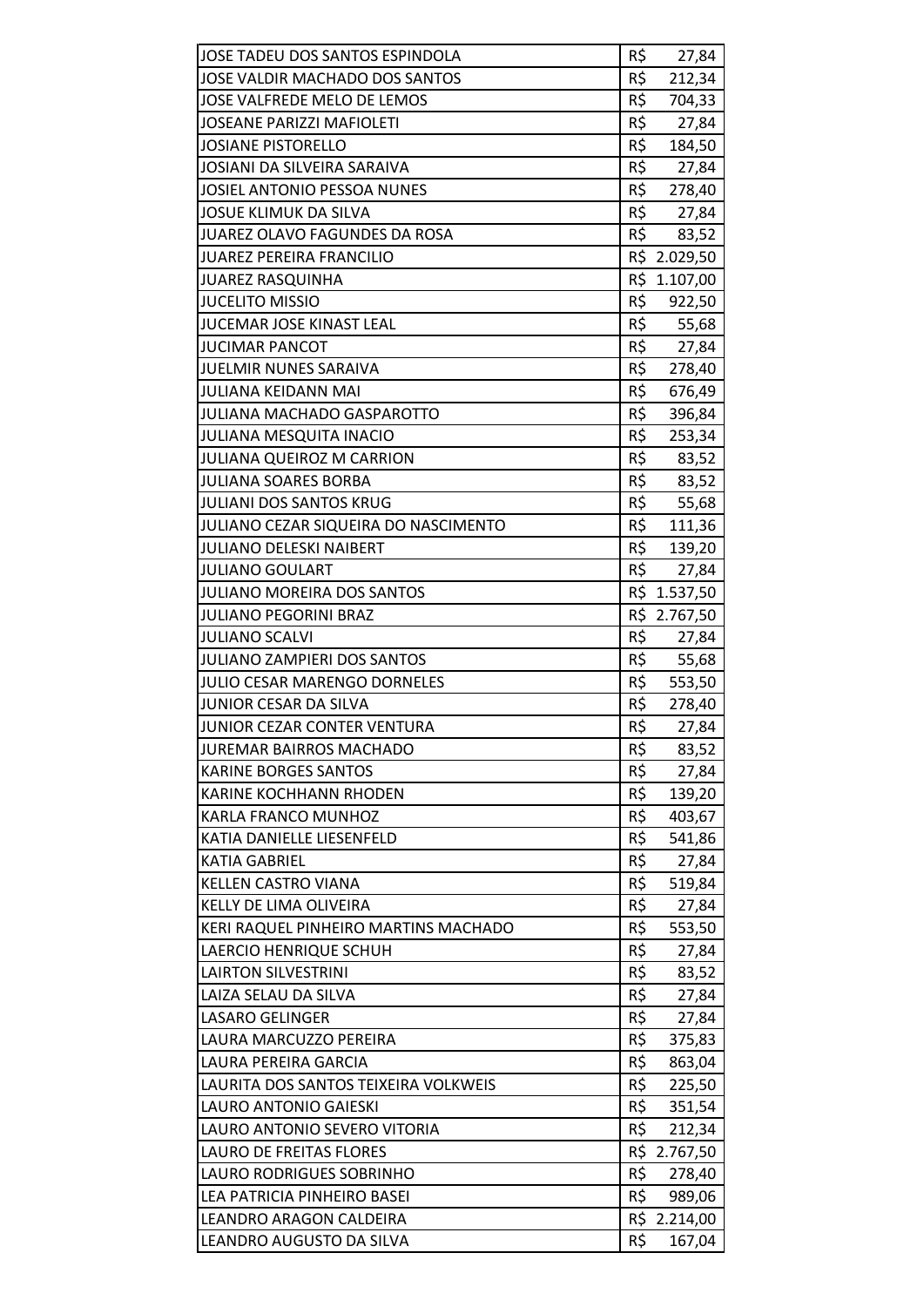| LEANDRO AUGUSTO MUMBACH          | R\$ |                  |
|----------------------------------|-----|------------------|
| LEANDRO BIZOTTO PADILHA          | R\$ | 111,36<br>528,96 |
| <b>LEANDRO CAPITAO ROCA</b>      |     | R\$ 1.002,24     |
| LEANDRO DA SILVA JANKEE          | R\$ | 301,68           |
| LEANDRO DA SILVA ROCHA           | R\$ | 389,76           |
| <b>LEANDRO DOS SANTOS</b>        | R\$ |                  |
| <b>LEANDRO DOS SANTOS MENDES</b> | R\$ | 139,20           |
| LEANDRO FELICIO OLIVEIRA         | R\$ | 27,84            |
| LEANDRO FIORENZA CANTERLE        | R\$ | 278,40<br>253,34 |
| LEANDRO GONCALVES VIEIRA         | R\$ |                  |
| <b>LEANDRO MENEZES LOPES</b>     | R\$ | 83,52<br>212,34  |
| <b>LEANDRO MINUSCOLI</b>         |     | R\$ 2.767,50     |
| LEANDRO MOREIRA EUFRAZIO         | R\$ |                  |
| <b>LEANDRO NUNES LEITE</b>       | R\$ | 222,72           |
|                                  |     | 111,36           |
| <b>LEANDRO RIBAS DE SOUZA</b>    |     | R\$ 83,52        |
| LEANDRO ROBERTO SILVA DE AZEVEDO |     | R\$ 212,34       |
| LEANDRO RODRIGUES DA CRUZ        | R\$ | 250,56           |
| <b>LEANDRO RODRIGUES DOYLE</b>   |     | R\$ 1.722,00     |
| LEANDRO ROSA DE ALMEIDA          | R\$ | 55,68            |
| <b>LEANDRO SILVA MENEZES</b>     |     | R\$ 1.744,02     |
| LEANDRO SILVA TESSARO            | R\$ | 27,84            |
| LEANDRO SOUSTRUZNIK AGUILAR      | R\$ | 306,24           |
| <b>LEANDRO TOGNON</b>            | R\$ | 27,84            |
| LEANDRO VALENTE NICOLAU          | R\$ | 111,36           |
| LEDOEL SILVA DA SILVA            | R\$ | 55,68            |
| LEILA BEATRIZ BIEGER MUENCHEN    | R\$ | 307,50           |
| LELIO DA SILVA COSTA             | R\$ | 111,36           |
| LENARA TEIXEIRA RODRIGUES        | R\$ | 278,40           |
| LEO AUGUSTO DA SILVA             | R\$ | 640,32           |
| LEONARA MISZEVSKI                | R\$ | 222,72           |
| LEONARDO AZAMBUJA FARIAS         |     | R\$ 2.492,40     |
| <b>LEONARDO COSTA ALVES</b>      | R\$ | 83,52            |
| LEONARDO DAITX DE BITENCOURT     | R\$ | 167,04           |
| LEONARDO ESPINDOLA ROCHA         | R\$ | 111,36           |
| <b>LEONARDO GORGEN</b>           | R\$ | 361,92           |
| <b>LEONARDO JULIO MARTINS</b>    | R\$ | 742,56           |
| LEONARDO PEDROZO CORREA          |     | R\$ 2.214,00     |
| LEONARDO SANTOS HUZALO           | R\$ | 779,52           |
| LEONARDO SOZIN RUFINO            | R\$ | 334,08           |
| LEONCIO MACHADO DE OLIVEIRA      | R\$ | 27,84            |
| LEONEL JAIME LOPES               | R\$ | 27,84            |
| LEONICE GONCALVES DE VARGAS      | R\$ | 430,50           |
| LEONICE MARIA DAL PIZZOL         | R\$ | 375,83           |
| LEONIDAS ESSVEIN SOUZA           |     | R\$ 2.492,40     |
| <b>LEONIR BRITZKE</b>            | R\$ | 184,50           |
| LERIO RODRIGUES DA FONSECA       | R\$ | 799,50           |
| LETICIA DE FREITAS VELOSO        |     | R\$ 2.767,50     |
| LETICIA GOMES DE AVILA           | R\$ | 27,84            |
| LETICIA HERNANDES ALVES          | R\$ | 369,00           |
| LETICIA LETTNIN ROLL             | R\$ | 184,50           |
| LETICIA MACHADO ARRUDA           | R\$ | 27,84            |
| LETICIA PASTERNAK KRAMM          | R\$ | 111,36           |
| LIA DENISE TIMANN                | R\$ | 323,70           |
| <b>LIANE SOARES CABRAL</b>       | R\$ | 167,04           |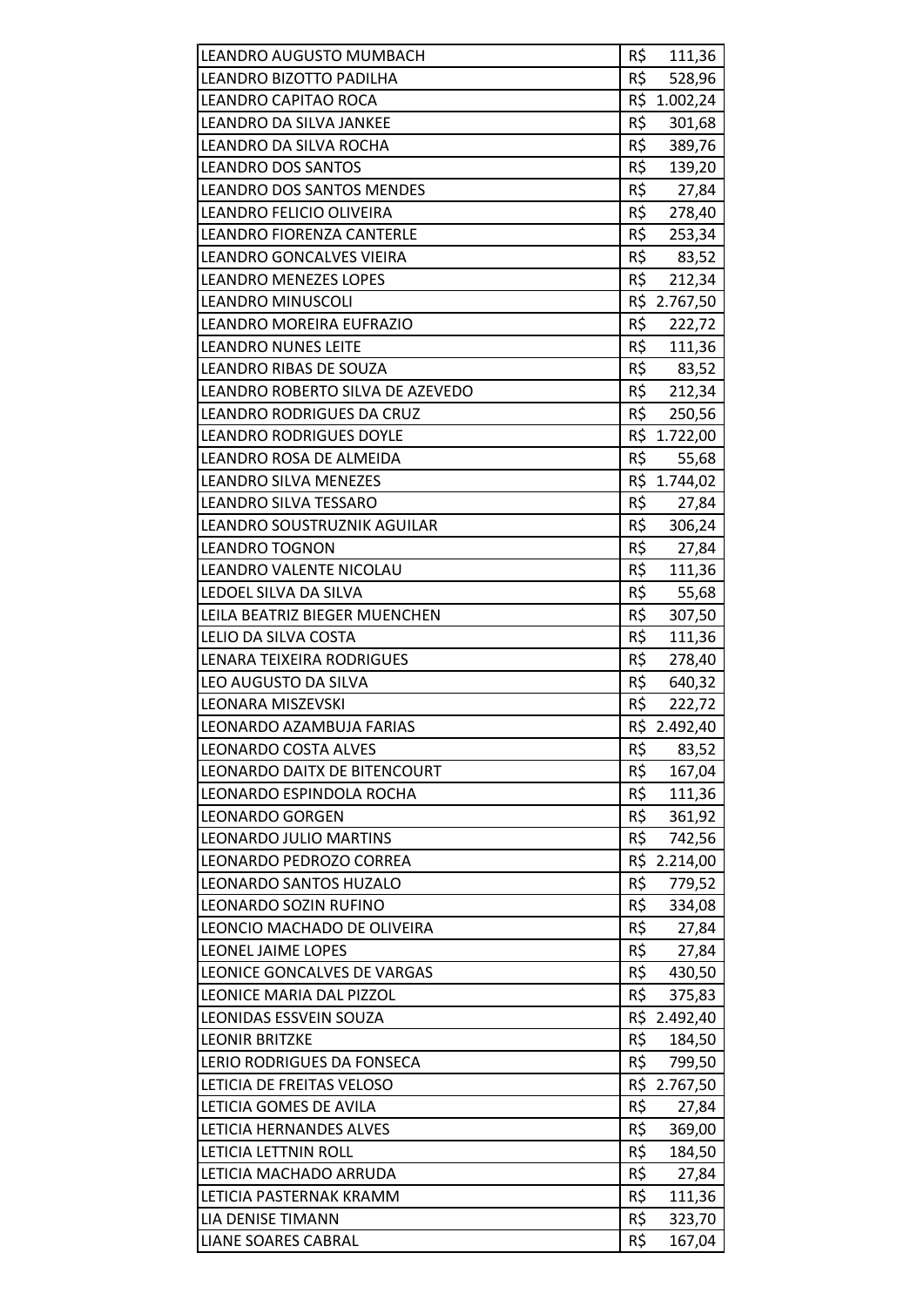| LIDIA DUTRA MARTINEZ GALARCA     | R\$ | 222,72       |
|----------------------------------|-----|--------------|
| LINDONES FRANCISCO PAGANELLA     | R\$ | 27,84        |
| LINDONES LISBOA PEREIRA          | R\$ | 27,84        |
| <b>LISETE ZECHIN</b>             | R\$ | 83,52        |
| <b>LISIANE DE LIMA FIGUEREDO</b> | R\$ | 184,50       |
| LISIANE OTTONELLI BELINAZZO      | R\$ |              |
|                                  | R\$ | 83,52        |
| LISIANE VIDAL LIMA               |     | 922,50       |
| LISIE NASCIMENTO SPAGNOL         | R\$ | 55,68        |
| LITANIA CONSOLADORA MIOTTO       | R\$ | 184,50       |
| <b>LOIRENI RODRIGUES SANTOS</b>  | R\$ | 184,50       |
| LOIVO DA SILVA GONCALVES         | R\$ | 369,00       |
| LOUISE DA ROSA CARDOSO           |     | R\$ 2.767,50 |
| <b>LOURENCO BUSA</b>             | R\$ | 55,68        |
| LUANA TROJAHN DA CUNHA DA SILVA  | R\$ | 307,50       |
| <b>LUANA YUNES VIEIRA</b>        | R\$ | 83,52        |
| LUCAS ARMANDO DA SILVEIRA BICA   | R\$ | 27,84        |
| LUCAS BRAVO CADORE               | R\$ | 184,50       |
| <b>LUCAS CARVALHO HUBNER</b>     |     | R\$ 2.214,00 |
| LUCAS EDUARDO WALLAU DE JESUS    | R\$ | 184,50       |
| LUCAS MARCHI DA MOTTA            | R\$ | 369,00       |
| <b>LUCAS PACZEK FRANTZ</b>       | R\$ | 27,84        |
| LUCAS SULZBACH RILHO             | R\$ | 575,52       |
| <b>LUCAS VARGAS LEAES</b>        | R\$ | 111,36       |
| <b>LUCELI GONCALVES VARGAS</b>   | R\$ | 27,84        |
| LUCIA IARA SACOL                 | R\$ | 431,51       |
| LUCIANE PINHEIRO STOCK           | R\$ | 27,84        |
| LUCIANO CARVALHO DE ALMEIDA      | R\$ | 369,00       |
| LUCIANO DA SILVA LIMA            |     | R\$ 2.492,40 |
| LUCIANO DOTTE                    | R\$ | 306,24       |
| LUCIANO JACOB QUINTANA           |     | R\$ 55,68    |
| LUCIANO LUIZ PEREIRA             | R\$ | 27,84        |
| <b>LUCIANO PONCIANO VITT</b>     | R\$ | 501,12       |
| LUCIANO RODRIGUES CARVALHO       | R\$ | 581,84       |
| <b>LUCIANO VINICUS DALBERTO</b>  | R\$ | 139,20       |
| <b>LUCIDIO NERI CORREA</b>       | R\$ | 55,68        |
| LUCIO SERGIO MESQUITA CAMPBELL   | R\$ | 1.045,50     |
| <b>LUCIO VARGAS MARQUES</b>      | R\$ | 27,84        |
| LUIS ANDRE DE ALMEIDA MACIEL     | R\$ | 250,56       |
| <b>LUIS ANTONIO NUNES</b>        | R\$ | 27,84        |
| <b>LUIS CARLOS MARTINS</b>       | R\$ | 55,68        |
| <b>LUIS DANIEL BRITES</b>        |     | R\$ 2.918,34 |
| LUIS EDUARDO MENDES              | R\$ | 668,16       |
| LUIS ERASMO DE FREITAS CAMPOS    | R\$ | 55,68        |
| LUIS FELIPE ALVES DOS SANTOS     | R\$ | 922,50       |
| LUIS FERNANDO CLARO LONGARAY     | R\$ | 581,34       |
| LUIS FERNANDO DA ROZA VIEIRA     | R\$ | 1.353,00     |
| LUIS FERNANDO PRUCIANO           | R\$ | 55,68        |
| LUIS FERNANDO ROSINSKI SKIERESZ  | R\$ | 55,68        |
| LUIS FERNANDO TRINDADE GOULART   | R\$ | 55,68        |
| LUIS HENRIQUE CAMPOS DA LUZ      | R\$ | 55,68        |
| <b>LUIS MATHEUS FERREIRA</b>     | R\$ | 738,00       |
| <b>LUIS SERGIO BARCELOS</b>      | R\$ | 519,84       |
|                                  |     |              |
| <b>LUIZ AUGUSTO SCHMIDT</b>      | R\$ | 676,50       |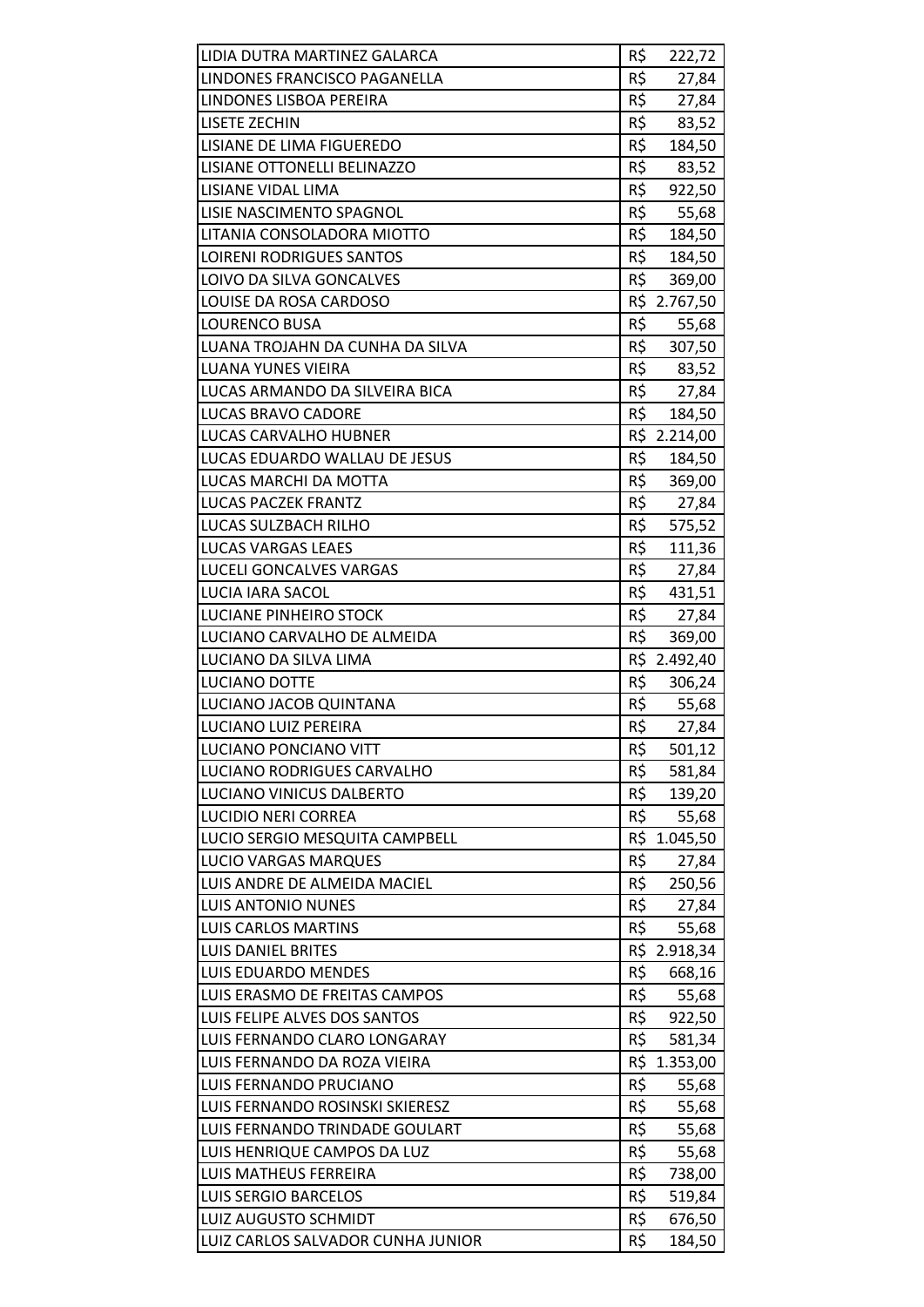| LUIZ CARLOS SCHNEIDER                    | R\$        | 723,84                |
|------------------------------------------|------------|-----------------------|
| LUIZ CARLOS SEVAGE BITENCURT             | R\$        | 334,08                |
| LUIZ CARLOS XAVIER CASTRO                | R\$        | 553,50                |
| <b>LUIZ CESAR PEDRO</b>                  |            | R\$ 2.029,50          |
| LUIZ ERNESTO FERRARETTO                  | R\$        |                       |
|                                          | R\$        | 278,40                |
| LUIZ FELIPE ZIMMERMANN ODY               |            | 27,84<br>R\$ 1.184,70 |
| LUIZ FERNANDO FIGUEIREDO DORNELES JUNIOR |            |                       |
| LUIZ GUSTAVO MEDEIROS RICALDE            | R\$<br>R\$ | 1.599,00              |
| LUIZ HENRIQUE DE CRISTO GONCALVES        |            | 27,84                 |
| <b>LUIZ HENRIQUE IANICELL</b>            | R\$        | 27,84                 |
| <b>LUIZ INACIO SEIMETZ</b>               |            | R\$ 430,50            |
| LUIZ JUNIOR SOARES DA PAIXAO             | R\$        | 612,48                |
| <b>LUIZ NEIRTON SOARES CORREA</b>        |            | R\$ 1.277,82          |
| LUIZ PEDRO GOMES DA LUZ                  | R\$        | 111,36                |
| <b>LUIZ RODRIGUES</b>                    |            | R\$ 55,68             |
| LUIZ VILSON FRANSKOVIAK DEVIT            | R\$        | 139,20                |
| <b>LUSARDO BALDIATI PARIZI</b>           |            | R\$ 2.890,50          |
| <b>LUTERO FRACASSO</b>                   | R\$        | 27,84                 |
| LUZIA DE LOURDES MARQUES DE MEDEIROS     | R\$        | 27,84                 |
| <b>MADERSON ANDRE DA SILVA SANTOS</b>    | R\$        | 83,52                 |
| <b>MAGLIANE FIN MARTINI</b>              | R\$        | 281,18                |
| <b>MAGNUS DOS PASSOS</b>                 | R\$        | 194,88                |
| <b>MAGNUS MARCELO FREDRICH</b>           | R\$        | 111,36                |
| MAGNUS RODRIGO CORREA VARGAS             | R\$        | 212,34                |
| <b>MAICON MACHADO BARBOSA</b>            | R\$        | 55,68                 |
| <b>MAIKE BENITES PAIVA</b>               | R\$        | 528,96                |
| MAIQUEL KOCHHANN LUNKES                  | R\$        | 827,34                |
| <b>MALTA MARIA FLUCK</b>                 | R\$        | 225,50                |
| MANOEL JOAQUIM VIEIRA CARVALHO           | R\$        | 307,50                |
| <b>MANOEL PADAO PALMEIRA</b>             | R\$        | 27,84                 |
| <b>MARCEL BITTENCOURT LOPES</b>          | R\$        | 431,51                |
| MARCEL JULIANO NEMITZ BISCAINO           | R\$        | 27,84                 |
| MARCELA RIBAS CAMPANHA                   | R\$        | 184,50                |
| MARCELA TEIXEIRA DIAS DA COSTA           | R\$        | 27,84                 |
| <b>MARCELINO BLACENE SELLA</b>           | R\$        | 55,68                 |
| <b>MARCELINO JEK</b>                     | R\$        | 27,84                 |
| MARCELINO JOSE HOSS BECKER               | R\$        | 139,20                |
| MARCELLO ADAIL RODRIGUES VAZ             | R\$        | 309,02                |
| MARCELO ASSUNCAO DOS SANTOS DE MATOS     | R\$        | 27,84                 |
| <b>MARCELO AUGUSTO SCHIAVINI</b>         | R\$        | 27,84                 |
| MARCELO BENJAMIN PIVETA ROSSAROLLA       | R\$        | 27,84                 |
| MARCELO DO NASCIMENTO                    | R\$        | 55,68                 |
| <b>MARCELO FERREIRA</b>                  | R\$        | 27,84                 |
| MARCELO GOMES SCHMACHTENBERG             | R\$        | 222,72                |
| MARCELO GUIMARAES FANFA                  | R\$        | 1.230,00              |
| MARCELO LUDWIG                           | R\$        | 27,84                 |
| <b>MARCELO LUIZ EMMENDOERFER</b>         | R\$        | 27,84                 |
| <b>MARCELO MOURA DOS SANTOS</b>          | R\$        | 55,68                 |
| MARCELO NUNES DA SILVA                   | R\$        | 83,52                 |
| <b>MARCELO RAMALHO DE JESUS</b>          | R\$        | 501,12                |
| MARCELO RODRIGUES DO NASCIMENTO          | R\$        | 27,84                 |
| <b>MARCELO SANTOS DA ROCHA</b>           | R\$        | 204,99                |
| <b>MARCELO SANTOS FIORIN</b>             | R\$        | 334,08                |
| <b>MARCELO SCHUSTER</b>                  | R\$        | 492,00                |
|                                          |            |                       |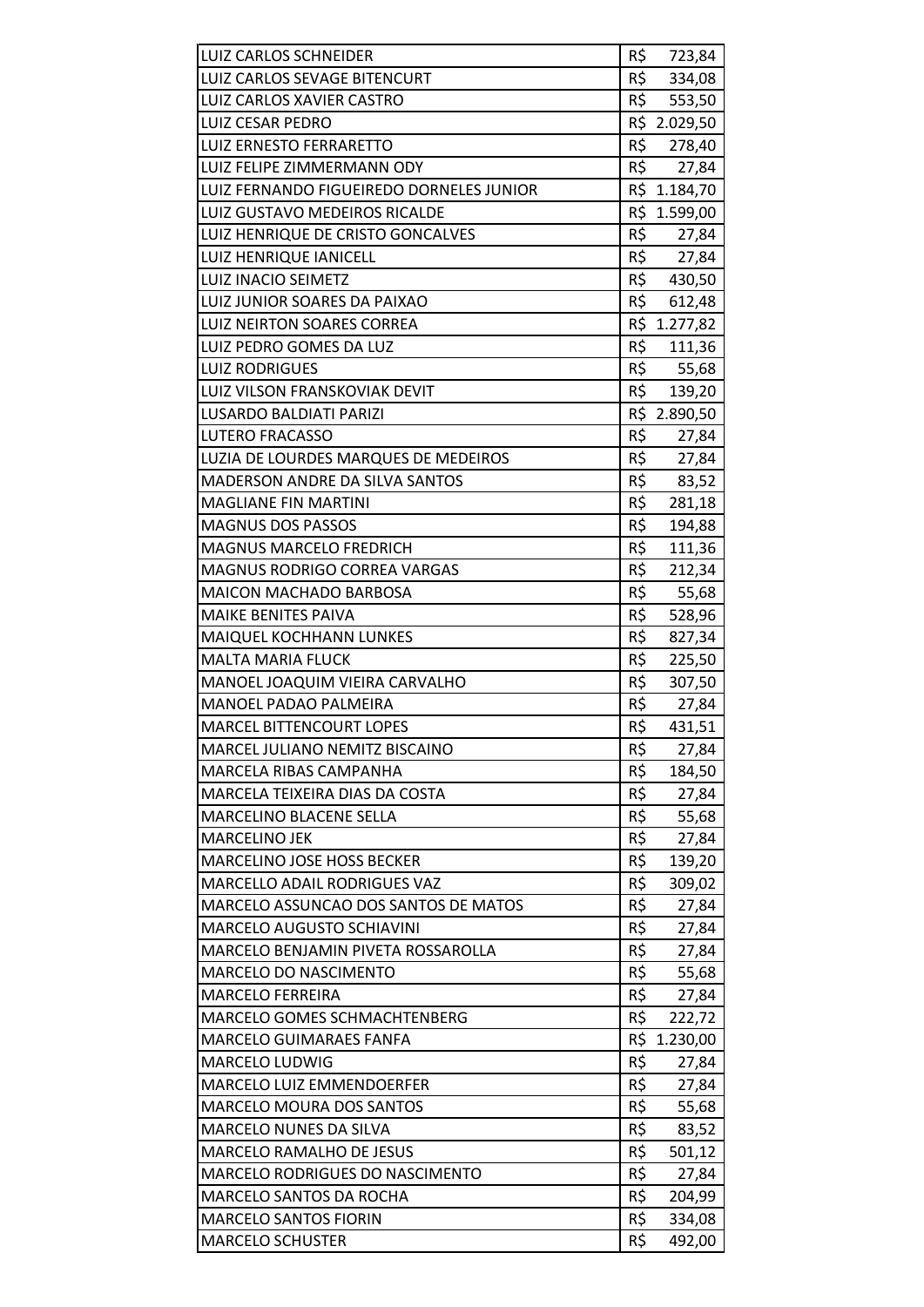| MARCELO SILVEIRA                           | R\$ | 83,52        |
|--------------------------------------------|-----|--------------|
| MARCELO SILVEIRA PEREIRA                   | R\$ | 111,36       |
| MARCELO VACCARIN GASPAROTTO                | R\$ | 225,50       |
| <b>MARCIA BERGENTHAL SCHOMMER</b>          | R\$ | 111,36       |
| <b>MARCIA LEMOS DOS SANTOS RAMOS</b>       | R\$ | 417,60       |
| MARCIENA FERREIRA DA SILVA                 | R\$ | 473,28       |
| MARCIO ALAOR CASAGRANDE FRANCO             | R\$ | 615,00       |
| <b>MARCIO ANDRE RAMBO</b>                  | R\$ | 55,68        |
| <b>MARCIO ANTONIO SILVEIRA RODRIGUES</b>   | R\$ | 27,84        |
| <b>MARCIO AZEVEDO DAS NEVES</b>            | R\$ | 27,84        |
| <b>MARCIO BUENO SIMOES PIRES</b>           | R\$ | 27,84        |
| MARCIO DA SILVA CANIELAS                   | R\$ | 184,50       |
| <b>MARCIO DE AGUIAR GOMES</b>              | R\$ | 779,49       |
| MARCIO DE AVILA SILVEIRA                   | R\$ | 83,52        |
| <b>MARCIO DOMINGUES AIRES</b>              | R\$ | 751,68       |
| MARCIO FORMOSO SAMPAIO                     | R\$ | 278,40       |
| MARCIO GIOVANI DOS SANTOS CARVALHO         | R\$ | 139,20       |
| MARCIO JOSE GIACOMIN                       | R\$ | 27,84        |
| MARCIO LOPES DE OLIVEIRA                   | R\$ | 55,68        |
| <b>MARCIO MACHADO RODRIGUES</b>            | R\$ | 918,72       |
| <b>MARCIO MIREK</b>                        | R\$ | 820,26       |
| <b>MARCIO REBESCHINI</b>                   |     | R\$ 1.195,82 |
| <b>MARCIO ROBERTO MADRI MACHADO</b>        | R\$ | 375,83       |
| MARCIO RONILDO BORGES MOREIRA              | R\$ | 334,08       |
| <b>MARCIO ROSALES NUNES</b>                |     | R\$ 2.214,00 |
| MARCO ANTONIO DA SILVA                     | R\$ | 27,84        |
| <b>MARCO ANTONIO MEIRELES DUARTE</b>       | R\$ | 27,84        |
| MARCO ANTONIO ULLMANN                      | R\$ | 55,68        |
| <b>MARCO AURELIO SOARES DAS NEVES</b>      | R\$ | 55,68        |
| MARCOS ALEXANDRE DE AZEVEDO                |     | R\$ 1.107,00 |
| MARCOS ALEXANDRE LIMA DA SILVA             | R\$ | 751,66       |
| MARCOS ALFREDO LEITE SIQUEIRA              | R\$ | 2.275,50     |
| <b>MARCOS ANDRE CAPOANE</b>                | R\$ | 27,84        |
| <b>MARCOS ANDRE LAUSCHNER</b>              |     | R\$ 1.107,00 |
| MARCOS ANTONIO DA ROCHA ROSA               | R\$ | 27,84        |
| <b>MARCOS ANTONIO DAMBROS</b>              | R\$ | 27,84        |
| <b>MARCOS ANTONIO JULIANOTTI</b>           | R\$ | 27,84        |
| <b>MARCOS CESAR NUNES CORREA</b>           | R\$ | 222,72       |
| <b>MARCOS LAMMEL</b>                       | R\$ | 184,50       |
| MARCOS RICARDO MADER DA COSTA              | R\$ | 883,02       |
| <b>MARCOS RODRIGO KLIER</b>                | R\$ | 704,33       |
| <b>MARCOS SADI WALKER</b>                  | R\$ | 83,52        |
| <b>MARCOS SCHNEIDER</b>                    |     | R\$ 1.783,50 |
| <b>MARCOS TODORO SROCHINSKI</b>            | R\$ | 250,56       |
| <b>MARCOS VENICIO PRESTES</b>              | R\$ | 2.644,50     |
| <b>MARCOS VINICIUS RODRIGUES SIFUENTES</b> | R\$ | 139,20       |
| <b>MARCUS SILVA DE MATOS</b>               | R\$ | 27,84        |
| <b>MARCUS VINICIUS CABERLON</b>            | R\$ | 722,53       |
| MARI FATIMA POPILNISKI                     | R\$ | 55,68        |
| MARIA CRISTINA MIRANDA DA SILVEIRA         | R\$ | 55,68        |
| MARIA DILES CAMPOS POLEZE                  | R\$ | 139,20       |
| MARIANA FIGUEIREDO BOLZAN                  | R\$ | 27,84        |
| MARILENE PACINI SELAU                      | R\$ | 83,52        |
| <b>MARINO PIRES IBALDO</b>                 | R\$ | 922,50       |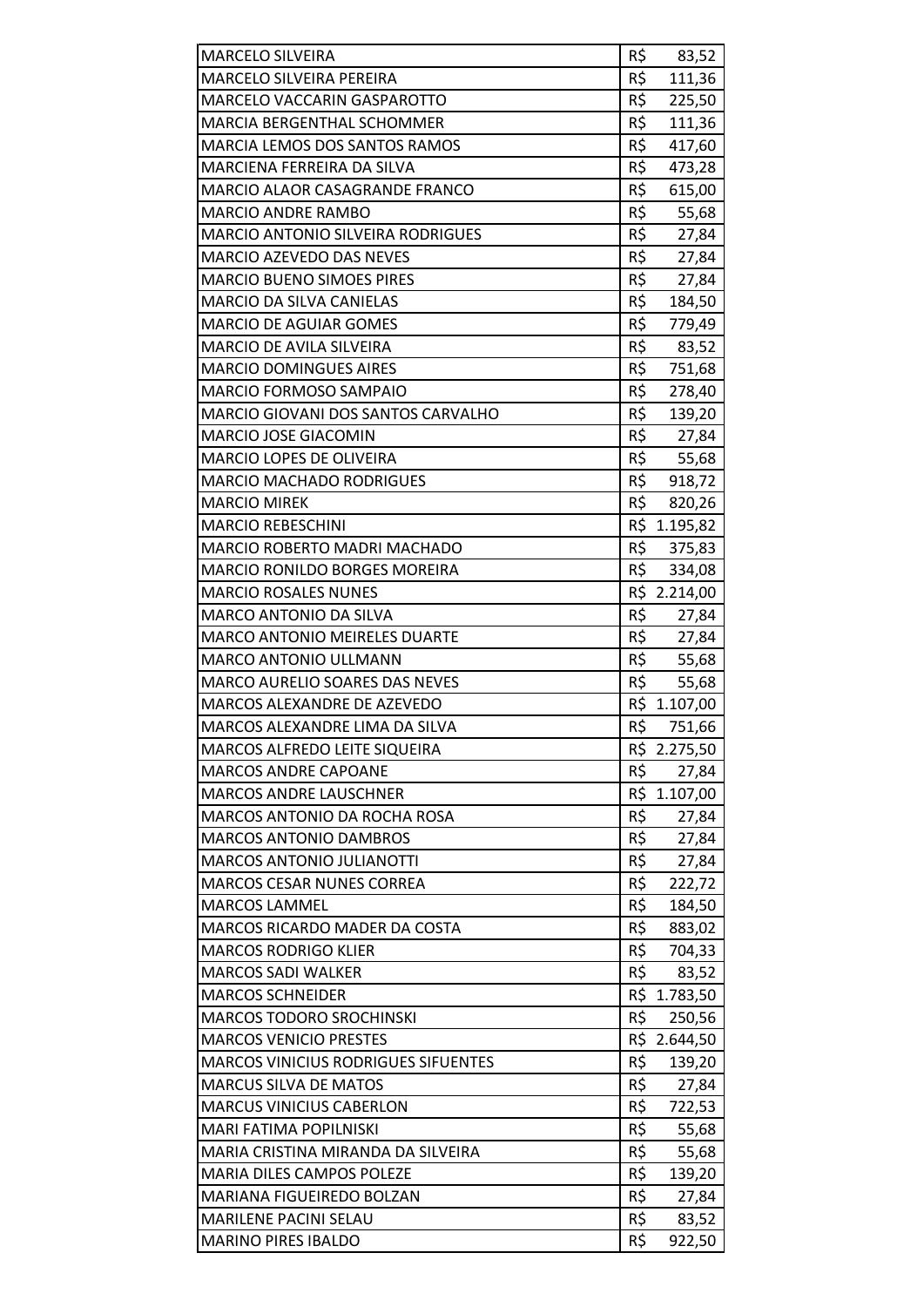| <b>MARIO ADILON BORGES VIANA</b>       | R\$ | 206,52       |
|----------------------------------------|-----|--------------|
| MARIO AUGUSTO DE LIMA E SILVA          | R\$ | 526,16       |
| MARIO CEZAR JARDIM JACQUES             | R\$ | 553,50       |
| MARIO FERNANDO SCHMIDT DA SILVA        | R\$ | 2.767,50     |
| <b>MARIO GONCALVES DA SILVEIRA</b>     | R\$ | 27,84        |
| MARIO RENAN BUONOCORE DO PRADO         |     | R\$ 1.839,18 |
| MARIO ROBERTO DA SILVA MARIN           | R\$ | 618,04       |
| <b>MARISA INES ASSONI</b>              | R\$ | 27,84        |
| <b>MARISA MARTINI FRIGHETTO</b>        | R\$ | 75,17        |
| <b>MARISA MOREIRA NEVES</b>            | R\$ | 222,72       |
| <b>MARISTELA SEHN</b>                  |     | R\$ 1.783,50 |
| <b>MARLENE SZAST</b>                   | R\$ | 278,40       |
| <b>MARLI SILVA PETTERINE</b>           | R\$ | 27,84        |
| MARLI TERESINHA SILVA DA SILVA         | R\$ | 480,36       |
| MARLISE TERESINHA RIVA SCHUH           | R\$ | 27,84        |
| <b>MARLO VORLEI REX</b>                |     | R\$ 55,68    |
| <b>MARLON DA COSTA</b>                 | R\$ | 556,80       |
| <b>MARLON RICARDO MARCHESAN</b>        | R\$ | 323,70       |
| <b>MARLOS MARTINS DA SILVEIRA</b>      |     | R\$ 1.230,00 |
| <b>MARNO DIEHL</b>                     | R\$ | 27,84        |
| <b>MARTA BITENCOURT DOS SANTOS</b>     | R\$ | 83,52        |
| <b>MARTINHO DE TONI</b>                | R\$ | 27,84        |
| MARTINHO PRUDENCIO DE ANDRADE          | R\$ | 27,84        |
| MASSIANI LOZEKAN DURGANTE              | R\$ | 27,84        |
| <b>MATEUS ARDENGHI</b>                 | R\$ | 27,84        |
| <b>MATHEUS AUGUSTO GONCALVES NUNES</b> |     | R\$ 2.330,13 |
| <b>MATHEUS CARTERI</b>                 | R\$ | 253,34       |
| MATHEUS SOARES DE SOUZA                | R\$ | 194,88       |
| <b>MATHIAS AUGUSTO RAUBER</b>          | R\$ | 27,84        |
| <b>MAURICIO BARCELLOS VARGAS</b>       | R\$ | 27,84        |
| <b>MAURICIO DOS SANTOS</b>             | R\$ | 139,20       |
| <b>MAURICIO JURGINA ALVES</b>          | R\$ | 27,84        |
| MAURICIO OLIVEIRA DE SOUSA             | R\$ | 55,68        |
| <b>MAURICIO PAULO HECKLER</b>          | R\$ | 307,50       |
| <b>MAURICIO RODRIGO RAMOS</b>          | R\$ | 83,52        |
| <b>MAURICIO SILVA LEITES</b>           | R\$ | 278,40       |
| MAURO AUGUSTO ALMEIDA CABRAL           | R\$ | 528,96       |
| MAURO DA SILVA DE CASTRO               | R\$ | 139,20       |
| <b>MAURO ELIESER MACHADO RODRIGUES</b> | R\$ | 526,16       |
| <b>MAURO POERSCH</b>                   | R\$ | 403,67       |
| MAURO ROBERTO DE MORAES ADOLFO         | R\$ | 553,50       |
| <b>MAURO VIEIRA CARRASCO</b>           | R\$ | 369,00       |
| <b>MAX FREDERICO GRAEBIN</b>           | R\$ | 738,00       |
| MAXIMILIANO ALVES DE MORAES            | R\$ | 1.770,33     |
| MAXIMILIANO DA SILVA                   | R\$ | 612,48       |
| <b>MELANA CAMPOS LOPES</b>             | R\$ | 430,50       |
| MICAEL TOME                            | R\$ | 584,64       |
| MICHELE ASSUMPCAO DEBOITA              | R\$ | 27,84        |
| MICHELE DA SILVA ROLDAO                | R\$ | 278,40       |
| MIGUEL ANGELO BRAYER MARTINS           | R\$ | 55,68        |
| MIGUEL DIOGO                           | R\$ | 27,84        |
| MIGUEL LUGOCH                          | R\$ | 55,68        |
| MIGUEL OLIVEIRA MACHADO                | R\$ | 27,84        |
| MIGUEL PEDRO CRUZ DOS SANTOS           | R\$ | 27,84        |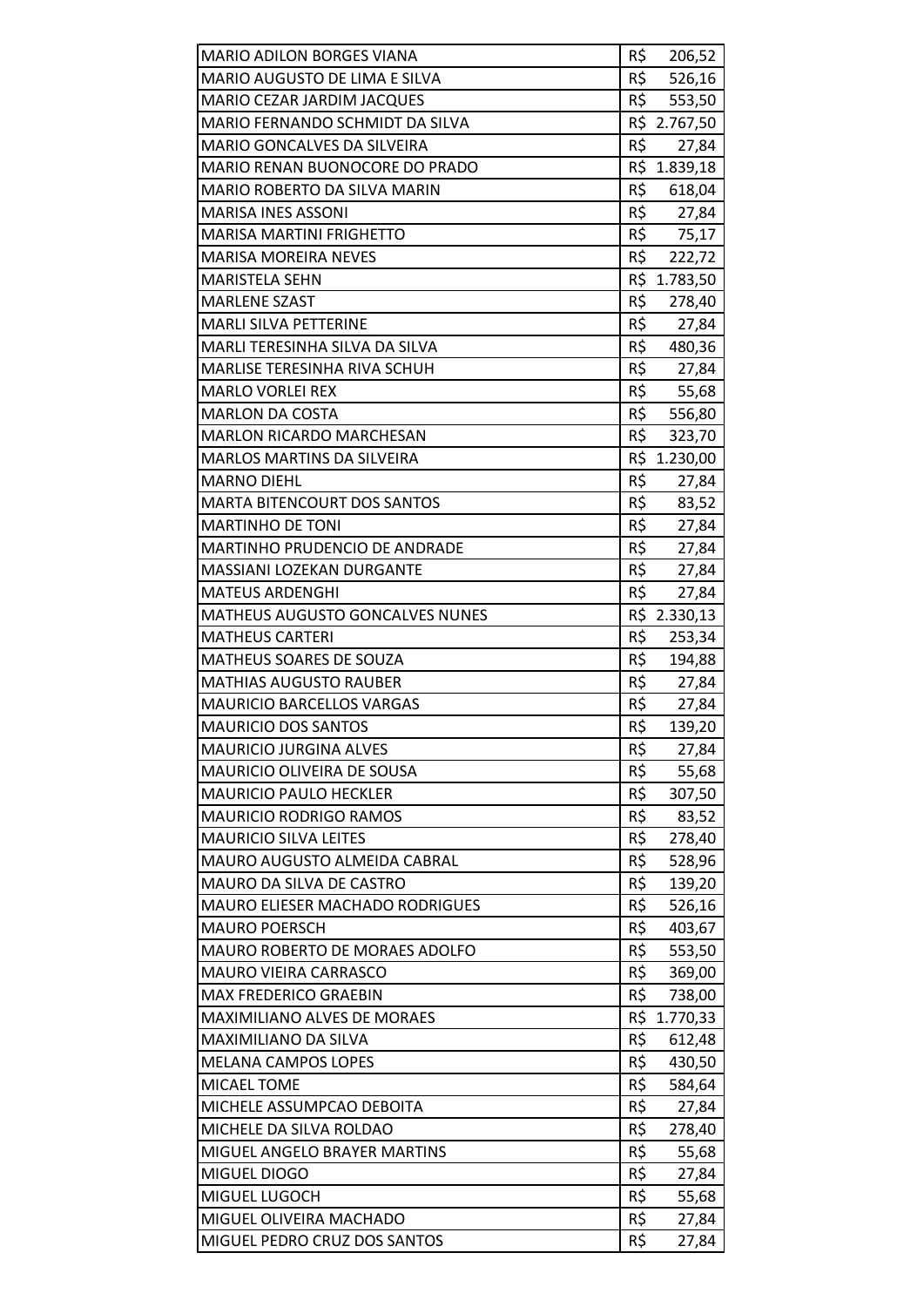| <b>MILTON FREITAS SANTOS</b>                |     | R\$ 3.164,34    |
|---------------------------------------------|-----|-----------------|
| <b>MILTON GAMBINI PIRES</b>                 |     | R\$ 2.364,31    |
| MILTON INACIO CORDEIRO                      | R\$ | 27,84           |
| <b>MILTON PAIVA PEREIRA</b>                 | R\$ | 111,36          |
| <b>MILTON ROGERIO RAMOS</b>                 | R\$ | 194,88          |
| MIRIAM DA COSTA CRUZ                        | R\$ | 306,24          |
| <b>MIRIAN GOMES FERREIRA</b>                | R\$ | 55,68           |
| <b>MOACIR ROBSON KARKOW</b>                 |     | R\$ 1.824,50    |
| <b>MOISES ANTONIO BENVEGNU</b>              | R\$ | 184,50          |
| <b>MOISES FANTINELI CALEGARI</b>            | R\$ |                 |
| MONIA MASOCHI FRIZON                        | R\$ | 55,68<br>281,18 |
| <b>MONICA MARTHA MALLMANN JUNGES</b>        | R\$ |                 |
|                                             | R\$ | 27,84           |
| <b>MONICA VANZO</b>                         | R\$ | 55,68           |
| <b>NABOR LUIZ DAPPER</b>                    |     | 1.722,00        |
| <b>NAIRTON JOAO PIOTROVSKI</b>              | R\$ | 240,18          |
| NARCISO CADAVAL DE OLIVEIRA                 | R\$ | 431,51          |
| NATALIA DA COSTA PASSOS                     | R\$ | 984,00          |
| NATALINO DA SILVA                           | R\$ | 451,00          |
| NATIELE KRONBAUER MACHADO CANABARRO E SILVA | R\$ | 184,50          |
| <b>NEI KLUSENER GARCIA</b>                  | R\$ | 240,18          |
| NEILMO MOREIRA DE MENDONCA                  | R\$ | 222,72          |
| NEIVA SUZANA DE ARRUDA OLIVEIRA             | R\$ | 27,84           |
| NELCIO SIDNEI ZIMMERMANN                    | R\$ | 307,50          |
| <b>NELSON ANTONIO ARNHOLD</b>               | R\$ | 194,88          |
| <b>NELSON CARVALHO</b>                      | R\$ | 807,36          |
| <b>NELSON JACO BONIATTI</b>                 | R\$ | 83,52           |
| <b>NELSON JAIR DA SILVA FLORES</b>          | R\$ | 139,20          |
| <b>NELSON PAULO GERHARD</b>                 |     | R\$ 2.029,49    |
| NELSON RODRIGUES DE OLIVEIRA                | R\$ | 27,84           |
| <b>NELSON SILVEIRA</b>                      |     | R\$ 2.464,56    |
| <b>NELSON WEBER FILHO</b>                   |     | R\$ 2.767,50    |
| <b>NEOCIR RICARDO RIZZATTO</b>              | R\$ | 111,36          |
| NEORILDO JOSE DASSI                         | R\$ | 430,50          |
| NERI IVANDO SCORTEGAGNA                     |     | R\$ 1.308,71    |
| <b>NERY LIMA FONTES JUNIOR</b>              | R\$ | 27,84           |
| NEUSA BORBA TAFFAREL                        | R\$ | 55,68           |
| NEUTON FRANCISCO DE SOUZA MOTA              | R\$ | 307,50          |
| NEWTON JOSE ROSSO TREVISAN                  | R\$ | 711,17          |
| NILO ELIO STRASSBURGER FILHO                | R\$ | 55,68           |
| NILSON OLAIR QUEIROZ COLBEK                 | R\$ | 27,84           |
| <b>NILSON TONIN</b>                         | R\$ | 445,44          |
| NILTON DOMINGOS MATANA                      | R\$ | 27,84           |
| NIVALDO SOUZA MORAIS                        |     | R\$ 1.688,34    |
| <b>NOEL DA SILVA SANTOS</b>                 | R\$ | 1.599,00        |
| <b>NOELI KIESEL</b>                         | R\$ | 184,50          |
| <b>NOIMAR MARCOS TELOKEN</b>                | R\$ | 111,36          |
| OCIMARA CRISTINA TESSARO BLASZAK            | R\$ | 27,84           |
| <b>ODECIO IRIO HAUPT</b>                    | R\$ | 609,18          |
| <b>ODILON MARTINS FILHO</b>                 | R\$ | 27,84           |
| <b>ODILON ROLDAN AVILA</b>                  | R\$ | 519,84          |
| <b>ODINEI PORTELLA</b>                      | R\$ | 27,84           |
| ODIR ALVES DA SILVA                         |     | R\$ 1.442,34    |
| <b>OLI GINDRI JUNIOR</b>                    | R\$ | 111,36          |
| OLIVO DE VARGAS SIMOES                      | R\$ | 278,40          |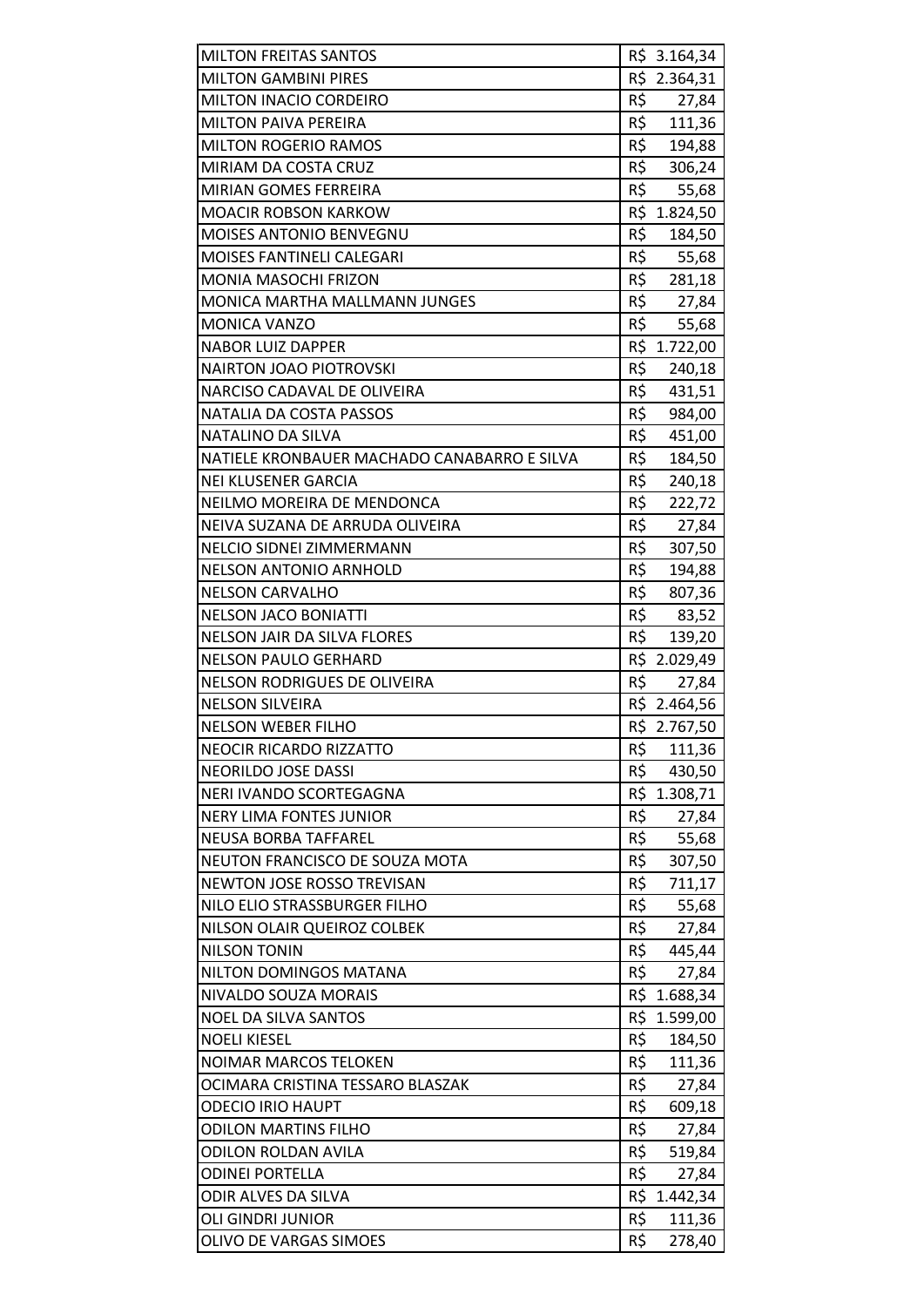| <b>OLVEDO SANTOS NETTO</b>                  | R\$ | 55,68           |
|---------------------------------------------|-----|-----------------|
| ONEIDE ADEL DA SILVA CASTRO                 | R\$ | 83,52           |
| <b>ORION FLORES PASSINI</b>                 |     | R\$ 1.688,34    |
| <b>OSLEN MELCHIOR CHAVES</b>                | R\$ | 111,36          |
| <b>OSMAR DE VARGAS DORNELLES</b>            |     | R\$ 1.476,00    |
| OSORIO DORNELLES MOREIRA                    | R\$ | 27,84           |
| OTAVIO DA SILVA FELIX                       | R\$ | 225,50          |
| <b>OTAVIO MORAES LANGANKE</b>               | R\$ | 225,50          |
| <b>OTO SCHNEIDER</b>                        | R\$ | 2.029,50        |
| PATRICIA LUANA JESIUR KEGLER                | R\$ | 194,88          |
| PATRICIA PEDROSO DE SOUZA                   | R\$ | 27,84           |
| PATRICIA SARMANHO                           | R\$ | 167,04          |
| PATRICIA VIEIRA BRAGA                       | R\$ | 184,50          |
| PAULA GABRIELE SANTOS ROJAS                 | R\$ | 111,36          |
| <b>PAULO AFONSO STEIN</b>                   | R\$ | 27,84           |
| PAULO ALEXANDRE LAUX DONAY                  | R\$ | 83,52           |
| <b>PAULO ANGELO PASE</b>                    | R\$ | 55,68           |
| PAULO ARAMIS PAIM BORGES                    | R\$ |                 |
| PAULO AUGUSTO SOUTO                         | R\$ | 55,68<br>584,64 |
| PAULO CELSO HALWACKS JUNIOR                 | R\$ |                 |
|                                             |     | 445,44          |
| PAULO CESAR CARBONI                         | R\$ | 752,67          |
| PAULO CESAR CARDOSO GERMANO                 | R\$ | 55,68           |
| PAULO CESAR DA SILVA HIDER                  | R\$ | 111,36          |
| PAULO CESAR GOMES TEIXEIRA                  |     | R\$ 1.162,68    |
| PAULO CESAR MIOZZO                          | R\$ | 27,84           |
| PAULO CESAR MORAES PIMENTEL                 | R\$ | 584,64          |
| PAULO CESAR OLIVEIRA DOS SANTOS             | R\$ | 584,64          |
| PAULO CESAR SCHOMMER                        | R\$ | 225,50          |
| <b>PAULO CEZAR ENGSTER</b>                  | R\$ | 27,84           |
| PAULO CEZAR PORTOLON                        | R\$ | 295,86          |
| PAULO DE MATEU                              | R\$ | 528,96          |
| PAULO EDUARDO TONETTO DE ARAUJO FILHO       | R\$ | 194,88          |
| PAULO ERONI DOS SANTOS MEDEIROS             | R\$ | 55,68           |
| PAULO FERNANDO FERREIRA DE ALENCASTRO BRAGA | R\$ | 27,84           |
| PAULO FLAVIO DOLEJAL CONCEICAO              | R\$ | 27,84           |
| PAULO GILBERTO WESCHENFELDER                | R\$ | 27,84           |
| PAULO LISANDRO MACHADO                      | R\$ | 351,54          |
| <b>PAULO MATEUS FEEBURG</b>                 | R\$ | 139,20          |
| <b>PAULO PEREIRA REIS</b>                   | R\$ | 83,52           |
| PAULO PETRONIO PERES DE PERES               | R\$ | 225,50          |
| PAULO REGIS ADAMY ANTONELLI                 | R\$ | 637,02          |
| PAULO RENATO DA SILVA DUARTE                | R\$ | 785,83          |
| PAULO RENATO OSORIO PACHECO                 |     | R\$ 1.660,50    |
| PAULO RENATO RIBEIRO SOUZA                  | R\$ | 225,50          |
| PAULO RICARDO DA SILVA                      | R\$ | 27,84           |
| PAULO RICARDO DA SILVA NICHELE              | R\$ | 27,84           |
| PAULO RICARDO DE ARAUJO                     | R\$ | 445,44          |
| PAULO RICARDO FARINHA DE OLIVEIRA           |     | R\$ 1.107,00    |
| PAULO RICARDO GARCIA FRAGA                  | R\$ | 584,64          |
| PAULO RICARDO HENCKEL                       | R\$ | 83,52           |
| PAULO RICARDO SIQUEIRA DA SILVA             | R\$ | 55,68           |
| PAULO ROBERTO AICH                          | R\$ | 167,04          |
| PAULO ROBERTO CANDIDO DA SILVA              | R\$ | 27,84           |
| PAULO ROBERTO CERVI                         | R\$ | 1.225,69        |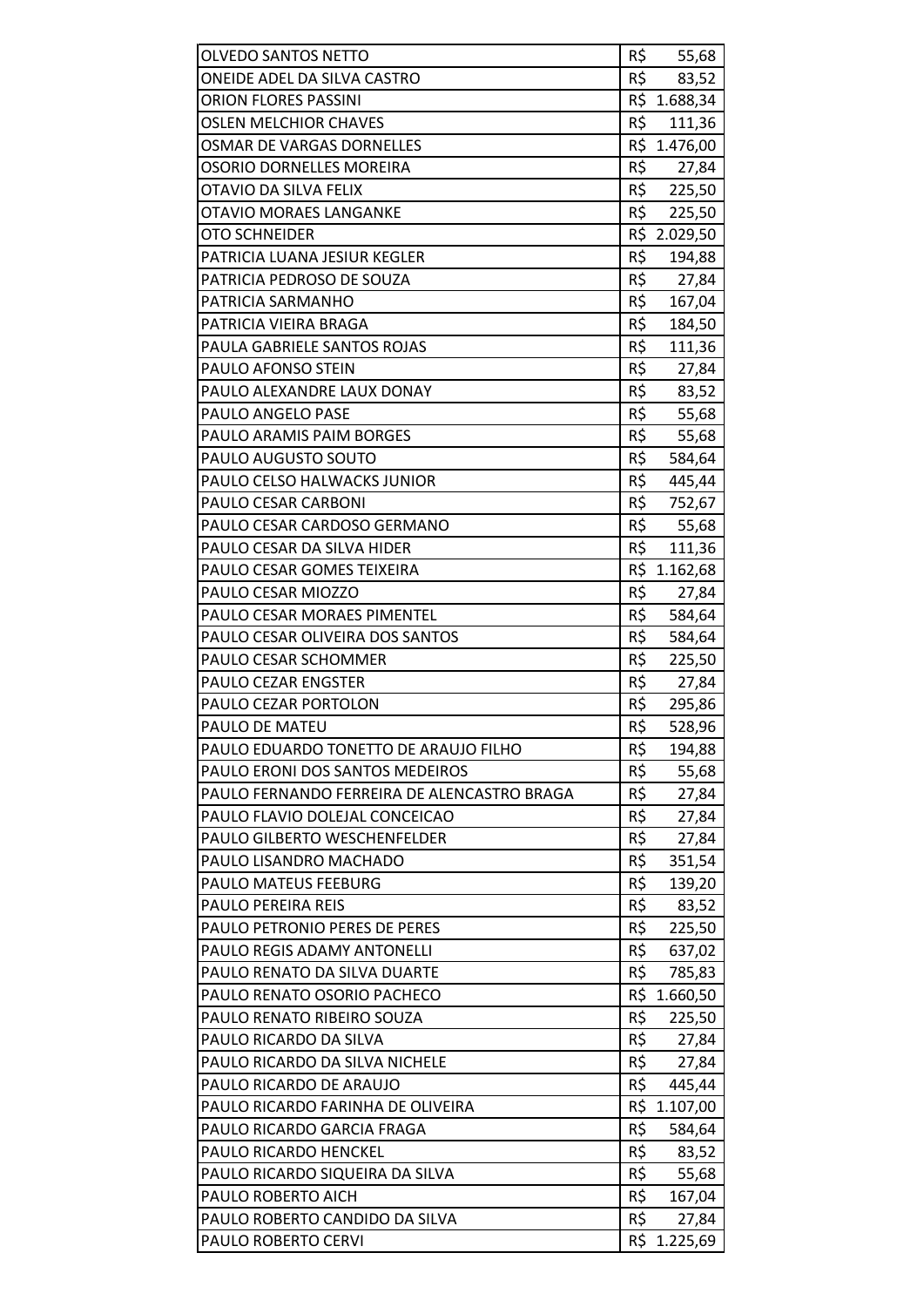| PAULO ROBERTO DA SILVA DE SA              | R\$ | 27,84        |
|-------------------------------------------|-----|--------------|
| PAULO ROBERTO GARCIA DOS SANTOS           | R\$ | 492,00       |
| PAULO ROBERTO MACEDO CIDADE               |     | R\$ 1.599,00 |
| PAULO ROBERTO MARTINS DE OLIVEIRA         | R\$ | 1.353,00     |
| PAULO ROBERTO RODRIGUES CASTILHO          | R\$ | 278,40       |
| PAULO ROBERTO SIQUEIRA SILVA              |     | R\$ 27,84    |
| PAULO ROBERTO STAUDT                      | R\$ | 27,84        |
| PAULO RODRIGO PEREIRA VIEIRA              | R\$ | 184,50       |
| PAULO ROGERIO BOTELHO CAETANO             | R\$ | 1.375,02     |
| PAULO ROGERIO DA SILVA PAULON             | R\$ | 55,68        |
| PAULO ROGERIO RODRIGUES DO CARMO          |     | R\$ 83,52    |
| PAULO SERGIO BISATTO                      | R\$ | 27,84        |
| <b>PAULO SERGIO PIRES</b>                 | R\$ | 278,40       |
| PAULO SIDINEI MINUZZO                     | R\$ | 686,88       |
| PAULO TIGGEMANN                           | R\$ | 139,20       |
| PAULO VOLMES MARQUES DE MACEDO            | R\$ | 27,84        |
| PEDRO ASTERIO HARTMANN                    | R\$ | 375,83       |
| PEDRO DERLI DE OLIVEIRA TEIXEIRA          | R\$ | 212,34       |
| PEDRO FLECK DE BEM                        | R\$ | 55,68        |
| PEDRO FRANCISCO EIDELWEIN                 |     | R\$ 83,52    |
| PEDRO IVAIR THALHEIMER                    |     | R\$ 27,84    |
| PEDRO MODESTO                             | R\$ | 55,68        |
| PEDRO ROBERTO CANTELE                     |     | R\$ 2.562,49 |
| PERCIO DA SILVA                           |     | R\$ 1.827,54 |
| PERCIO SILVA DA SILVA                     | R\$ | 922,50       |
| PIETRO SERPA KONZGEN                      |     | R\$ 307,50   |
| PLINIO RAFAEL MARQUES                     | R\$ | 553,50       |
| PLUTARCO ARISTIDES GERMANO SOARES MARQUES |     | R\$ 2.392,68 |
| PRISCILA CHAIANE ZAMBRZYCKI CAMARGO       | R\$ | 492,00       |
| RAFAEL ANDREI VOGT                        | R\$ | 27,84        |
| RAFAEL ANTONIO MACHRY VIEIRA              |     | R\$ 1.045,50 |
| RAFAEL ELIAS RODRIGUES                    | R\$ | 278,40       |
| RAFAEL FELIPE SILVA DE SOUZA              | R\$ | 83,52        |
| RAFAEL GABIATTI                           | R\$ | 55,68        |
| RAFAEL GAMBIM KRUMMENAUER                 |     | R\$ 2.214,00 |
| RAFAEL LIMA GARCIA                        | R\$ | 556,80       |
| RAFAEL LUCENA DOS SANTOS                  | R\$ | 27,84        |
| RAFAEL MUMBACH                            | R\$ | 863,04       |
| RAFAEL PINTO DA CUNHA                     | R\$ | 184,50       |
| RAFAEL SOARES DOMINGUES                   | R\$ | 744,83       |
| RAISSA ZORTEA                             | R\$ | 27,84        |
| RAMAO RAMIRES FILHO                       |     | R\$ 1.728,80 |
| RAONI LEIVAS MOREIRA                      |     | R\$ 1.716,18 |
| RAQUEL DELAI CELANT                       | R\$ | 194,88       |
| RAUL MACIEL DONATO                        | R\$ | 2.767,50     |
| <b>RAUL WEDIG</b>                         | R\$ | 445,44       |
| RAVEL DA SILVA VIEIRA                     | R\$ | 403,67       |
| <b>REGES DE DAVID</b>                     | R\$ | 581,34       |
| <b>REGIS ARTHUR BUGS DORR</b>             | R\$ | 139,20       |
| <b>REGIS MACHADO COLARES</b>              | R\$ | 922,50       |
| REGIS REBELLO MOREIRA                     | R\$ | 27,84        |
| RENA SILVEIRA DE MIRANDA                  | R\$ | 55,68        |
| RENAN DA SILVEIRA ESPINOZA                | R\$ | 27,84        |
| <b>RENATA BENEVIT GIL</b>                 | R\$ | 615,00       |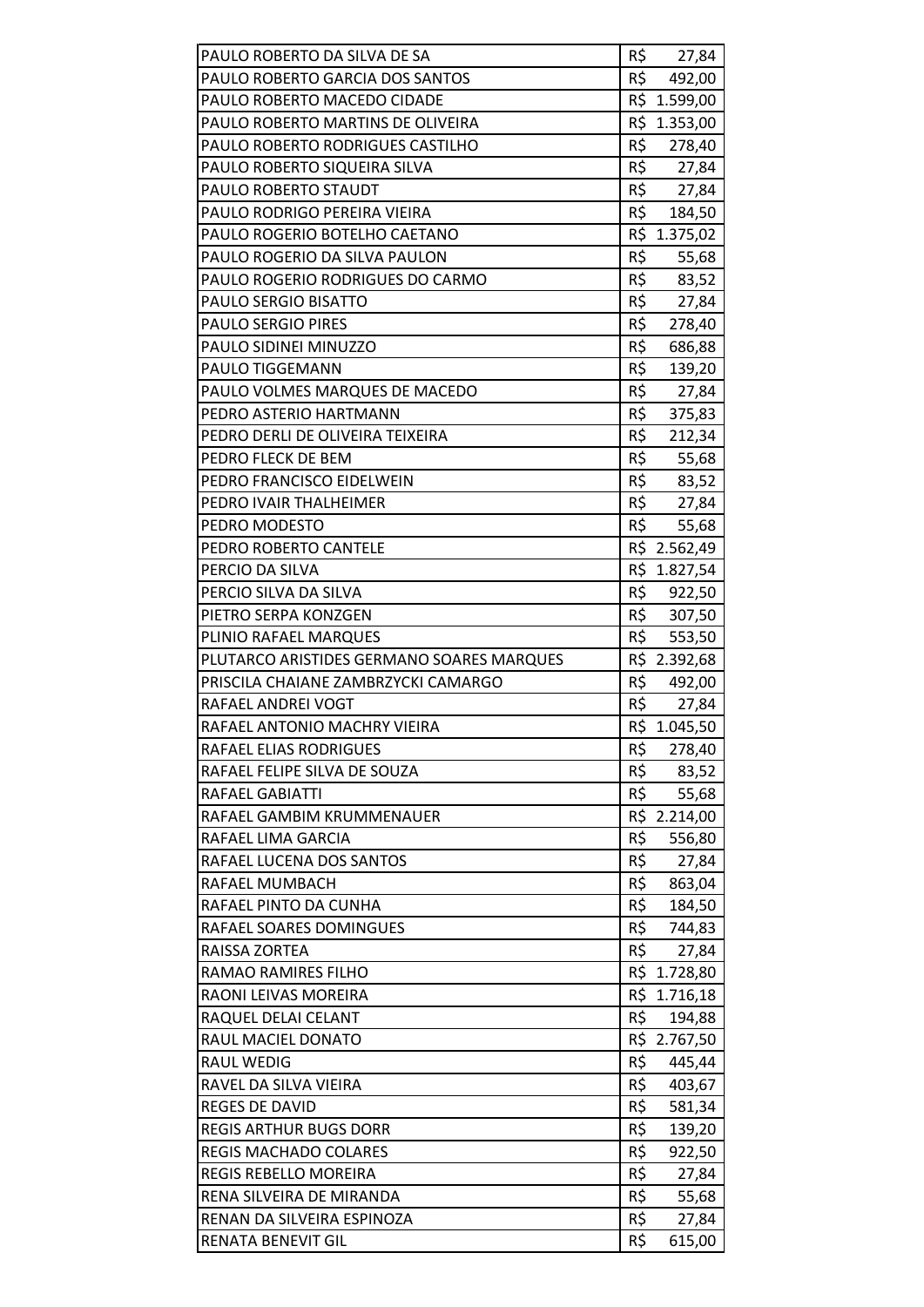| RENATA VIEIRA DOS SANTOS          | R\$ | 27,84        |
|-----------------------------------|-----|--------------|
| RENATO MACHADO                    | R\$ | 83,52        |
| <b>RENATO SCHERER MELLEU</b>      |     | R\$ 1.073,34 |
| <b>RENE ARI HOFF JUNIOR</b>       | R\$ | 139,20       |
| RICARDO ALEXANDRE WUSTRO          | R\$ | 27,84        |
| RICARDO ALOISIO NIENOV            | R\$ | 55,68        |
| RICARDO GLADIMIR DE FREITAS       | R\$ | 27,84        |
| RICARDO JOAO ROHDE                | R\$ | 222,72       |
| RICARDO LIMA DE AZEVEDO           | R\$ | 27,84        |
| <b>RICARDO LOPES GUARISE</b>      | R\$ | 584,64       |
| RICARDO MAROSTICA                 | R\$ | 703,08       |
| RICARDO MONTEIRO MAZOT            | R\$ | 612,48       |
| RICARDO MOURA FAGUNDES            | R\$ | 253,34       |
| RICARDO MULLER DA CRUZ            | R\$ | 27,84        |
| RICARDO SEBASTIAO DE MELOS        | R\$ | 111,36       |
| RICARDO SIMOES DA SILVA           |     | R\$ 1.184,70 |
| RICARDO VIEIRA TORRES             | R\$ | 225,50       |
| RICARDO YUJI OKIDO                | R\$ | 27,84        |
| RICHARD LUIZ RODRIGUES LOPES      | R\$ | 83,52        |
| RINALDO JORGE COELHO              | R\$ | 184,50       |
| RITA DE CASSIA GOMES DE OLIVEIRA  | R\$ | 27,84        |
| RIVELINO STEINMETZ                | R\$ | 184,50       |
| <b>ROBERLEI VERRI</b>             | R\$ | 212,34       |
| ROBERSON CLAITON SANTOS DE AVILA  | R\$ | 111,36       |
| ROBERTA FALLER VIANNA             | R\$ | 139,20       |
| ROBERTO ALFREDO RODRIGUES         | R\$ | 83,52        |
| ROBERTO CARRICONDE                | R\$ | 27,84        |
| ROBERTO DE SOUZA BOESE            | R\$ | 27,84        |
| ROBERTO FABIANO WOMMER            | R\$ | 139,20       |
| ROBERTO MARQUES PARAHYBA          | R\$ | 55,68        |
| <b>ROBERTO PERIN</b>              | R\$ | 250,56       |
| ROBERTO PINTO DA SILVA            | R\$ | 2.214,00     |
| ROBERTO SIDINEI JUNG              | R\$ | 335,34       |
| ROBERTO SILVEIRA DE BORBA         | R\$ | 738,00       |
| ROBINSON LUIS STURMER             | R\$ | 268,02       |
| ROBISON BODE TEIXEIRA             | R\$ | 963,50       |
| ROBSON DA SILVA RESENDE           | R\$ | 55,68        |
| RODINEI COSTA VITORIA             |     | R\$ 3.321,00 |
| RODINEI OLIVEIRA DA COSTA         | R\$ | 27,84        |
| RODOLFO FUCHS DOS SANTOS          | R\$ | 111,36       |
| RODOLFO GOBI DIAS                 | R\$ | 462,90       |
| RODRIGO ALEXANDRE MAESTRI COLARES | R\$ | 278,40       |
| RODRIGO DA SILVA MIRANDA          | R\$ | 335,34       |
| RODRIGO DE SENNA MACHADO          |     | R\$ 2.492,40 |
| RODRIGO DO CARMO DE ALMEIDA       | R\$ | 2.214,00     |
| RODRIGO JOSE GOMES                | R\$ | 212,34       |
| RODRIGO LAUX TABBAL               | R\$ | 83,52        |
| RODRIGO LOPES VIEIRA              | R\$ | 27,84        |
| RODRIGO LUPIM FERNANDES           | R\$ | 696,00       |
| RODRIGO MENDONCA GUERIM           | R\$ | 111,36       |
| RODRIGO PACZEK FRANTZ             | R\$ | 111,36       |
| RODRIGO QUINTANILHA SANTINI       | R\$ | 609,18       |
| RODRIGO ROSA DA SILVA             |     | R\$ 2.767,50 |
| RODRIGO SANCHOTENE THOMA          | R\$ | 27,84        |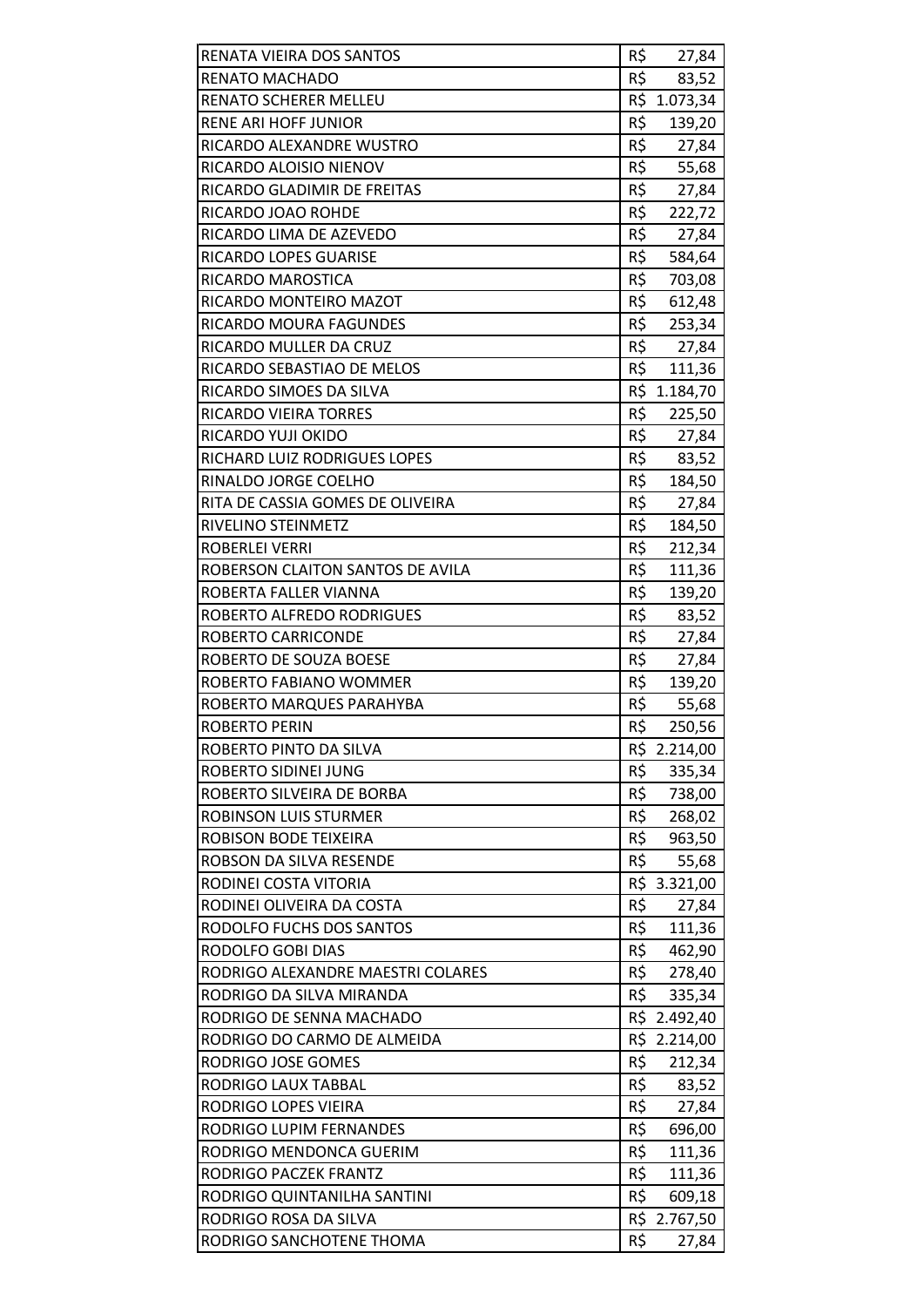| RODRIGO VALDEMARCA GONZALEZ ALVES   | R\$ | 139,20       |
|-------------------------------------|-----|--------------|
| RODRIGO VIEIRA PERES                | R\$ | 27,84        |
| RODRIGO ZAGO RODRIGUES              | R\$ | 27,84        |
| <b>ROGER CARLOS TORRES</b>          | R\$ | 1.626,84     |
| ROGER RODRIGO DE OLIVEIRA LOPES     | R\$ | 642,84       |
| ROGERIO ADRIANO BOFF                | R\$ | 55,68        |
| ROGERIO BATISTA DOS SANTOS          |     | R\$ 2.214,00 |
| ROGERIO CORREA VENTURA              | R\$ | 111,36       |
| ROGERIO ESTANISLAU MEDEIROS DA ROSA | R\$ | 826,83       |
| ROGERIO FERRARI                     | R\$ | 27,84        |
| ROGERIO FERREIRA DOS SANTOS SOUZA   |     | R\$ 111,36   |
| ROGERIO HENRIQUE LOPES CORREA       | R\$ | 83,52        |
| ROGERIO LITAROVICZ MACEDO           | R\$ | 250,56       |
| ROGERIO LUCIO                       | R\$ | 1.380,84     |
| ROGERIO MARTINS VARGAS              | R\$ | 55,68        |
| ROGERIO NUNES LOPES                 | R\$ | 167,04       |
| ROMULO ADRIANO DA SILVA             | R\$ | 528,96       |
| ROMULO LUIZ FERREIRA FILIPINI       | R\$ | 27,84        |
| RONALDO COSTA DA SILVA              | R\$ | 55,68        |
| RONALDO KESSLER PONTES              | R\$ | 111,36       |
| RONALDO RODRIGUES DENGO             | R\$ | 250,56       |
| RONAN XAVIER COUTINHO               |     | R\$ 1.688,34 |
| RONEI BARREIRO FLORES               | R\$ | 1.298,33     |
| RONER LUIS DA SILVA FONTOURA        | R\$ | 55,68        |
| RONIE FINGER BARBOSA                | R\$ | 431,51       |
| RONNY CESAR SCARATTI                | R\$ | 27,84        |
| ROQUE DANIEL GAUER CABRAL           | R\$ | 27,84        |
| ROSA MARIA VEIGA DOS SANTOS         | R\$ | 184,50       |
| ROSALINA CARDOSO DE OLIVEIRA        | R\$ | 417,60       |
| ROSANDRO DE ALMEIDA GARSKE          | R\$ | 139,20       |
| ROSANE SOARES DE QUADROS            | R\$ | 27,84        |
| ROSANGELA FREITAS DOS SANTOS        | R\$ | 410,00       |
| ROSELI DIAS PERALTA                 |     | R\$ 2.303,34 |
| <b>RUAN PATRICK MARTINS MORAES</b>  | R\$ | 1.202,66     |
| RUBEM SILVESTRE SANTOS DA COSTA     | R\$ | 334,08       |
| RUBEMAR MARTINS FARIA               | R\$ | 55,68        |
| <b>RUBIMAR POST</b>                 | R\$ | 55,68        |
| RUDIMAR LUIS PRESOTTO               | R\$ | 27,84        |
| RUDIMAR PEDROSO MACIEL              | R\$ | 55,68        |
| <b>RUDINEI POST</b>                 | R\$ | 83,52        |
| <b>RUDNEY CRACCO</b>                | R\$ | 626,39       |
| RUI LEANDRO VARGAS                  |     | R\$ 2.767,50 |
| RUI SIDNEI MOTTA CERVEIRA           | R\$ | 55,68        |
| RUTE MARA LEIVAS DE FREITAS         | R\$ | 430,50       |
| SABRINA DE MOURA RIBEIRO            | R\$ | 27,84        |
| SADI ANTONIO DAL PIVA               | R\$ | 222,72       |
| <b>SADI TESSARO</b>                 | R\$ | 83,52        |
| SADI ZIMMERMANN                     | R\$ | 403,67       |
| <b>SADY MOREIRA</b>                 | R\$ | 473,28       |
| SALETE FILIPPI SOMAVILLA            | R\$ | 27,84        |
| <b>SAMUEL BASSO</b>                 | R\$ | 55,68        |
| SANDRA VIVIANE RIBEIRO MARCANSONI   | R\$ | 27,84        |
| SANDRO ALEX GONCALVES VIEIRA        |     | R\$ 2.106,18 |
| SANDRO DA SILVA NEUMANN             | R\$ | 123,00       |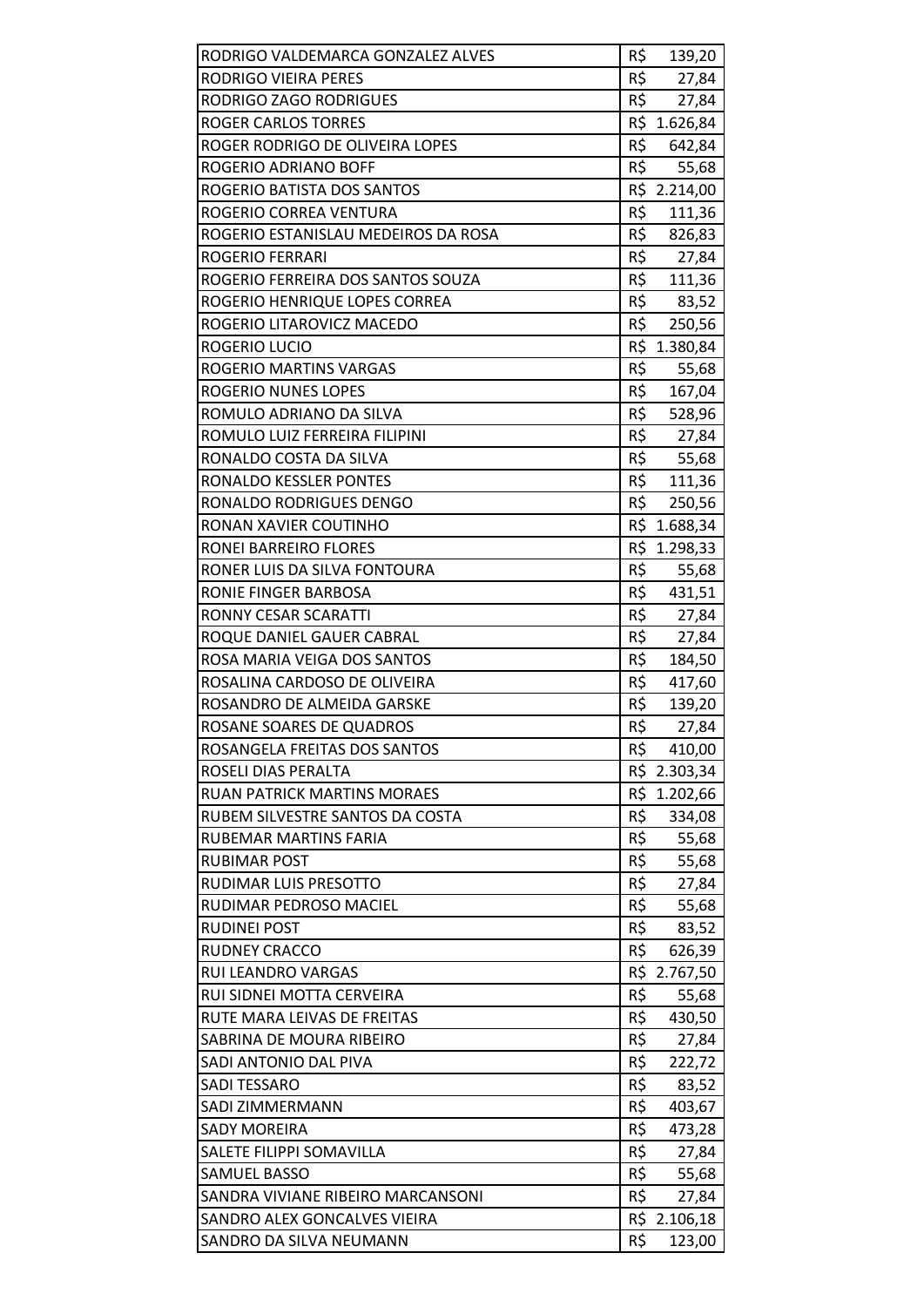| <b>SANDRO EMILIO RIFFEL</b>                     | R\$        | 430,50          |
|-------------------------------------------------|------------|-----------------|
| SANDRO GEOVANI RADAELLI                         | R\$        | 83,52           |
| SANDRO GUIMARAES FORQUIM                        | R\$        | 184,50          |
| SANDRO JOCELITO KLEIN                           |            | R\$ 2.364,84    |
| SANDRO LUIS DE OLIVEIRA                         |            | R\$ 55,68       |
| SANDRO LUIZ DA SILVA                            |            | R\$ 27,84       |
| <b>SANDRO REOLON ZANELLA</b>                    | R\$        | 212,34          |
| SANDRO ROGERIO BUZATA MACIEL                    |            | R\$ 1.537,50    |
| <b>SANDRO TONI HAETINGER</b>                    |            | R\$ 1.073,34    |
| SARA BERENICE VIEIRA GRASSEL                    | R\$        | 184,50          |
| SAULO CORTEZ DE ANDRADE                         |            | R\$ 2.425,83    |
| SAULO RODRIGO GHYSIO SOUZA                      | R\$        | 27,84           |
| SECUNDINO VOLNEI SOARES DA LUZ                  |            | R\$ 1.845,00    |
| SELVIO LOREGIAN                                 | R\$        | 55,68           |
| <b>SERGIO ALLAN SENA ALVES</b>                  | R\$        | 526,16          |
| <b>SERGIO AUGUSTO PACHECO MENDES</b>            |            | R\$ 1.114,83    |
| SERGIO AUGUSTO SILVA DE OLIVEIRA                | R\$        | 253,34          |
| <b>SERGIO AUGUSTO TORRES RODRIGUES</b>          | R\$        | 27,84           |
| SERGIO DA SILVA                                 | R\$        | 798,24          |
| SERGIO GOMES DA SILVA                           |            | R\$ 27,84       |
| SERGIO JOSE STUDZINSKI                          |            | R\$ 437,33      |
| <b>SERGIO LUIS BONETTE</b>                      | R\$        | 83,52           |
| SERGIO LUIS DA ROCHA MONTEZANO                  | R\$        | 1.599,00        |
| SERGIO LUIZ MACHADO                             | R\$        | 111,36          |
| SERGIO LUIZ MALLMANN                            | R\$        | 212,34          |
| <b>SERGIO ORENGO CORREA</b>                     | R\$        | 111,36          |
| <b>SERGIO PEREIRA</b>                           | R\$        | 184,50          |
| SERGIO RICARDO DAVILA KRUG                      | R\$        | 27,84           |
| <b>SERGIO ROCHA CORREA</b>                      | R\$        | 723,84          |
| <b>SERGIO VALETA JUNIOR</b>                     | R\$        | 445,44          |
| SHARLY PATRICIA SIMIONATO                       | R\$        | 676,49          |
| SHEILA DENISE SULZBACH                          | R\$        | 150,84          |
| SIDINEI CANALLI                                 | R\$        | 27,84           |
| SIDNEI XISTO FRUETTI                            | R\$        | 27,84           |
| <b>SILMAR KREMER</b>                            |            | R\$ 2.952,00    |
| <b>SILVANA RISSI</b>                            | R\$        | 83,52           |
| SILVANO MUSSONINE CABREIRA                      | R\$        | 618,04          |
| SILVANO PRATAVIERA                              | R\$        | 250,56          |
| SILVANOR ANTONIO ONGARATTO                      | R\$        | 27,84           |
| SILVIANE FROHLICH MAXIMIANO DE PAULA E SILVA    | R\$        | 27,84           |
| SILVIO GAVIAO                                   |            | R\$ 2.767,50    |
| <b>SILVIO SOUCHIE</b>                           | R\$        | 55,68           |
| SIMONE DA SILVA SOARES                          | R\$        | 787,86          |
| <b>SIMONE LIMBERGER</b>                         | R\$        | 55,68           |
| SIMONE WOSCHINSKI                               | R\$        | 27,84           |
| SINARA GREICE REGINATO DO NASCIMENTO            | R\$        | 375,83          |
| SOLENI MACHADO DE QUADROS                       | R\$<br>R\$ | 625,38          |
| SONIA SIQUEIRA RISSETTI<br>TAINA BERNARDI BESSA | R\$        | 55,68<br>194,88 |
| TALVIRONE KRETSCHMER                            | R\$        | 1.906,50        |
| TANIA LORIANE MIELKE                            | R\$        | 526,16          |
| TARCIZO CESAR BISPO                             | R\$        | 278,40          |
| <b>TASSENAN BECK WILDE</b>                      | R\$        | 27,84           |
| <b>TASSIANE MACIEL SPAGNOLI</b>                 | R\$        | 2.952,00        |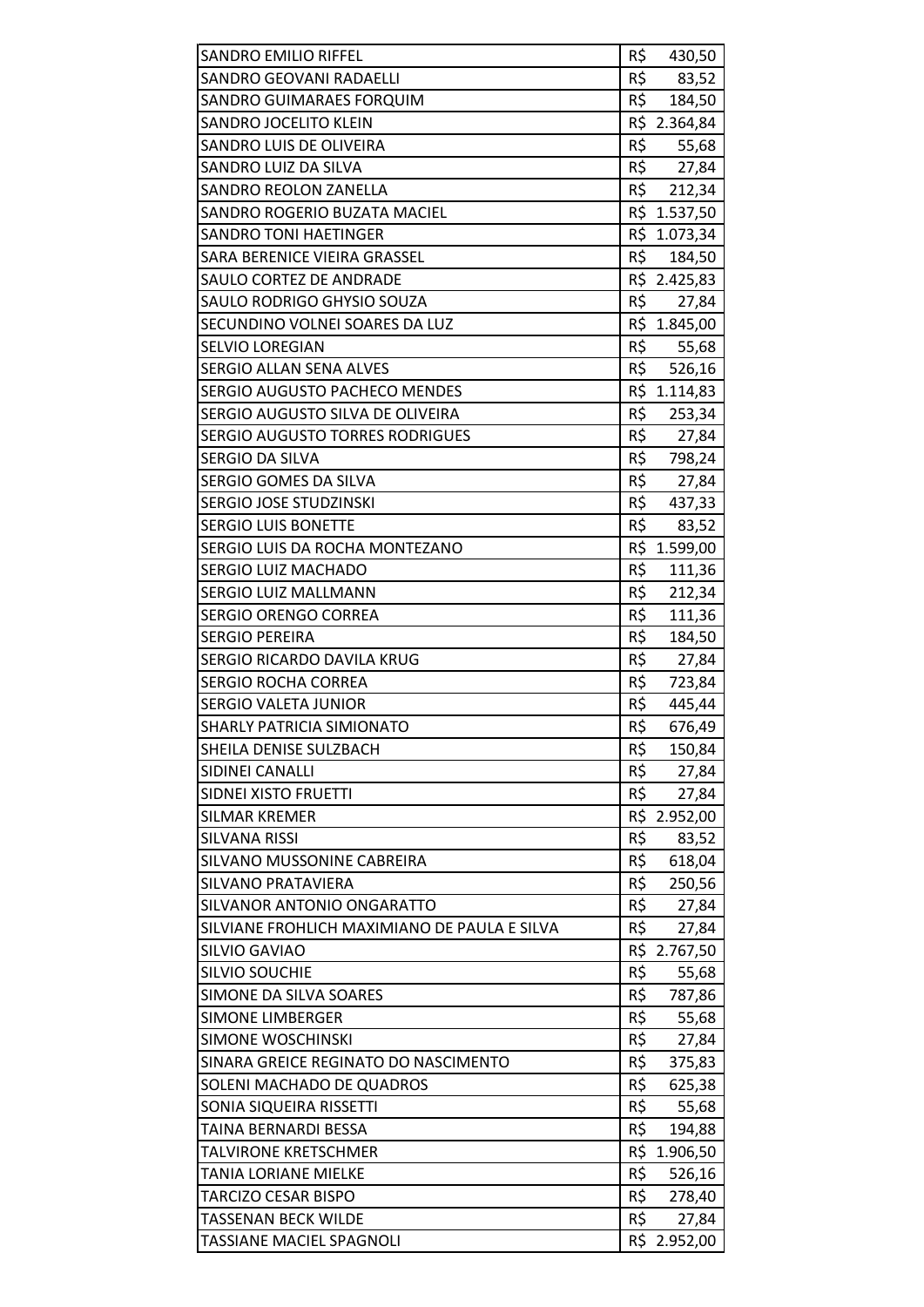| TATIANA CEZIMBRA DA COSTA             | R\$ | 55,68        |
|---------------------------------------|-----|--------------|
| TATIANA FARIAS                        | R\$ | 55,68        |
| <b>TEODORO ARTEMIO SZEWC</b>          | R\$ | 27,84        |
| <b>TERESINHA MARIA STEFFEN</b>        | R\$ | 430,50       |
| THAIS CANTARELLI CASARIN              |     | R\$ 3.198,00 |
| THAIS DE AZEVEDO MEDEIROS             | R\$ | 55,68        |
| THAISSA SILVA DOS SANTOS              | R\$ | 83,52        |
| THIAGO MENEZES DA SILVEIRA            | R\$ | 27,84        |
| THIAGO PINTO DA CUNHA                 |     | R\$ 2.767,50 |
| THIAGO PRATES COVALESKY               |     | R\$ 2.214,00 |
| THIAGO VILANOVA                       | R\$ | 403,67       |
| THIANE ALVES BARCELLOS                | R\$ | 184,50       |
| THONI UILSON FOCKING                  | R\$ | 27,84        |
| THYAGO BITENCOURT MILIONI             | R\$ | 55,68        |
| TIAGO AMARAL KELBOUSCAS               | R\$ | 212,34       |
| <b>TIAGO BORGES SILVA</b>             | R\$ | 55,68        |
| TIAGO DA SILVA                        |     | R\$ 2.214,00 |
| TIAGO DA SILVA PACHECO                | R\$ | 139,20       |
| <b>TIAGO GUILHERME IEPSEN</b>         | R\$ | 664,86       |
| TIAGO LEMOS DA SILVA                  | R\$ | 278,40       |
| <b>TIAGO LUIS MEDINA</b>              | R\$ | 528,96       |
| <b>TIAGO MARQUES DE JESUS</b>         | R\$ | 83,52        |
| <b>TIAGO NERLEI RESENDE</b>           | R\$ | 27,84        |
| TIAGO PEREIRA BITTENCOURT             | R\$ | 27,84        |
| TIAGO PERES DA SILVA                  | R\$ | 459,35       |
| <b>TIAGO PICH GARCIA</b>              | R\$ | 222,72       |
| TIAGO ROSA DOS SANTOS SCHARDOSIM      | R\$ | 250,56       |
| <b>TIAGO SCHNORNBERGER</b>            | R\$ | 167,04       |
| <b>UBAIAR BARBOSA ALVES</b>           | R\$ | 690,66       |
| UBIRAJARA JUSTO MENDONCA              |     | R\$ 2.091,00 |
| <b>UBIRATAN DA CUNHA GUILHERME</b>    | R\$ | 55,68        |
| ULISSES DA SILVEIRA CARVALHO          | R\$ | 55,68        |
| ULISSES SANTOS VAQUEIRO               |     | R\$ 1.224,96 |
| <b>VAGNER BOEIRA TESCH</b>            | R\$ | 1.688,34     |
| VAGNER CARDOSO DALENOGARE             |     | R\$ 1.537,50 |
| VAGNER CARRIR DE LEMOS                | R\$ | 765,84       |
| VAGNER FRANCISCO DE AZEVEDO           | R\$ | 167,04       |
| <b>VAGNER MACHADO DE FREITAS</b>      | R\$ | 738,00       |
| <b>VALDAIR PASTORIO</b>               | R\$ | 307,50       |
| <b>VALDAIR VIEGAS FERREIRA</b>        | R\$ | 640,32       |
| <b>VALDECI ADILIO PACHECO</b>         | R\$ | 676,49       |
| <b>VALDECI APARECIDO KOPPER</b>       | R\$ | 27,84        |
| <b>VALDECI RODRIGUES DE MORAES</b>    | R\$ | 851,88       |
| VALDECI SIDNEI BARBOSA                |     | R\$ 2.227,20 |
| <b>VALDEMIR ATHANAZIO</b>             | R\$ | 278,40       |
| <b>VALDEMIR CREMONINI</b>             | R\$ | 55,68        |
| <b>VALDEMIR VIERA</b>                 | R\$ | 584,64       |
| <b>VALDERI MARCOLIN</b>               | R\$ | 55,68        |
| VALDIR BALTAZAR FIGUEIREDO DOS SANTOS | R\$ | 27,84        |
| <b>VALDIR GRAEFF</b>                  | R\$ | 225,50       |
| <b>VALDIR PEREIRA</b>                 | R\$ | 1.660,50     |
| VALDUIR TAMIOSSO BUENO                | R\$ | 278,40       |
| <b>VALERIO MOREIRA DOS SANTOS</b>     | R\$ | 486,18       |
| VALMIR DOS SANTOS FERREIRA            | R\$ | 27,84        |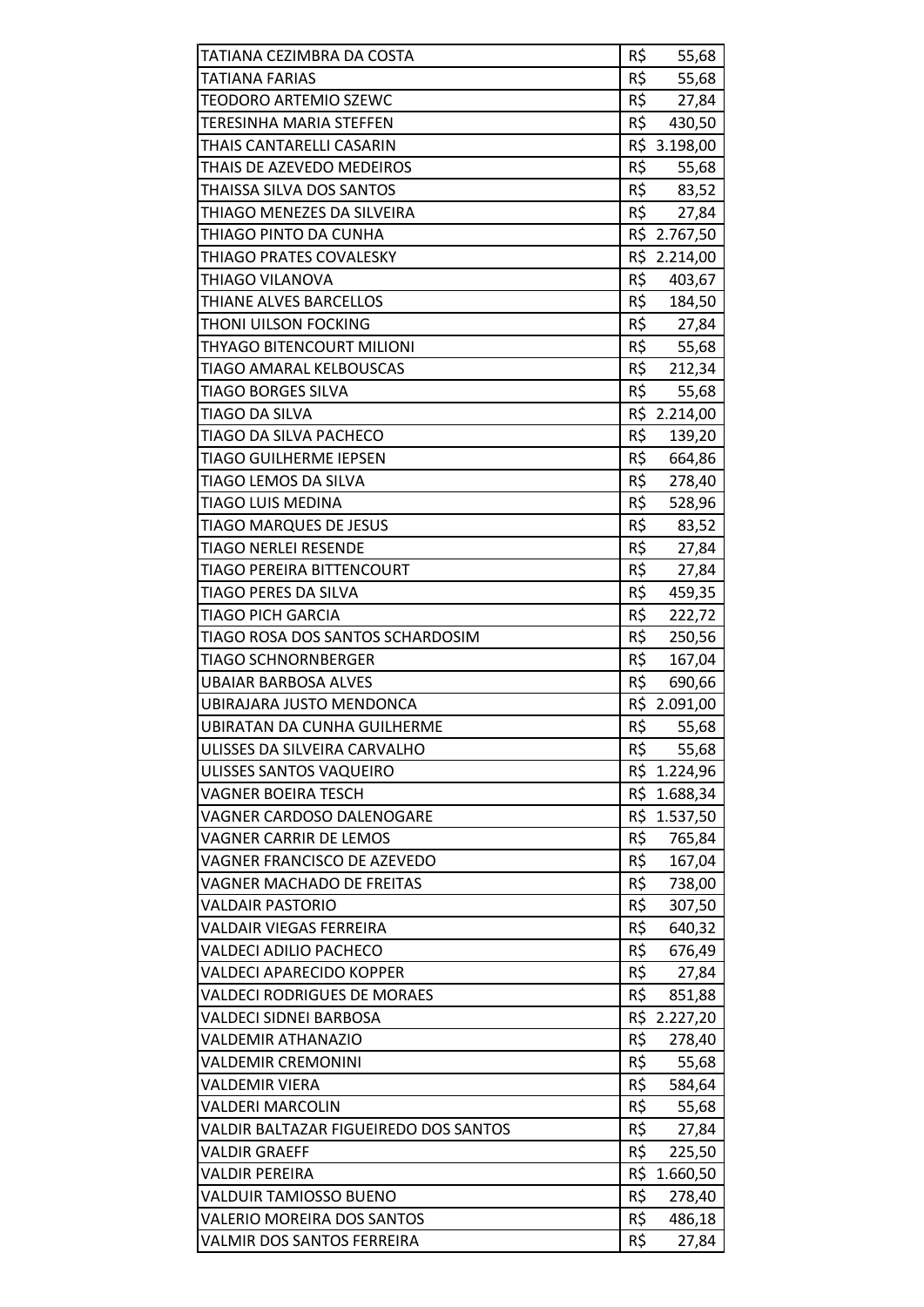| <b>VALMOR WEIRICH</b>                    | R\$ | 139,20       |
|------------------------------------------|-----|--------------|
| VALNERI ARAUJO DA SILVA JUNIOR           | R\$ | 635,50       |
| <b>VANDERLEI DALTRI ICKERT</b>           |     | R\$ 2.767,50 |
| <b>VANDERLEI JOSE PERIN</b>              | R\$ | 55,68        |
| <b>VANDERLEI LUIS DALLE</b>              | R\$ | 55,68        |
| <b>VANDERLEI VANAZZI</b>                 | R\$ | 55,68        |
| VANDERLEIA MARIA BACKES                  | R\$ | 861,00       |
| <b>VANDERSON RATCZ BORGES</b>            | R\$ | 27,84        |
| VANESSA DA GRACA                         | R\$ | 167,04       |
| <b>VANESSA FONSECA GARCIA</b>            | R\$ | 27,84        |
| <b>VANESSA MELLER</b>                    | R\$ | 55,68        |
| VANINA DEGRANDI                          | R\$ | 111,36       |
| <b>VANONI BORGES BORTOLAS</b>            | R\$ | 895,67       |
| <b>VERA LUCIA SILVEIRA SOARES</b>        | R\$ | 55,68        |
| <b>VERIDIANA FLESCH</b>                  | R\$ | 306,24       |
| <b>VICTOR HUGO CAMPOS FERRUGEM</b>       | R\$ | 581,34       |
| VICTOR MAXIMILIANO GARCIA                | R\$ | 27,84        |
| <b>VILMAR PUDELL</b>                     | R\$ | 55,68        |
| VILMAR SIRINEU MORAES DOS SANTOS         | R\$ | 351,54       |
| <b>VILNEI MARIA RIBEIRO DE MORAES</b>    | R\$ | 212,34       |
| VILSON DA SILVA ESCOBAR                  | R\$ | 295,86       |
| VILSON DE CAMARGO RIBEIRO                | R\$ | 27,84        |
| <b>VILSON DOS SANTOS</b>                 | R\$ | 55,68        |
| <b>VILSON LUIZ ZIMMER</b>                | R\$ | 430,50       |
| <b>VINCENZO BERARDI</b>                  | R\$ | 184,50       |
| <b>VINICIUS CIRILO SCHAURICH</b>         | R\$ | 27,84        |
| <b>VINICIUS ROSSI</b>                    | R\$ | 225,50       |
| <b>VINICIUS SILVA CALIERON</b>           | R\$ | 55,68        |
| <b>VINICIUS TEIXEIRA BITTENCOURT</b>     | R\$ | 225,50       |
| <b>VINICIUS VASCONCELOS SAMPAIO</b>      | R\$ | 194,88       |
| <b>VINICIUS WAILER TRINDADE</b>          | R\$ | 528,96       |
| VITOR CESAR SARAIVA PORTO                |     | R\$ 1.212,54 |
| VITOR CRISTIANO REZENDE QUEIROZ          | R\$ | 240,18       |
| <b>VITOR HUGO BOESCHE</b>                | R\$ | 27,84        |
| <b>VITOR LUIS BRINKHUS</b>               | R\$ | 307,50       |
| <b>VITOR MATEUS CRIVELATTI</b>           | R\$ | 278,40       |
| VITOR TIAGO DOS SANTOS GOTTSCHEFSKI      | R\$ | 55,68        |
| <b>VIVIANE GUELLER MENDES</b>            | R\$ | 335,34       |
| <b>VIVIANE JUNQUEIRA DE MORAES</b>       | R\$ | 1.107,00     |
| <b>VLADIMIR MORBENE RAMOS</b>            | R\$ | 528,96       |
| <b>VLADIMIR PRYTOLUK</b>                 | R\$ | 334,08       |
| VLADIMIR SIMAS OLIVEIRA                  | R\$ | 83,52        |
| <b>VOLMIR DE FREITAS COELHO</b>          |     | R\$ 1.537,50 |
| <b>VOLMIR GODINHO ALVES</b>              | R\$ | 83,52        |
| <b>VOLMIR JOSE DE CASTRO</b>             | R\$ | 111,36       |
| <b>VOLNEI CARVALHO SALLES</b>            | R\$ | 27,84        |
| WAGNER FINGER HORBE                      | R\$ | 27,84        |
| <b>WAGNER SILVEIRA</b>                   | R\$ | 458,34       |
| <b>WALDEMYR ANTONIO RIBEIRO</b>          | R\$ | 1.291,50     |
| <b>WALTUIR DA SILVEIRA</b>               | R\$ | 27,84        |
| <b>WANDERLEI LUIZ PIRES</b>              | R\$ | 1.168,50     |
| <b>WANDO HAAS HILGERT</b>                | R\$ | 27,84        |
| <b>WELLINGTON ABIANTO DE SOUZA NEVES</b> | R\$ | 396,84       |
| WILLIAM DE MORAES ROMANI                 | R\$ | 225,50       |